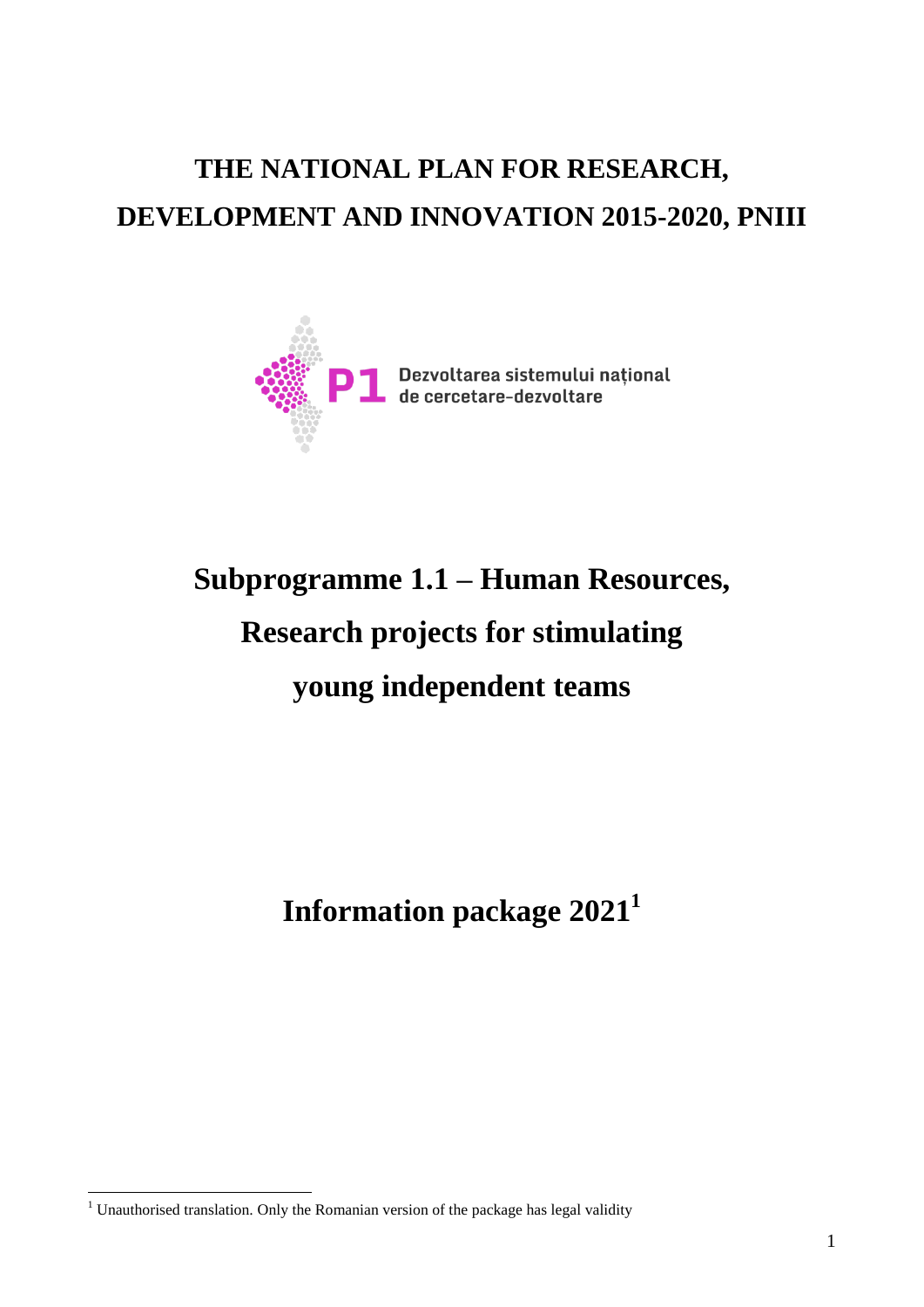| <b>Summary</b><br><b>RESEARCH PROJECTS FOR STIMULATING YOUNG INDEPENDENT TEAMS3</b> |  |
|-------------------------------------------------------------------------------------|--|
|                                                                                     |  |
|                                                                                     |  |
|                                                                                     |  |
|                                                                                     |  |
|                                                                                     |  |
|                                                                                     |  |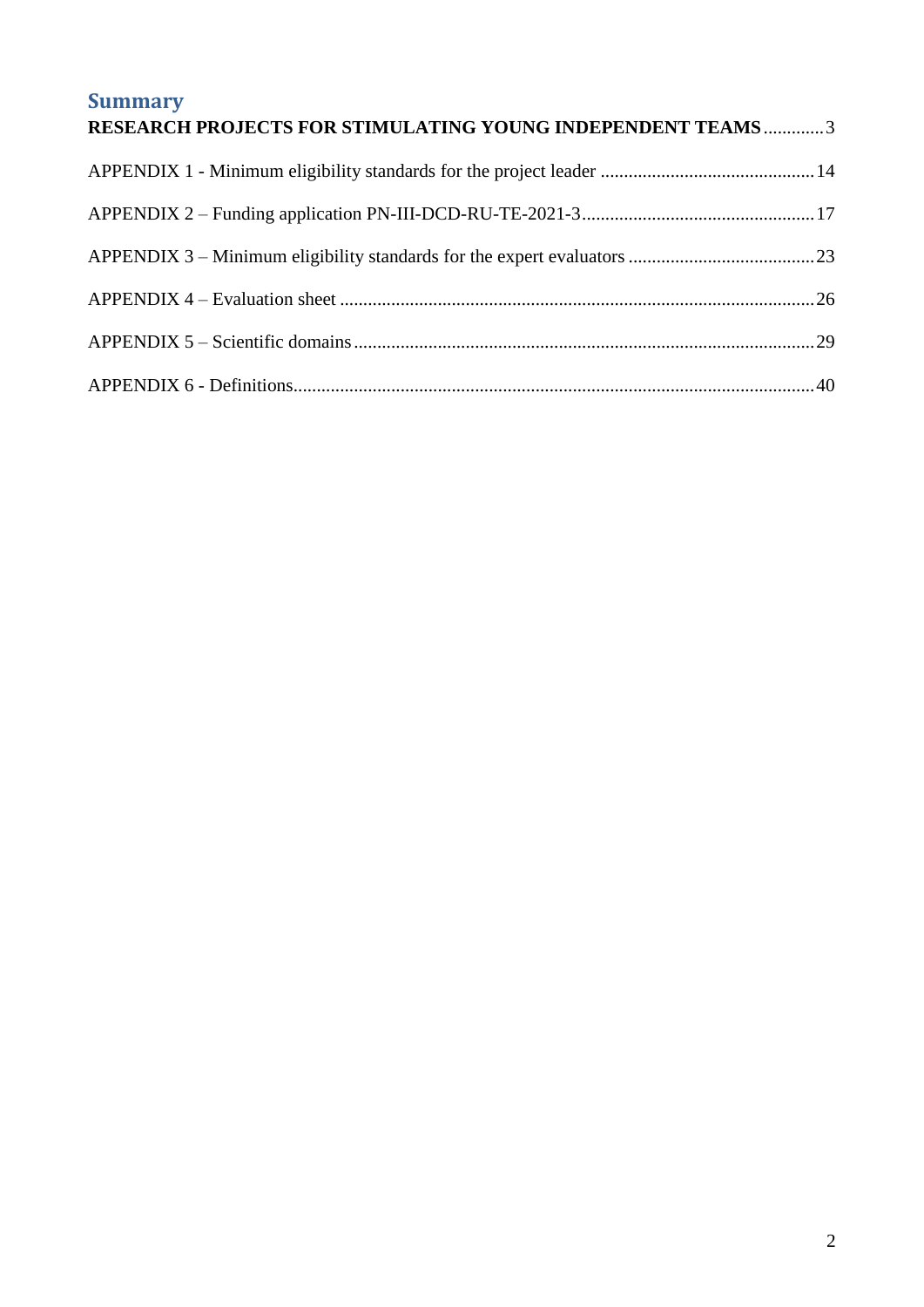## <span id="page-2-0"></span>**RESEARCH PROJECTS FOR STIMULATING YOUNG INDEPENDENT TEAMS Call number***:* **PN-III-DCD-RU-TE-2021-3**

## **1. Goal**

Supporting young researchers with PhDs in order to create or consolidate their own research team and an independent research programme.

## **2. Obiectives**

- $\checkmark$  Increasing the capacity of young researchers to apply their own research programme;
- $\checkmark$  Developing the abilities of young researchers in order to lead teams and to manage research projects;
- $\checkmark$  Increasing the numbers of researchers with visible international results;
- $\checkmark$  Increasing the capacity of young researchers to successfully participate in research, development and innovation programmes with international funding.

## **3. General conditions of participation**

- $\checkmark$  The project proposal is developed by a researcher called the project leader in a research team;
- $\checkmark$  The financing instrument is addressed to young researchers from Romania and from abroad, with achievements demonstrated through the quality and the international recognition of their scientific results. If the project leader is active abroad at the time during which the project contract begins, she/he will end the activity there and will operate their reserch activity in Romania at the host institution of the project accepted for funding;
- $\checkmark$  The project leader holds the main responsibility for implementing the scientific activities of the project, according to the project proposal accepted for funding.

## **4. Eligibility criteria**

a) The project leader is a PhD, having obtained the PhD title (Ministerial Order), relevant for the proposed theme, no more than 12 years ago, compared to the moment of submission of the project proposal. The period of parental leave is not taken into account in calculating the 12 year period. If the PhD title has not been granted by Ministerial Order, the date indicated on the diploma will be taken into consideration.

b) The age of the project leader, at the time of the submission of the project proposal, is less than or equal to 45 years old (is not yet 46 years old);

c) The project leader meets the minimal eligibility standards as defined in Appendix 1;

d) The project is implemented at a Romanian institution or R&D unit (research organisation), hereinafter referred as the host institution. The host institution cannot be an enterprise, in the sense of state aid legislation;

e) The host institution is not declared, according to the law, to be in a state of payment default; it does not have accounts blocked following a court order; it has not made inaccurate declarations concerning the information required by UEFISCDI for the selection of contractors; it has not broken the terms of another funding contract signed previously with a Contracting Authority;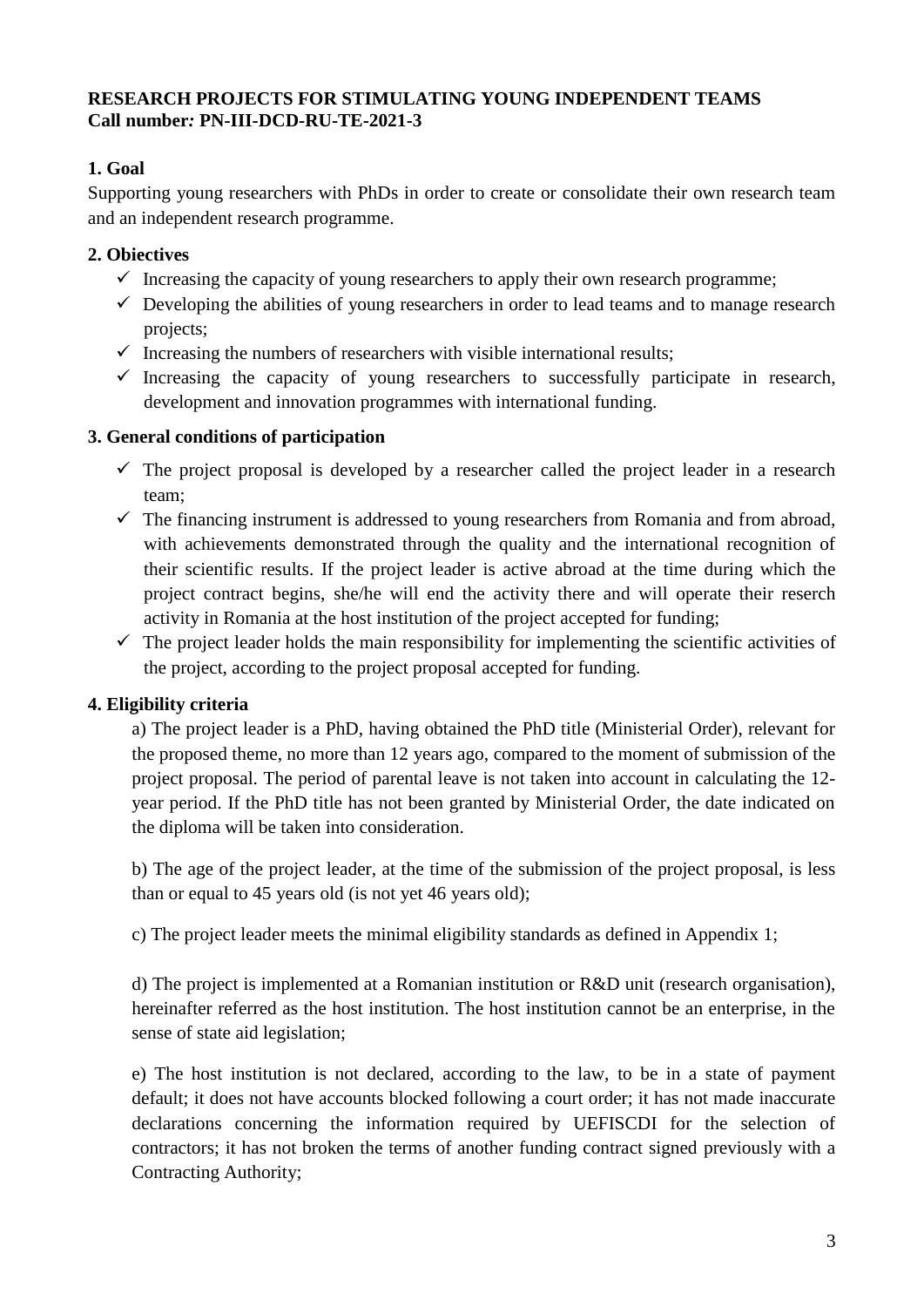f) The project leader is employed full-time at the host institution from Romania, for an indefinite or specified period, which covers at least the period of the funding contract, or has the employment agreement, from the host institution, at least for the period of the funding contract. In the case of a decision to award funding, the full-time employment contract must be concluded by the project leader with the host institution no later than the moment of signing the funding contract, with effect from the start of the project. In the case of a project leader with main affiliation to a foreign institution, upon contracting, the approval of the foreign institution regarding the interruption of the activity there for the implementation of the project in Romania will be provided, as well as for full-time employment at the host institution of the project throughout the project implementation period;

g) A person may submit, as a project leader, only one project proposal type TE – Competition 2021, or a proposal type PD – Competition 2021, or a PCE proposal – Competition 2021. In case more than one project proposal type is submitted (regardless of the type) by the same project leader, all these project proposals will be declared ineligible;

h) A person who is a project leader for a PD or TE in implementation cannot at the same time be the project leader of a new TE project. A person leading a PD-, TE- or PCE- type project in implementation, at the closing date of the submission period of the funding applications, the last 12 months of the project, may apply for obtaining funding for a TE 2021-type project, which will start after the completion of the ongoing project;

i) The project leader did not benefit from a PCE- or PCCF-type research project financed by the National Plan for Research, Development and Innovation, as project leader;

j) It is forbidden to submit project proposals which relate to already financed activities or are funded by other sources, national or international, or which are a result of plagiarism or selfplagiarism. The project leaders who have carried out similar research topics will mention them and will clearly specify the degree of novelty of the present one. It is forbidden to make and use falsified information and experimental data in order to influence the result of the evaluation of the project proposal, activity reports or publications resulted from the implementation of the project. UEFISCDI prepares, in the contracting phase, similarity reports of the project proposals accepted for funding and sends these reports to CNCS for analysis. Projects for which a degree of similarity of over 50% has been identified automatically undergo analysis by the specialized commissions of CNCS. In case of some notification of deviations from the norms regarding the good conduct in scientific research, CNCS informs the National Council of Ethics of Scientific Research, Technological development and Innovation (CNECSDTI). CNECSDTI analyses and ascertains the notified deviations and may order sanctions, according to the legislation in force. Based on the CNECSDTI findings, CNCS may propose the contracting/cancellation of the funding contract, with the reimbursement of the amounts used and the interdiction of the right to participate in the next TE-type competition.

#### **5. Duration**

The project duration is min. 18 months – max. 24 months.

#### **6. Budget**

The maximum amount awarded for a project lasting a maximum of 24 months is 450.000 lei.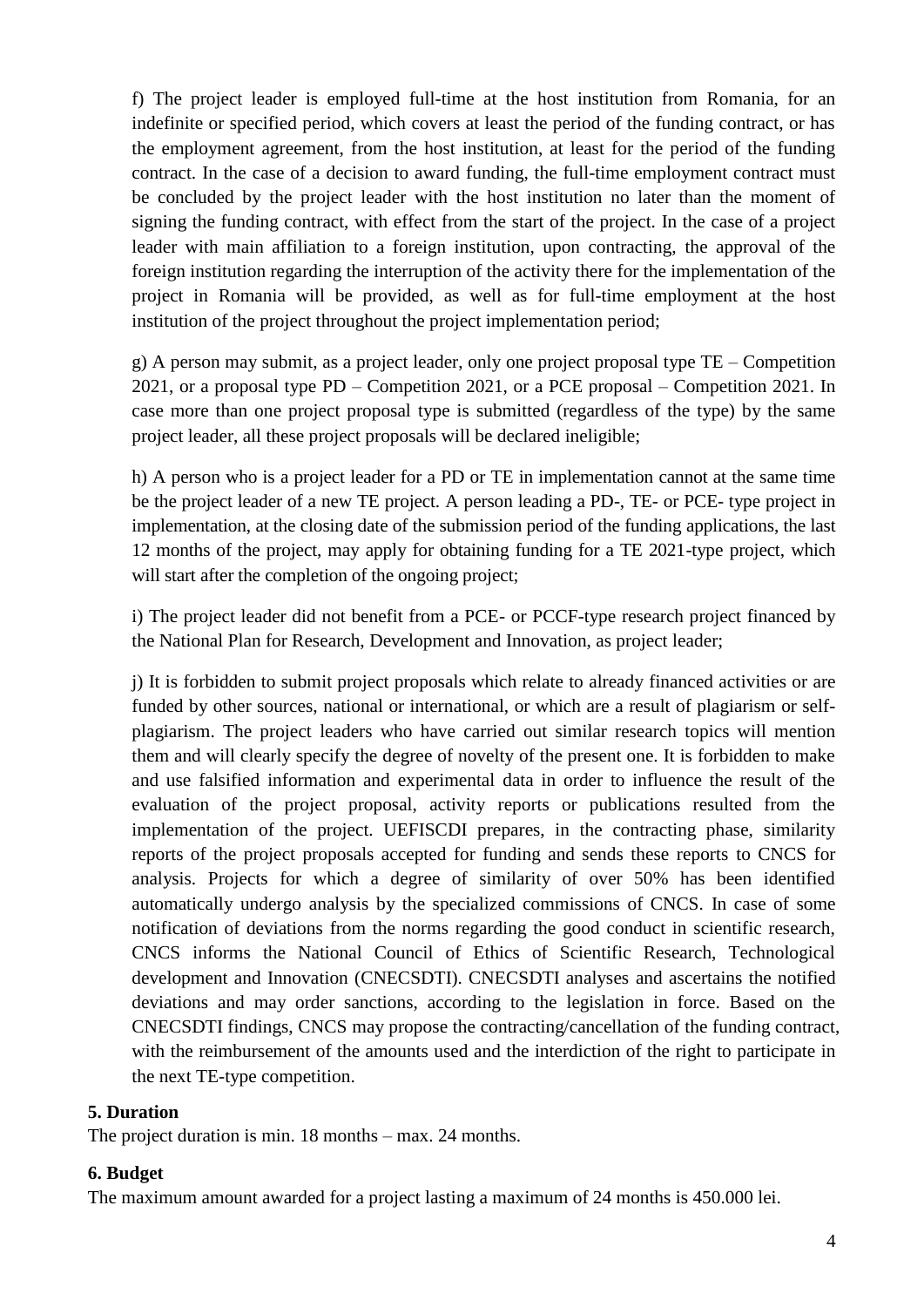The maximum amount awarded for a project lasting less than 24 months is calculated proportionally according to the project duration reported at 24 months.

The budget allocated to this competition for the entire duration of the projects is maximum 70.000.000 lei.

## **Eligible expenses<sup>2</sup>**

- *Personnel expenses* (researchers, postdocs, PhD students and master students employed throughout the implementation of the research project according to the law;) these expenses include legal contributions related to salaries and incomes assimilated to these<sup>3</sup>;
- *Logistics expenses* necessary for the project, including equipment, laboratory supplies, material expenses, expenses for dissemination, information and documentation, access to third-party research infrastructure, etc.;
- *Travel expenses* corresponding to national or international travels of the research team members for documentation or research stages, participations in prestigious scientific events in the field related the project; travel expenses for national or international collaborators as well as for participants to scientific events organised within the project may also be financed, with respect to the legal regulations;
- $\checkmark$  Indirect expenses (overhead) are calculated as a percentage (max. 20%) of direct expenses: personnel, logistics (excluding the value of expenses for R&D equipment) and travel expenses. It is recommended that at the host institution level the overhead to be also used for the payment of auxiliary staff (technicians, students, etc.) involved in project implementation.

The funding contract will specify the breakdown over the budget categories. During the project, reallocations can be made between budget categories: personnel, logistics and travel expenses, up to 15% of the total project budget, without any prior approval, in compliance with the funding contract stipulations (does not imply the conclusion of an additional act to the funding contract).

## **7. The structure of the research team**

The research team structure is determined by the project leader. When submitting the project proposal, the team structure must be presented, mentioning the necessary expertise and the connection with the project activities.

The project leader must provide working time rules, on a full-time basis, for at least 3 persons (including the project leader). The members of the research team have, at the time of submitting the project proposal, ages less than or equal to 45 years (they have not reached the age of 46). All positions in the project team structure must be explicitly budgeted in the funding application.

In the funding application, the project leader will specify the minimum number of hours/month that she/he will dedicate to the project.

The non-nominated positions in the funding application must be announced publicly, including on the websites [\(www.euraxess.ro,](http://www.euraxess.ro/) [https://jobs.research.gov.ro/\)](https://jobs.research.gov.ro/).

## **8. Ethics**

<u>.</u>

The project leader has the obligation to ensure that the project proposal complies with the regulations stipulated by Law 206/2004 regarding the good conduct in scientific research,

 $2$  The categories of eligible expenses are stipulated in the GD 134/2011 approving the Methodological Norms concerning the categories of expenses for research development and innovation stimulation activities, financed by the state budget;<br><sup>3</sup> Demannal synonese are subject to in farse resultions research a be maximum limits of the income camed

Personnel expenses are subject to in-force regulations regarding the maximum limits of the income earned by a person who participates in one or more projects, according to art. 26 Appendix 2 to GD 583/2015 approving PNCDI III, with subsequent amendments and additions.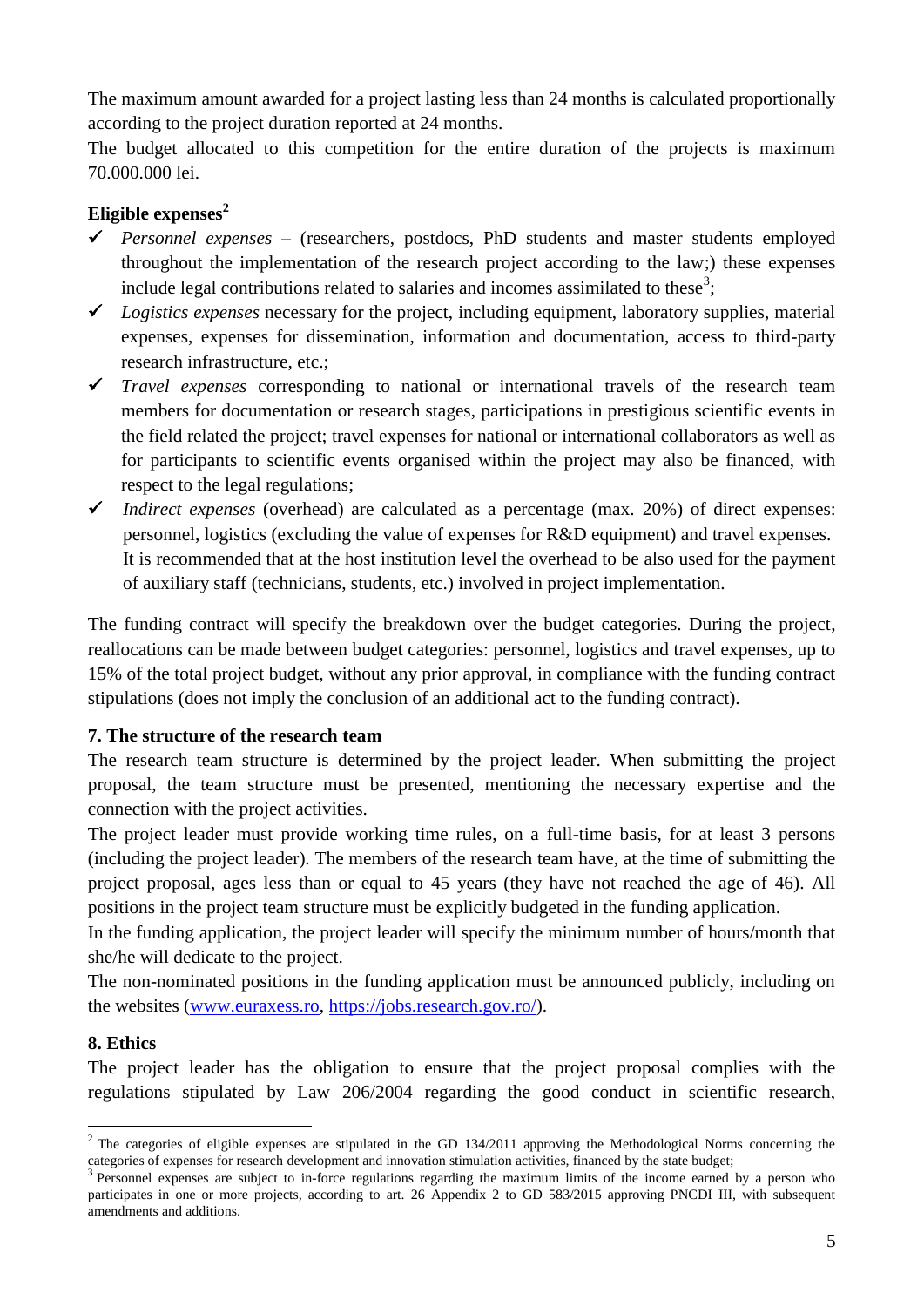technological development and innovation, with subsequent amendments and additions, as well as other legislative regulations regarding the ethics specific to the research field of the project. Also, in case the project domain requires getting approvals and specific accreditations, the project leader will make sure to get them prior to contracting the project.

## **9. Equal opportunities**

Equal opportunities, as well as gender equality, will be ensured for all participants, both in programme implementation and at the project level, in accordance with national legal provisions and European practices.

In developing and implementing the funding application/project, project leaders must take all measures to promote equal opportunities for women and men. As far as possible, there must be a balance between women and men for all positions provided for in the funding application/project.

## **10. The procedure for submission, evaluation and selection of the projects proposals**

Submission of project proposals will be done in a single phase, using the online submission platform, [www.uefiscdi-direct.ro.](http://www.uefiscdi-direct.ro/)

It is compulsory for the project proposal submission to be done from an account created by the project leader (the identification data to create an account on the platform have to be those pertaining to the project leader). The funding application is written in English, except for projects in Romanian-specific domains (according to **Appendix 5**), where writing in Romanian is allowed.

The funding application will be elaborated according to **Appendix 2** in this information package.

## **10.1 Eligibility verification**

The project proposals received are verified by UEFISCDI personnel to ensure that all eligibility criteria are met both for the host institution and the project leader.

The list of eligible projects proposals will be published on the UEFISCDI website [www.uefiscdi.gov.ro.](http://www.uefiscdi.gov.ro/)

Complaints concerning the fulfilment of the eligibility criteria can be sent by e-mail to [proiecteTE@uefiscdi.ro,](mailto:proiecteTE@uefiscdi.ro) by fax to  $+$  40- (0) 21-311.5992, or directly to the UEFISCDI headquarters within 3 working days from the date of publication of the results.

If, during or after completion of the evaluation phase, a non-compliance with any of eligibility criteria is found, the project proposal will be declared ineligible and will be excluded from the competition.

## **10.2. The evaluation process**

Projects are evaluated by experts of international recognition.

For each project, at least 50% of the expert evaluators are selected from abroad, from the member states of the European Union or from the member states of the Organization for Economic Cooperation and Development, except for the Romanian-specific projects (according to **Appendix 5**).

The selected expert evaluators must meet the minimum eligibility standards provided in **Appendix 3** to this information package. Each expert evaluator, including the members of the panels, will declare in writing their impartiality, confidentiality and competence in the domain to which the project proposal subject to evaluation belongs and if, at any time during the evaluation process, the expert evaluator finds that one of these conditions is not met or if there is a conflict of interest, he/she will report this to UEFISCDI, in writing.

If UEFISCDI finds or is being notified of a conflict of interest or misconduct, it will take the necessary measures to replace the expert evaluator in question.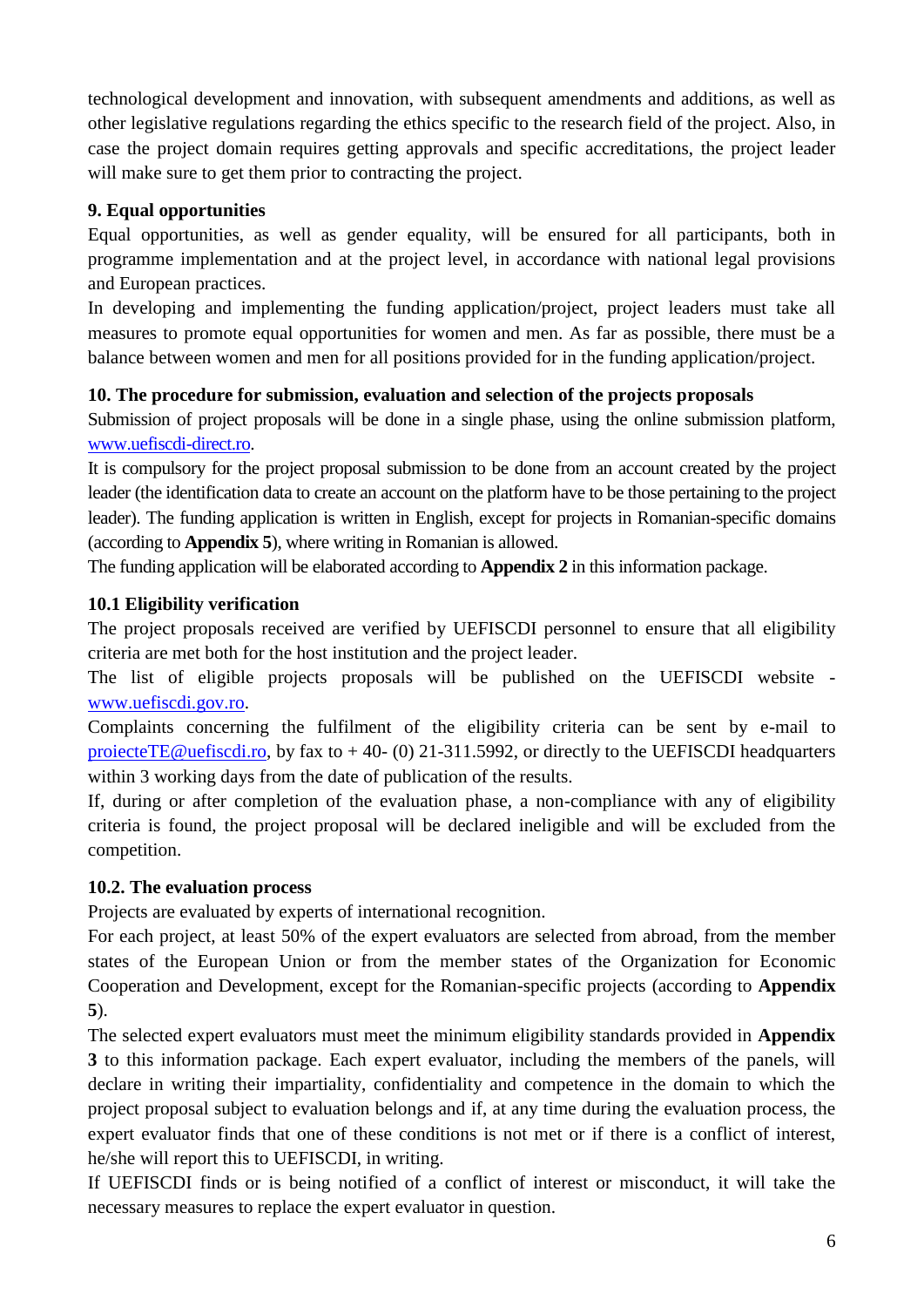- $\checkmark$  There is a possibility for a project leader to indicate at most two experts to be avoided in the evaluation of the submitted project proposal (institutional or personal conflicts, scientific competition).
- $\checkmark$  The evaluations are anonymous, ensuring the confidentiality and impartiality of the expert evaluators.

## **10.2.1. The individual evaluation**

Each project proposal declared eligible is evaluated, from the quality point of view, independently, online, by three expert evaluators who form the committee of expert evaluators. The expert evaluators fill in the evaluation sheet by identifying in the form of lists the strengths and weaknesses for each evaluation criterion, according to the evaluation sheet presented in *Appendix 4. No points are awarded in the individual evaluation phase.*

For a more uniform evaluation of the level of applicants' publications, each expert evaluator will have access to section B2 (*Visibility and impact of the scientific contribution of the project leader*) of all applications in her/his domain of expertise and statistics on the distribution of the Hirsch index and the number of citations (without self-citations) of the project leaders in the respective domain (section B2 of all projects and statistics on Hirsch indices and citations will be published on the competition website). Upon completion of all individual evaluations for a project, each expert evaluator on the committee will have access to the comments of the other expert evaluators. If deemed necessary, each expert evaluator may adjust her/his initial comments.

## **10.2.2 Rebuttal**

After the adjustment period of the individual comments, the UEFISCDI staff will make available to the project leaders, in the accounts of the online platform for submitting project proposals, the concatenated sheet containing all the comments granted by the three expert evaluators, with the invitation to formulate, in writing, a point of view regarding the comments expressed by the expert evaluators.

Project leaders' rebuttals, limited to 6.000 characters (including spaces), will be completed using a form available on the online application submission platform within 5 working days from the date of the initial request for response. The rebuttal will be written in the language used for elaborating the project and will consist strictly of a counter-argument related to the critical observations of the expert evaluators, as they appear in the concatenated sheet, without introducing new elements to the project proposal, regardless of the nature. If the rebuttal contains new elements that do not appear in the project proposal, these will not be taken into account by the experts. The rebuttal is not mandatory and its absence does not affect the subsequent evaluation phases.

#### **10.2.3. Reaching consensus**

After receiving the rebuttals, the phase of elaborating the consensus report begins. This phase will be coordinated by a rapporteur, selected from the three experts who participated in the individual evaluation.

The rapporteur's mission is to mediate the process of reaching the consensus between experts, through discussions through the "forum" interface, available on the evaluation platform. When reaching consensus, the rebuttal will also be taken into account (if any). Once consensus has been reached on the comments, the rapporteur will complete a consensus report and propose scores for each evaluation criterion, in accordance with the comments for that criterion. The other two experts will express their agreement or disagreement with the Consensus Report on the platform (vote "agree" or "disagree").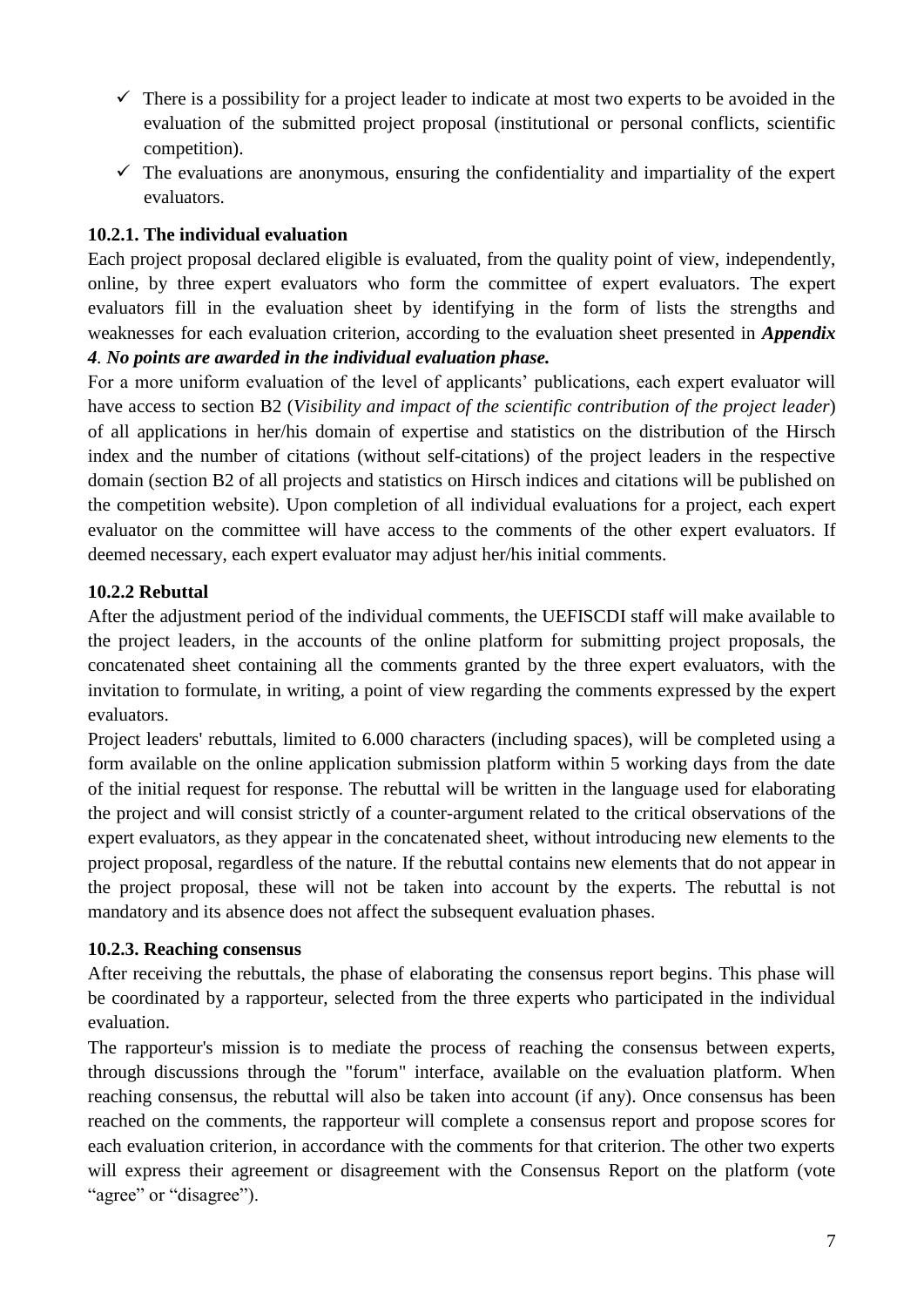If the *Consensus Report*, written by the rapporteur, is also validated by the other two experts (vote "agree"), it is considered that the consensus for the respective project has been reached.

Where consensus cannot be reached (one of the experts votes "disagree"), the expert who disagrees with the Consensus Report written by the rapporteur (voting "disagree") must detail the reason and separately specify the comments and the score (or scores) that represent her/his minority option. These minority comments and scores are an integral part of the Consensus Report.

Following the consensus, the projects for which the consensus was reached on all sub-criteria and which obtained less than 80 points in total are declared *unfundable*.

#### **10.2.4 Panel evaluation**

Projects for which no consensus has been reached and those that have not been declared unfundable in the consensus stage will be analysed/discussed in the expert panels, which will establish the final hierarchy of projects. The subdomains in which the projects are submitted will be grouped into 12 domains, according to **Appendix 5**. For each domain indicated in **Appendix 5**, a panel is established consisting of rapporteurs of projects in that domain, especially those that have been allocated to the projects to be analysed in the panel. Each panel will consist of at least 9 members.

Each panel member, prior to the panel meeting, will have access to the project proposals, the comments of the expert evaluators, Consensus Reports and the rebuttals (if any) for all projects allocated to the panel. In addition to the rapporteur initially assigned to a project, for each project another panel member will be assigned who will have the task of carefully reading all the information related to a particular project.

In a first phase, the panel will analyse the projects without consensus in the individual evaluation phase and will establish, by consensus, the score at the level of each non-consensual criterion. Then, to establish the final hierarchy of research projects, the projects are discussed based on the evaluation criteria (presented in **Appendix 4**), the panel having the opportunity to arbitrate the summative comments in the Consensus Reports and adjust the final project scores to ensure the homogeneity of the evaluation within each domain. To this end, the panel will make use of all available information, including the rebuttal, of the information in section B2 of all applications in the domain corresponding to the panel and of the scientometric statistical indicators for each domain.

The decisions of the panel can be made only with the approval vote of at least 2/3 of the panel members. If this majority does not exist for the change of the score of a certain project, the final score of the project is calculated as the average of the scores proposed at the panel level. The decision will be motivated by a report from the panel. This report is sent to the project leader at the end of the evaluation.

The panel meetings are coordinated by a *chair* and a *co-chair*, members of CNCS (whose areas of expertise are different from the field of the panel). They will moderate the panel discussions without interfering in decision making.

In order to ensure compliance with evaluation procedures and evaluation fairness, the individual evaluation process and the consensus-building process will be monitored by representatives of the CNCS (scientific officers), avoiding conflicts of interest. They will not be involved in any way in the actual evaluation, but will only ensure that the evaluation of each project is adequately procedural and qualitative.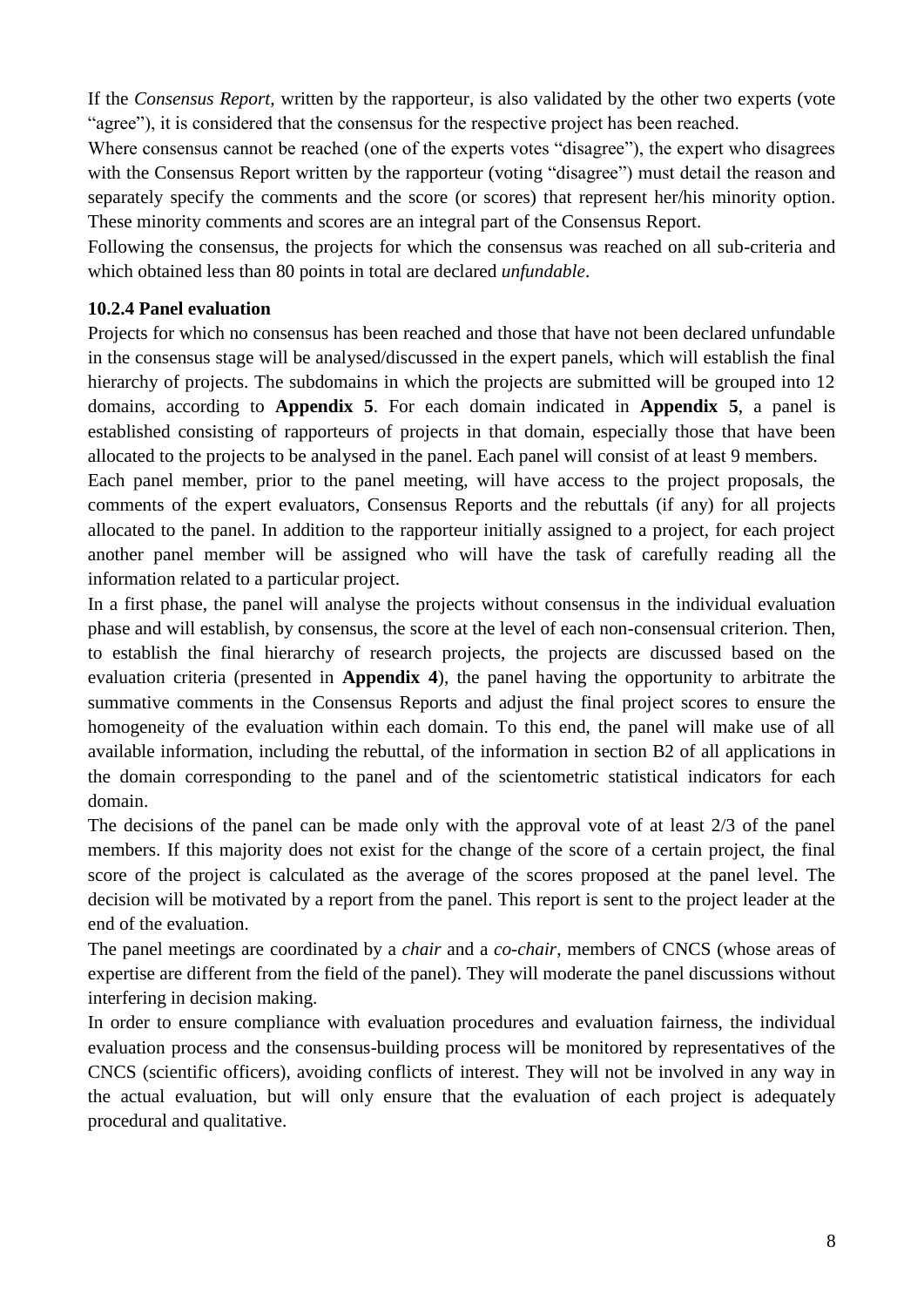#### **10.3. Publication of evaluation results**

The list of project proposals, one for each of the 12 domains (according to **Appendix 5**), and the final scores obtained by each of them, will be published on the UEFISCDI website. The lists will be sorted in descending order by the value of the score.

## **10.4. Information**

The directors of the project proposals are informed of the presence of the final evaluation report in the accounts of the submission platform, [www.uefiscdi-direct.ro,](http://www.uefiscdi-direct.ro/) by sending a notification, by email, to the address specified in the project proposal. The final evaluation report will include comments and related scores.

## **10.5. Complaints**

The directors of the project proposals can submit complaints within 3 working days after the date of publication of the evaluation results. The complaints may exclusively contain the procedural flaws that the candidate considers inconsistent with the specifications in the information package. The complaints cannot be about the expert evaluators' scores and comments. The complaints can be sent by e-mail to the address projecteTE@uefiscdi.ro, by fax to no.  $+$ 40- (0) 21-311.5992 or directly to the UEFISCDI headquarters.

The publication of the final results is done after resolving all the complaints.

## **10.6. The results of the competition**

Within each domain, project proposals are accepted for funding, in descending order of the scores obtained, within the budget allocated to the competition. The success rate applicable to each domain is related to the success rate of the competition (the ratio between the number of possible projects to be financed within the competition budget and the number of eligible project proposals).

If there are two or more project proposals with identical final scores, their tie will be made according to the total score obtained for criterion 1. If there are two or more project proposals with identical final scores including on criterion 1, the tie will be made according to the score obtained on the sub-criteria, in order 1.1; 1.2 and 1.3. If there are two or more projects with the same scores on the sub-criteria 1.1, 1.2 and 1.3, the tie will be made, in order, according to the scores obtained in sub-criteria 2.1, 2.2, 2.3, 2.4, 2.5.

Projects that have obtained a final score of less than 80 points are declared unfundable.

The list of project proposals accepted for funding, as well as the list of reserve projects, are submitted to the Ministry of Research, Innovation and Digitization for approval.

After completing the competition, UEFISCDI will publish the list of experts used in the evaluation process for each domain on the website [www.uefiscdi.gov.ro.](http://www.uefiscdi.gov.ro/)

## **10.7. Negotiating the budget and signing funding contracts**

The leaders of the projects accepted for funding will negotiate with UEFISCDI the amount and structure of the requested budget based on the observations coming from the expert evaluators, regarding the degree of correlation between the foreseen objectives and the requested budget.

The negotiated budget may not exceed the amount of the budget initially requested by the funding application. The financing contract is signed after the negotiation process.

In case there are funds available as a result of not contracting or reducing the proposed budget for projects accepted for funding or as a result of supplementing the budget initially allocated to the competition, the negotiation and contracting of the projects included in the Reserve List, in order of scores, up to the concurrent coverage of the approved amount, will be initiated.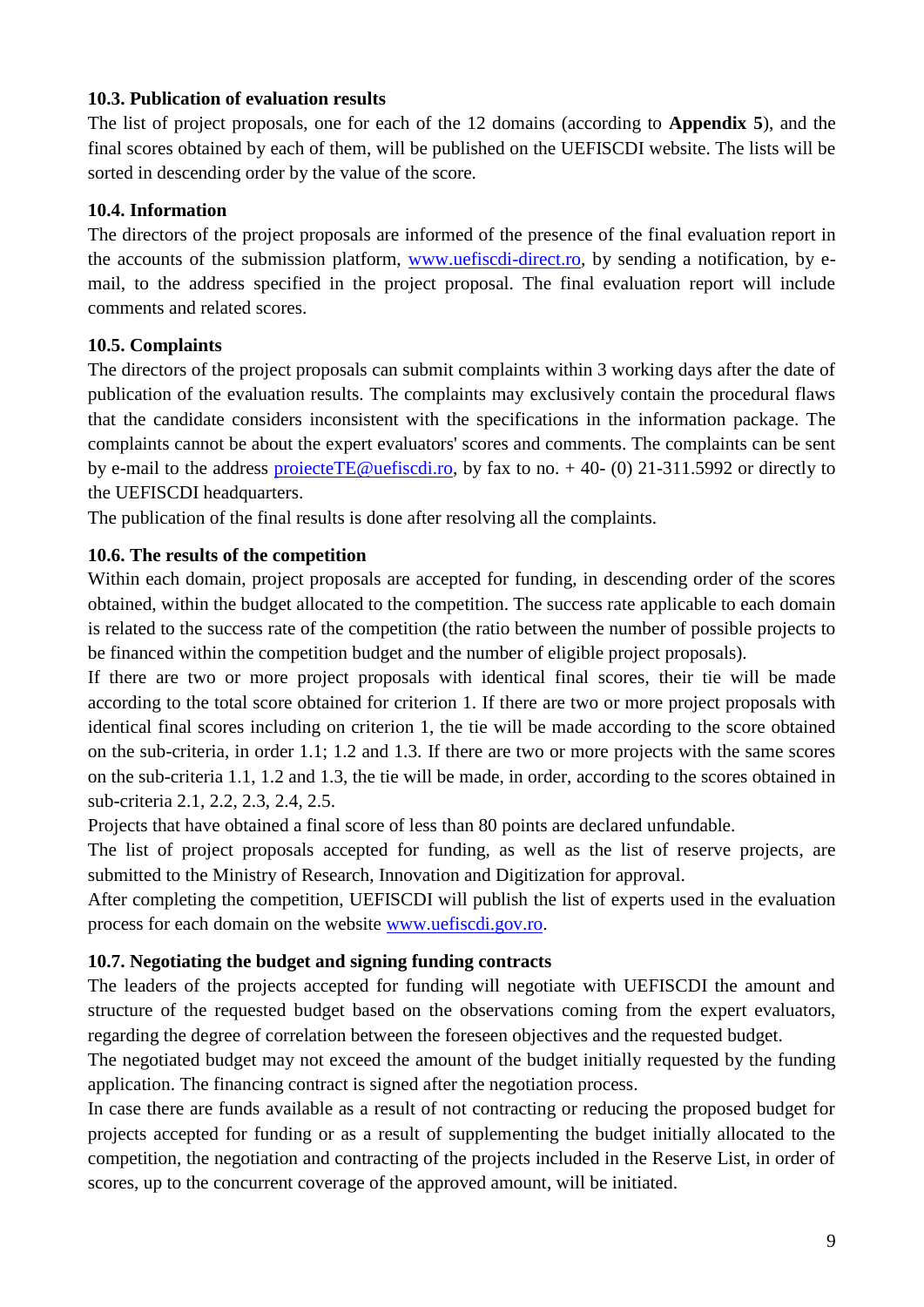#### **11. Main obligations of the parties**

#### *Project Leader and the Host institution:*

- Are responsible for the project implementation, with respect of deadlines and allocated budgets;

- Elaborate and send to the Contracting Authority scientific progress reports throughout the project implementation and a final report at the time and in the format specified by CNCS/UEFISCDI. Deadlines of intermediary reports shall be proposed by the project leader, in accordance with the work plan set out in the funding application;

- Promote/advertise the activities and publish the vacant positions in the research project (including on [www.jobs.ancs.ro](http://www.jobs.ancs.ro/) and [www.euraxess.ro\)](http://www.euraxess.ro/);

- Ensure that the staff involved in the project has created and updated the scientific profile on the IT platform [www.brainmap.ro;](http://www.brainmap.ro/)

- Provide updated information on the project implementation (at least the abstract of the project, the team members and the updated list of publications resulting from the project) on a web page, in English; for the projects from Romanian-specific domains, the web page can be also elaborated in Romanian;

- The host institution assures the access of the project leader to the existing research infrastructure and administrative support for him/her to implement the project.

- The host institution prepares and transmits the financial reports of the project, at the end of each stage of financial reporting, to the Contracting Authority. The format of the financial reports is established by the Contracting Authority;

- The host institution, through the signature of the legal representative and the signature of the project leader, certifies, on its own responsibility, the legality and correctness of the information contained in the funding application, accepts the project implementation within the institution, provides administrative support for the project, provides resources indicated in the funding application, undertakes to support the implementation of the project in good conditions and to hire the members of the project team, in accordance with the law, according to the project proposal, if the project is funded;

- For project leaders who are not employees of the institution at the time of submitting the funding application, the full-time employment of the project leader during the project implementation must be certified by the institution (according to **Appendix 8**).

#### *UEFISCDI:*

- Ensures the funding and the monitoring of the project, according to the funding contract provisions with respect to the law and the available budgetary resources;

- Processes personal data in accordance with the provisions of Regulation (EU) 2016/679 (RGPD 2018) and Law 190/2018 on the protection of individuals with regard to the processing of personal data and on the free movement of such data, [https://uefiscdi.ro/protectia-datelor-cu](https://uefiscdi.ro/protectia-datelor-cu-caracter-personal)[caracter-personal.](https://uefiscdi.ro/protectia-datelor-cu-caracter-personal)

#### **12. Mobility of the research project**

Usually, the project leader will implement the project at the host institution mentioned in the funding application. However, UEFISCDI, as the Contracting Authority, may allow the project leader to transfer the project to another host institution in the country, at most once and only during the first 12 months of the project period. The purpose of providing this freedom of choice to the project leader is to optimize the chances of project success.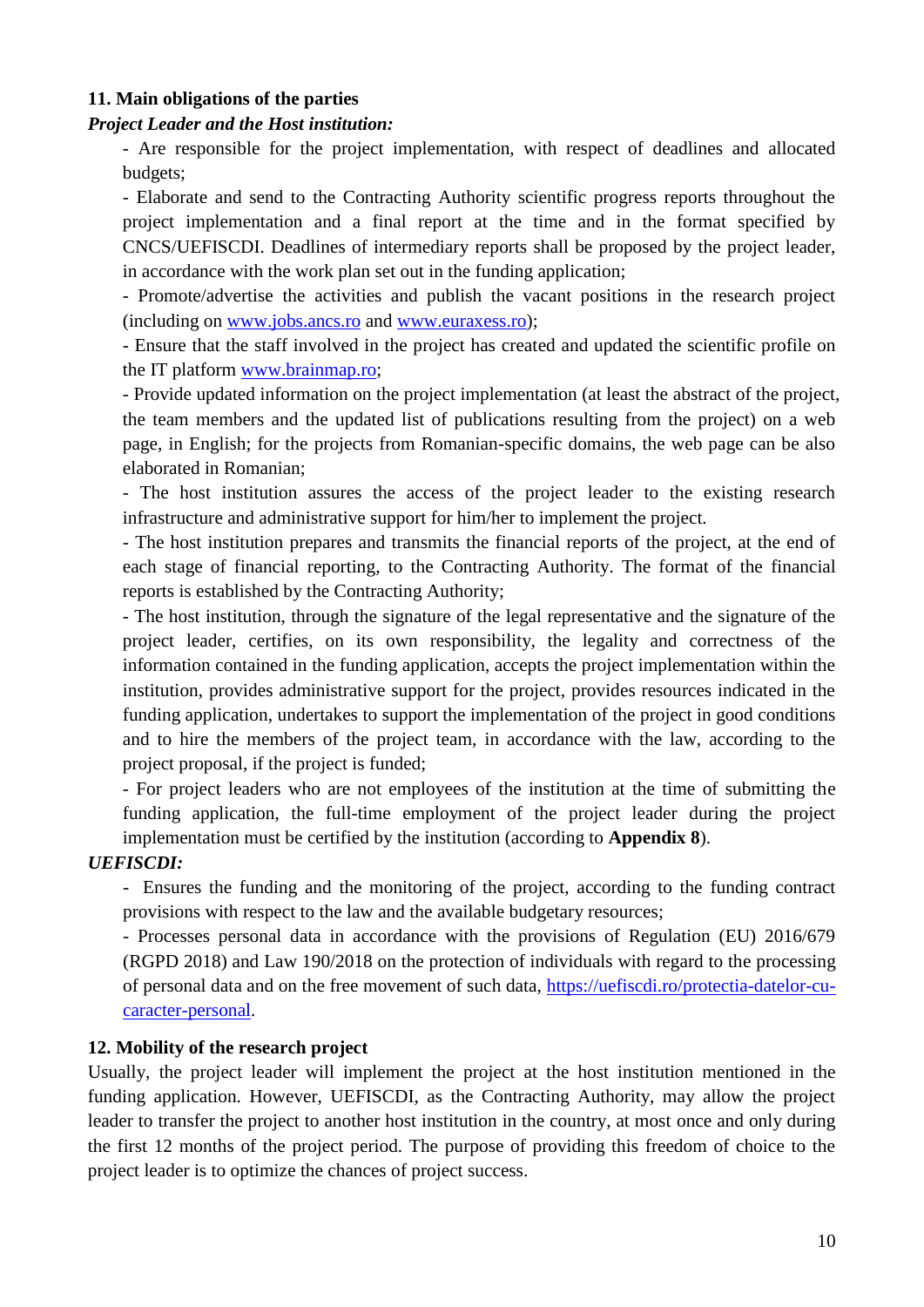The project leader has the obligation to address UEFISCDI, in writing, the request to transfer the project to another host institution, accompanied by a well-founded justification and the acceptance of the new host institution and the original host institution. If the original host institution refuses the transfer, it must send the reason for the refusal to UEFISCDI in writing. CNCS and UEFISCDI will analyse the transfer request initiated by the project leader and, if applicable, the refusal letter from the initial host institution and will make a decision in order to increase the chances of the successful implementation of the project. In case of acceptance of the transfer request, UEFISCDI will terminate the contract with the original host institution and will sign a funding contract with the new host institution. The initial host institution has the obligation to transfer, within a maximum of 30 days, both the funds and the equipment and goods purchased from the project funds to the new host institution, in order to allow the resumption of the research activities provided in the project without delay. The transport costs related to the transfer of the equipment and goods purchased through the project, from the initial host institution to the new host institution, are financed by the new host institution.

#### **13. Failure in research**

The failure in research corresponds to the situations in which, following the proper development of the activities foreseen in a research project, with the obtaining of the deliverables assumed, according to the funding contract, the results obtained are not in accordance with the preliminary ones (working hypotheses from the project proposal are not confirmed, the preliminary functionality in the project proposal is not validated).

For an ongoing project, the failure in research can be identified by the evaluation and monitoring commissions, set up for this purpose by the Contracting Authority with the support of CNCS (according to the provisions of art. 87 of OG 57/2002, with subsequent amendments and additions and Article 13 of GD 583/2015 and Article 1 point 17 of Annex GD 583/2015, with subsequent amendments and additions).

During the evaluation and monitoring, the commissions will determine whether:

- 1. The project research team complied with the funding contract, carrying out the planned activities in good faith, even if the results are not the preliminary ones (expected). This case falls under the risk of research;
- 2. The research team of the project has inadequately carried out the activities provided for in the funding contract or has not carried them out without notifying the Contracting Authority of the reasons that led to this situation. In these circumstances, the failures are attributable to the Contractor and the Contracting Authority may request the return of the funds used improperly.

The process of identifying and certifying situations that fall under the risk of research involves examining:

- 1. How the activities were carried out within the project, in accordance with the funding application, annexed to the funding contract (observance of the content and the timeline);
- 2. How the (theoretical or experimental) results were obtained, including the achievement of deliverables associated with the objectives/activities, even if they differ from the preliminary ones in the funding application;
- 3. How the communication with the Contracting Authority was carried out regarding the discrepancies between the results obtained during the course of the project and those initially foreseen in the funding application.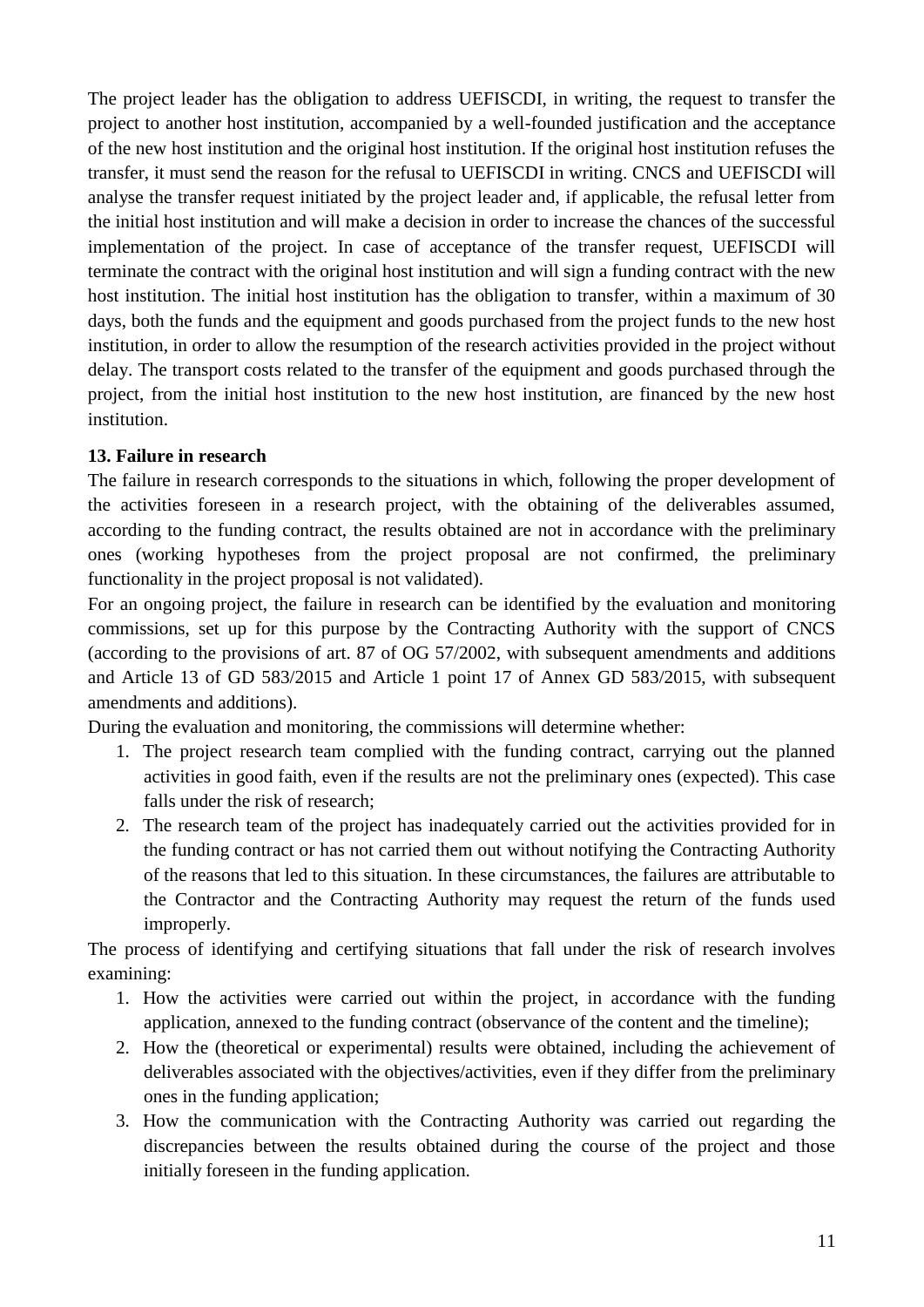Based on the reports of the evaluation and monitoring commissions, the Contracting Authority accepts the failure in the research, without the obligation to recover the funds spent from the state budget.

If the evaluation and monitoring commissions find that, through the Contractor's own fault, the steps/activities and objectives set out in the implementation plan for which funding was received have not been achieved, the project will be interrupted and the funding quota allocated from the programme budget will be returned to the Contracting Authority.

#### **Result indicators:**

The following indicators will be taken into account as results of the project:

For the Natural Sciences, Exact Sciences and Engineering Sciences domains:

- scientific articles published in journals indexed in the Web of Science in the red and yellow areas (Q1 and Q2), framed with the type of document (document type) article or review;

- articles published in journals indexed in the Web of Science in the red and yellow areas (Q1 and Q2), framed by the document type (document type) Proceedings paper;

- patent applications, preferably internationals.

For the domain of Social and Economic Sciences:

- scientific articles published in journals indexed in the Web of Science in the red and yellow areas (Q1 and Q2), framed with the type of document (document type) article or review;

- book chapters or books published by publishing houses from CNATDCU lists A1, A2 and  $B^4$ . For the domain of Humanities:

- scientific articles published in journals indexed in Web of Science, SCOPUS, CNCS A;

- book chapters and books published by foreign publishing houses in European Union countries, Australia Canada, Chile, South Korea, Switzerland, Iceland, Israel, Japan, the United Kingdom, Mexico, New Zealand, Norway, the United States of America, Russia, Turkey, CNCS A.

## **Project monitoring:**

The project monitoring activity will be performed from a technical, scientific and financial point of view, based on the reports (interim, annual and final) made by the Contractors. Also, 12 months after the end of the project, an evaluation of the updated final results obtained will be made.

## **14. Call timeline:**

1

| <b>Call launch</b>                                                   | 07.06.2021               |
|----------------------------------------------------------------------|--------------------------|
| <b>Funding applications submission</b>                               | $07.07.2021, 04:00$ p.m. |
| <b>Publication of eligibility results</b>                            | 23.07.2021               |
| Receiving complaints regarding the eligibility                       | 26.07 - 28.07.2021       |
| <b>Publication of final eligibility results</b>                      | 05.08.2021               |
| The evaluation process of eligible projects                          | $06.08 - 08.11.2021$     |
| <b>Publication of preliminary results</b>                            | 23.11.2021               |
| Receiving complaints regarding the preliminary<br>results            | 24-26.11.2021            |
| Publication of the final list of projects approved for<br>funding    | 21.12.2021               |
| Start of the implementation for the projects eligible<br>for funding | 03.01.2022               |

<sup>&</sup>lt;sup>4</sup> <http://www.cnatdcu.ro/metodologie/abilitare/>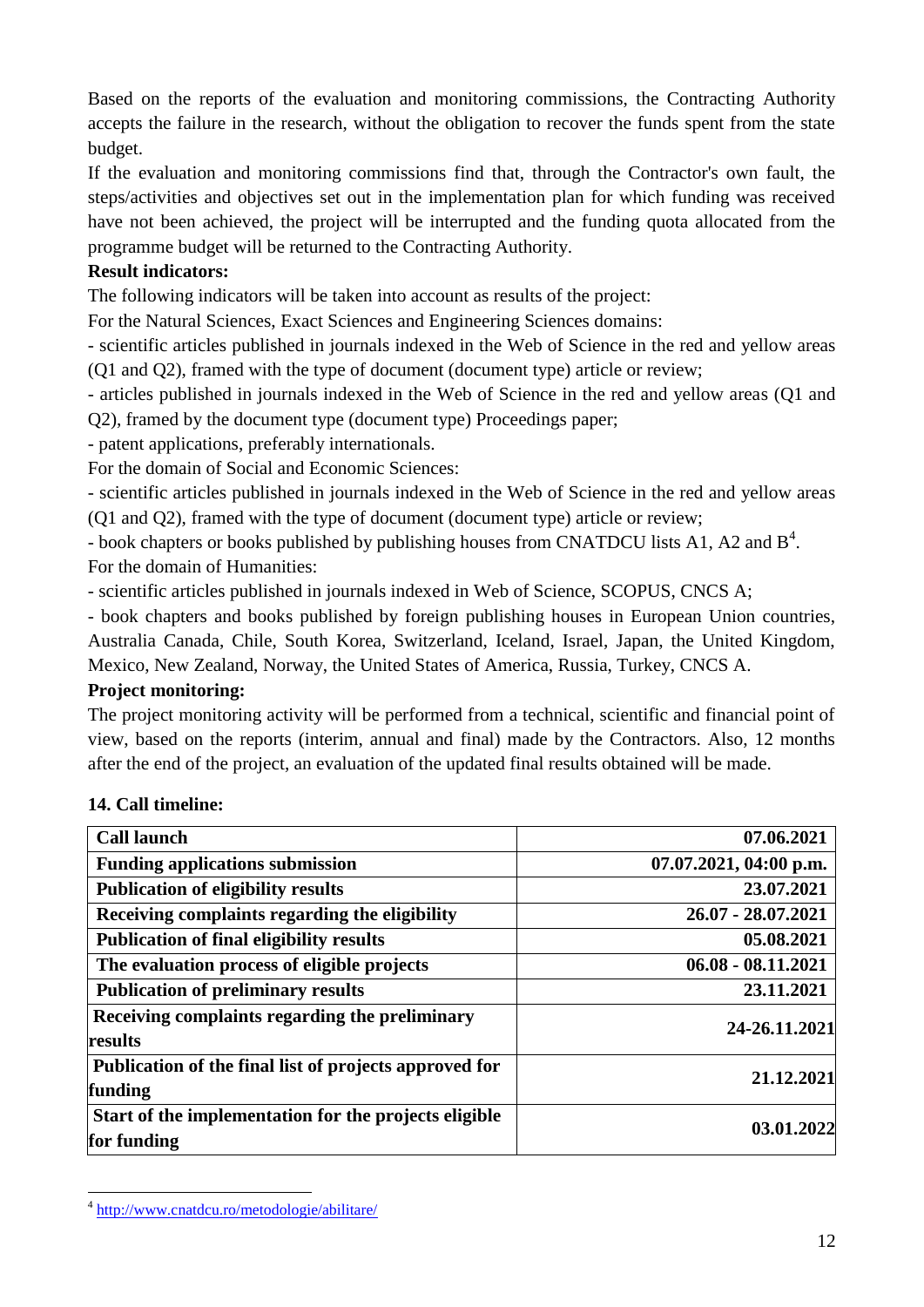## *Notes:*

- 1. The funding applications shall be submitted via the on-line platform [http://www.uefiscdi](http://www.uefiscdi-direct.ro/)[direct.ro;](http://www.uefiscdi-direct.ro/) a printed version is not necessary.
- 2. The funding applications will be uploaded on the platform, in the dedicated section, in **.pdf textual format** (no scanned documents allowed).
- 3. The funding application will be accompanied by an **Affidavit on the project leader's own responsibility**, written in Romanian, confirming the correctness of the data contained in the electronic version of the funding application and non-financing from other sources (according to **Appendix 7**). For project proposals whose leader comes from abroad, this affidavit is allowed to be written in English.
- 4. The funding application must be accompanied by the **Affidavit on own responsibility of the host institution**, in Romanian (signed by the legal representative), certifying the acceptance of the project implementation in the institution, providing administrative support, providing the project team the necessary infrastructure, the commitment to support the implementation of the project in good conditions and hiring of the members of the project team, in accordance with the law, according to the project proposal, if the project is funded (according to **Appendix 8**).
- 5. The funding application must be accompanied by the **Affidavit on own responsibility of the host institution**, in Romanian (signed by the legal representative), about complying with the definition of the research organisation (according to **Appendix 9**). This declaration must not be submitted by accredited universities, institutes of the Romanian Academy and national research and development institutions.
- 6. The funding application must be accompanied by the **Affidavit on own responsibility of the host institution**, in Romanian (signed by the legal representative), regarding the fact that it is not declared, according to the law, in a state of insolvency; does not have the accounts blocked according to a court decision; did not provide inaccurate statements regarding the information requested by UEFISCDI for the selection of contractors; did not break the provisions of another funding contract previously concluded with a contracting authority (according **to Appendix 10**).
- 7. The funding applications where there are PhD students nominated in the project team must be accompanied by the **Agreement of the PhD supervisor**, in Romanian (according to **Appendix 11**). The agreement must present both the connection between the project theme and the PhD research, as well as the working time allocated by the PhD student for the implementation of the project. The Agreement of the PhD supervisor is not required if she/he is a member of the project team.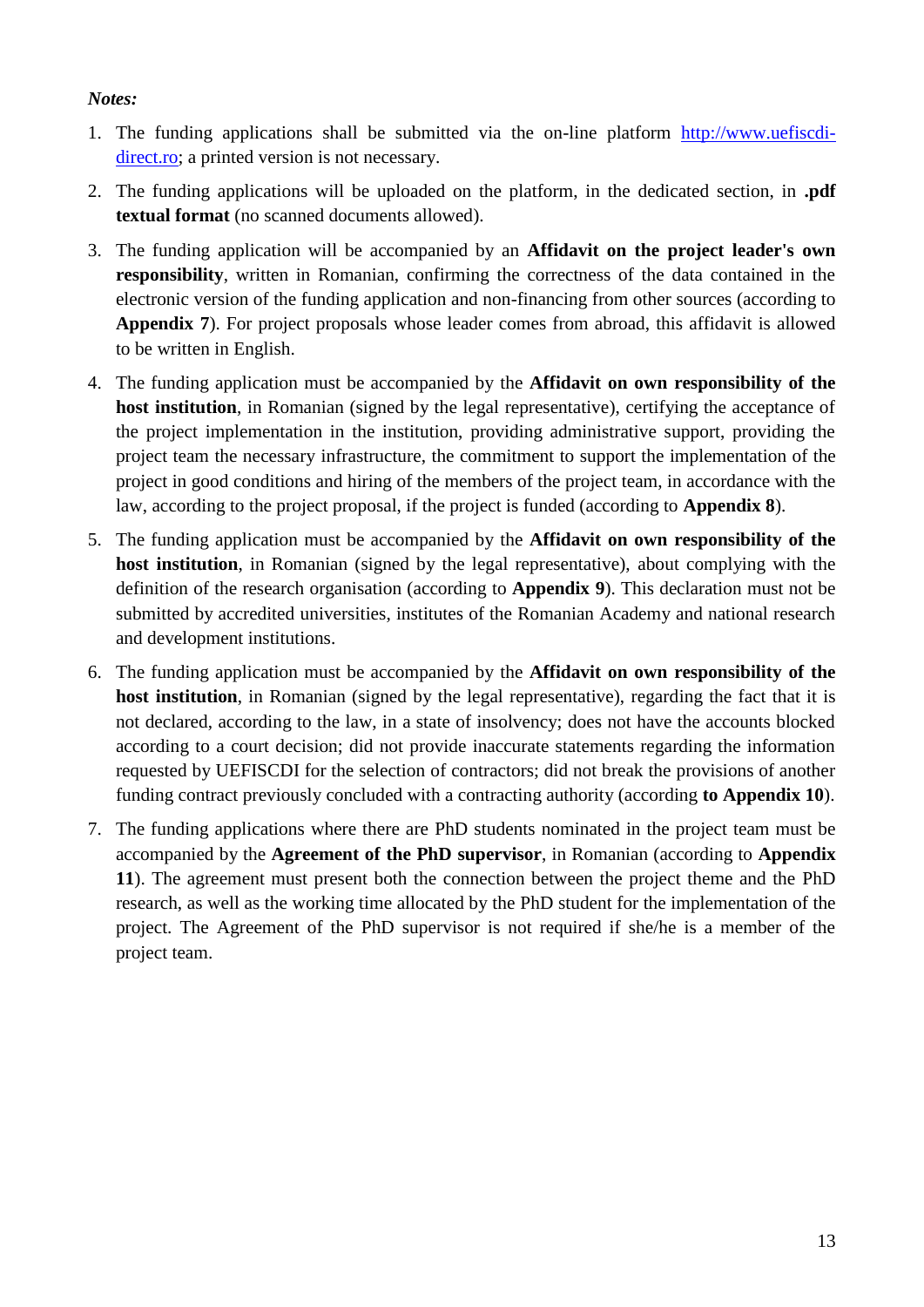## <span id="page-13-0"></span>**APPENDIX 1 - Minimum eligibility standards for the project leader**

#### *For Natural Sciences, Exact Sciences and Engineering Sciences (according to Appendix 5)*

Publication, after obtaining the PhD title, as main author (according to Appendix 6), of some articles<sup>5</sup> in journals that each have a relative influence score<sup>6</sup> at least equal to 1 and whose cumulative relative influence score is at least equal to 1,5. These articles must be published in journals indexed in the Web of Science Core Collection, strictly framed with the type of the document (*document type*) article or review. Double-framed articles: "*article; proceedings paper*" are not taken into account except in the case of applications within the Engineering Sciences (according to **Appendix 5**).

As an exception, for the IT domain (PE6 sub-domain), a project leader is considered eligible on the basis of citations that her/his publications, after obtaining a PhD title, as main author (according to **Appendix 6**), obtained in indexed journals in the Web of Science Core Collection, provided that the **citing journals** each have a relative influence score of at least 1, and the relative influence score of the citing journals, cumulative for all citations taken into account, is at least 4,5. Self-citations (as defined in **Appendix 6**) are not taken into account.

#### *For Social and Economic Sciences (according to Appendix 5)*

Accumulation of at least 50 points from papers published, after obtaining the PhD title, from the following categories:

1. **Books published** as author or co-author, including edited books: 60 points x S points for each book (where  $S=1$  for main author;  $S = 0.5$  for co-author);

2. **Chapters published** as author or co-author in collective volumes: 30 points x S points for each chapter (where  $S=1$  for main author;  $S = 0.5$  for co-author);

3. **Articles published as the author** (according to **Appendix 6**) in journals that each has a relative influence score of at least 1. These articles must be published in journals indexed in the Web of Science Core Collection, strictly framed by type of document (*document type*) *article or review*. For each such article, the following score is awarded: 50 points  $\times$  S points x relative influence score (where  $S=1$  for main author;  $S=0.5$  for co-author).

#### **Notes:**

1

1. For categories 1 and 2: only papers published in the list of publishing houses available at the following link will be taken into account:

https://uefiscdi.gov.ro/resource-829619-edituri recunsocute cncs stiinte sociale 2020.pdf

2. In the case a publication has more authors, the score will be divided as follows:

- $-$  if  $2 \le n \le 5$ , at  $n/2$ ,
- $-$  if 6  $\leq n \leq 80$ , at  $(n + 3)/3$ ,
- $-$  if  $n \ge 81$ , at 28.

Where n is the number of the publication authors.

3. The 50 points must be achieved at least in part from the publications where the project leader is the main author.

For articles published before 2012, the journal relative influence score from 2012 will be taken into account. For articles published in 2020-2021, the journal relative influence score from 2019 will be taken into account.

<sup>&</sup>lt;sup>5</sup> The articles will be taken into account if they are indexed in ISI Web of Science Core Collection until the eligibility verification.

<sup>6</sup> The relative influence score of the journals is defined in **Appendix 6** and can be found on the UEFISCDI website, at [https://uefiscdi.gov.ro/scientometrie-baze-de-date.](https://uefiscdi.gov.ro/scientometrie-baze-de-date) The relative influence score of the journal at the time of publication of the article is taken into account.

<sup>14</sup>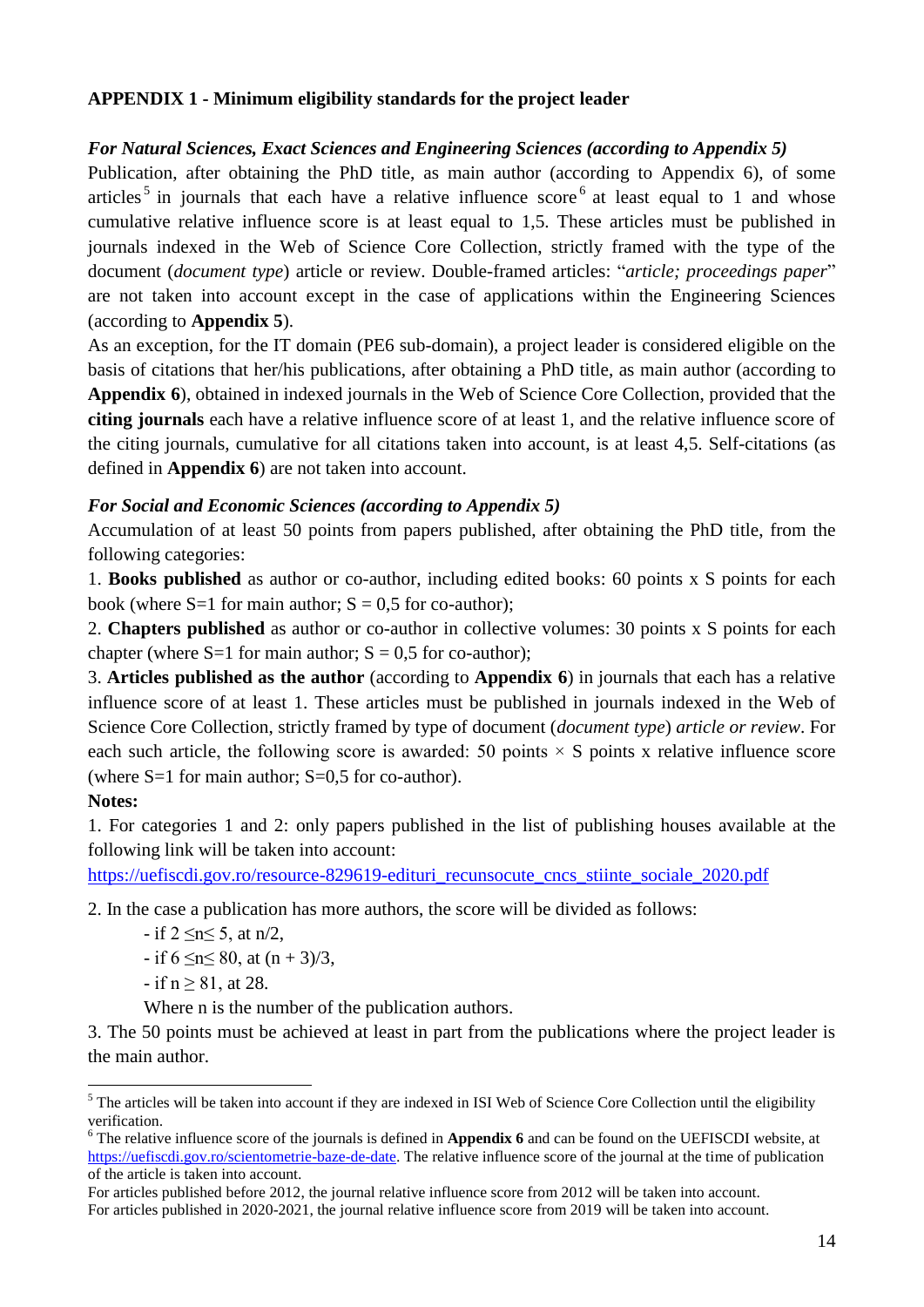## *For the Humanities (according to Appendix 5)*

After obtaining the PhD title, the accumulation of a minimum of 50 points from authored books (1 and 2), collective volumes (3 and 4), studies in scientific journals or in collective volumes (5 and 6), quantified according to the following table and the attached notes.

|                                              | Cat<br>ego |                                                     |                                     |                                              | Number of<br>entries in KVK | Score/             |
|----------------------------------------------|------------|-----------------------------------------------------|-------------------------------------|----------------------------------------------|-----------------------------|--------------------|
| <b>Publication</b>                           | ry         | <b>Place of publishing</b>                          |                                     |                                              | catalogue                   | <b>Publication</b> |
| <b>Authored books. Books</b>                 | (1)        | Publishing house from abroad                        |                                     |                                              | $\geq 60$                   | 100                |
| of theories of                               |            | (excepting the Republic of Moldavia<br>and Hungary) |                                     |                                              | $\geq$ 35<br>$\geq 20$      | 80<br>70           |
| interpretation,<br>respectively that of the  |            |                                                     |                                     |                                              | $\geq 10$                   | 60                 |
| musical composition.                         |            |                                                     |                                     | CNCS - category A                            | $\geq 60$                   | 80                 |
| Reference catalogues for                     |            |                                                     |                                     |                                              | $\geq 35$                   | 70                 |
| visual arts and                              |            |                                                     |                                     |                                              | $\geq 20$                   | 60                 |
| architecture. Critical                       |            |                                                     |                                     |                                              | $\geq 10$                   | 40                 |
| editions of sources with                     |            | Publishing house from                               |                                     | CNCS - category B                            | $\geq 60$<br>$\geq 35$      | 70<br>60           |
| special editing difficulty.                  | (2)        | Romania, the Republic of                            |                                     |                                              | $\geq 20$                   | 50                 |
|                                              |            | Moldavia and Hungary                                |                                     |                                              | $\geq 10$                   | 40                 |
|                                              |            |                                                     |                                     | Publishing house from,                       | $\geq 60$                   | 70                 |
|                                              |            |                                                     |                                     | Hungary and the                              | $\geq 35$                   | 60                 |
|                                              |            |                                                     |                                     | Republic of Moldavia                         | $\geq 20$<br>$\geq 10$      | 50<br>40           |
|                                              |            |                                                     |                                     |                                              |                             |                    |
|                                              | (3)        | Publishing house from abroad                        |                                     |                                              | $\geq 60$                   | 70                 |
| Editing a) study volumes;                    |            | (excepting the Republic of Moldavia<br>and Hungary) |                                     |                                              | $\geq 35$<br>$\geq 20$      | 60<br>50           |
| b) thematic supplements<br>of some journals; |            |                                                     |                                     |                                              | $\geq 10$                   | 40                 |
| c) dictionaries/                             |            |                                                     |                                     | 1. (CNCS) $-$ A and B                        | $\geq 60$                   | 60                 |
| encyclopaedia                                | (4)        | Publishing house from                               |                                     | categories                                   | $\geq 35$                   | 50                 |
|                                              |            | Romania, the Republic of<br>Moldavia and Hungary    |                                     | 2. Thematic suppliments                      | $\geq 20$                   | 40                 |
|                                              |            |                                                     |                                     | of some CNCS journals A                      | $\geq 10$                   | 30                 |
|                                              |            |                                                     |                                     | and B categories.<br>3. Publishing house and |                             |                    |
|                                              |            |                                                     |                                     | thematic suppliments of                      |                             |                    |
|                                              |            |                                                     |                                     | some journals from                           |                             |                    |
|                                              |            |                                                     |                                     | Hungary and the                              |                             |                    |
|                                              |            |                                                     |                                     | Republic of Moldavia                         |                             |                    |
|                                              |            |                                                     | $(5.1)$ Web of                      | regardless of the                            |                             |                    |
|                                              |            |                                                     | Science Arts &<br><b>Humanities</b> | publication place                            |                             |                    |
|                                              |            |                                                     | Citation Index                      |                                              |                             |                    |
|                                              |            |                                                     | $(5.2)$ Social                      | relative influence                           |                             |                    |
|                                              |            | Indexed journals in:                                | <b>Sciences</b>                     | $score>=0,25$                                |                             |                    |
|                                              |            | (except for thematic                                | Citation Index                      |                                              |                             |                    |
|                                              | (5)        | suppliments)                                        | (5.3) Science                       | relative influence                           |                             | 30                 |
|                                              |            |                                                     | Citation                            | $score>=0,5$                                 |                             |                    |
|                                              |            |                                                     | Index<br>(5.4) ERIH PLUS            | Published ouside                             |                             |                    |
| <b>Studies/Specialty</b>                     |            |                                                     |                                     | Romania, the                                 |                             |                    |
| articles published                           |            |                                                     |                                     | Republic of                                  |                             |                    |
| in:                                          |            |                                                     |                                     | Moldavia and                                 |                             |                    |
|                                              |            |                                                     |                                     | Hungary                                      |                             |                    |
|                                              |            |                                                     | (5.5) SCOPUS                        | Published ouside                             |                             |                    |
|                                              |            |                                                     |                                     | Romania, the Republic of                     |                             |                    |
|                                              |            |                                                     |                                     | Moldavia and Hungary                         |                             |                    |
|                                              |            |                                                     | $(5.6)$ CNCS                        | CNCS - category A                            |                             |                    |
|                                              |            | Collective volumes                                  | (5.7) Abroad                        |                                              | $\geq 20$                   |                    |
|                                              |            | published by                                        | (excepting                          |                                              |                             |                    |
|                                              |            | a publishing house                                  | Hungary and                         |                                              |                             |                    |
|                                              |            |                                                     | the Republic of                     |                                              |                             |                    |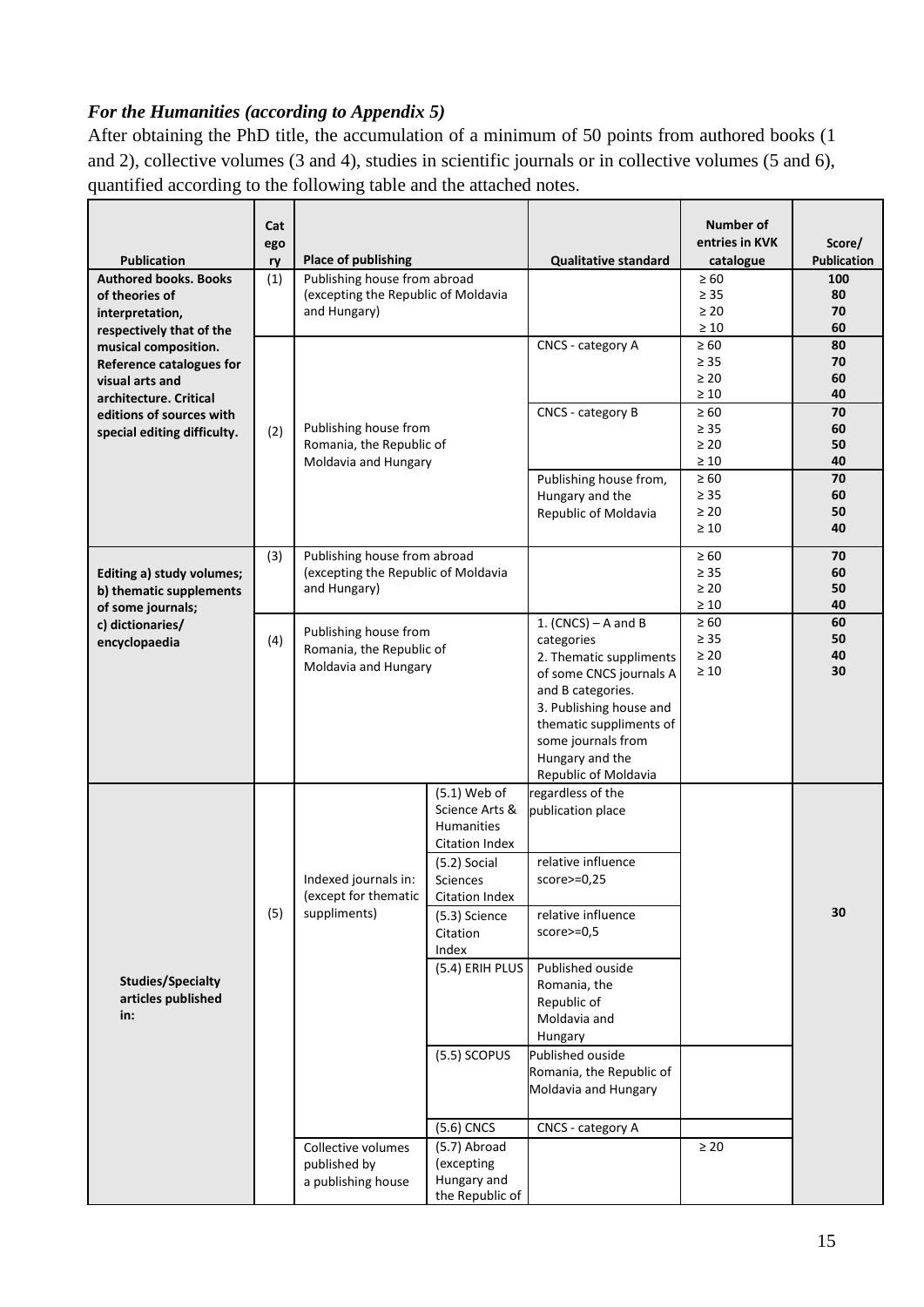|     | from:                                                                                                                                                                       | Moldavia)     |                                                                                                                                                                                 |           |    |
|-----|-----------------------------------------------------------------------------------------------------------------------------------------------------------------------------|---------------|---------------------------------------------------------------------------------------------------------------------------------------------------------------------------------|-----------|----|
|     |                                                                                                                                                                             | (5.8) Romania | CNCS - category A                                                                                                                                                               | $\geq 10$ |    |
| (6) | Journals indexed in:                                                                                                                                                        | <b>CNCS</b>   | CNCS - category B                                                                                                                                                               |           | 20 |
|     | Collective volumes published in<br>a publishing house from Romania, the<br>Republic of Moldavia and Hungary and<br>thematic suppliments of journals from<br>these countries |               | (6.1)<br>CNCS publishing houses<br>$-$ B category<br>(6.2)<br>Thematic suppliments of<br>some CNCS journals - A<br>and B categories                                             | $\geq 10$ |    |
|     |                                                                                                                                                                             |               | (6.3)<br>Publishing houses from<br>Hungary and the<br>Republic of Moldavia<br>(6.4)<br>Thematic suppliments of<br>some journals from<br>Hungary and the<br>Republic of Moldavia | $\geq 10$ |    |

#### **Notes:**

1. The 50 points must be achieved at least partially from publications related to categories (1), (3), (5.1), (5.2), (5.3), (5.4), (5.5) and (5.7)

2. The CNCS classifications are:

a) journals: [http://www.cncs-nrc.ro/wp-content/uploads/2021/01/categorii.Reviste.CNCS\\_.2020.2.pdf](http://www.cncs-nrc.ro/wp-content/uploads/2021/01/categorii.Reviste.CNCS_.2020.2.pdf)

b) publishing houses: [http://www.cncs-nrc.ro/wp-content/uploads/2020/12/categorii.Edituri.Site\\_.CNCS\\_.2020.pdf](http://www.cncs-nrc.ro/wp-content/uploads/2020/12/categorii.Edituri.Site_.CNCS_.2020.pdf)

3. For articles published in journals and thematic supplements of some journals, only those available online in CEEOL, WoS/Clarivate Analytics or other databases/digital libraries will be taken into account. Confirmation links will be attached for this category of publications.

4. For the entries in the KVK catalogue,

[https://kvk.bibliothek.kit.edu/index.html?lang=en&digitalOnly=0&embedFulltitle=0&newTab=0,](https://kvk.bibliothek.kit.edu/index.html?lang=en&digitalOnly=0&embedFulltitle=0&newTab=0) only the libraries from states from the European Union (without Romania and Hungary), Australia, Canada, Chile, South Koreea, Switzerland, Islanda, Israel, Japan, Great Britain, Mexico, New Zealand, Norway, The United States of America, Russia, Turkey will be taken into consideration.

5. For the entries in KVK catalogue, the libraries' lists will be attached.

6. The score for each category of publications is divided equally to the number of authors/publishers.

7. The calculation of the score is taken into account only after the condition of identity between the domain of application and the domain of quotation of the publishing house or journal by CNCS is fulfilled.

8. Critical edition of sources with special difficulty of editing means the publication of a volume containing relevant documentary sources for at least one discipline in the humanities, whose origins have no time restriction if they come from manuscripts, and the editing involved the following activities: 1. (re)establishing the original text; 2. editing the text by using special paleographic/epigraphic/linguistic knowledge; 3. elaboration of an introductory contextualizing study and ample explanatory notes.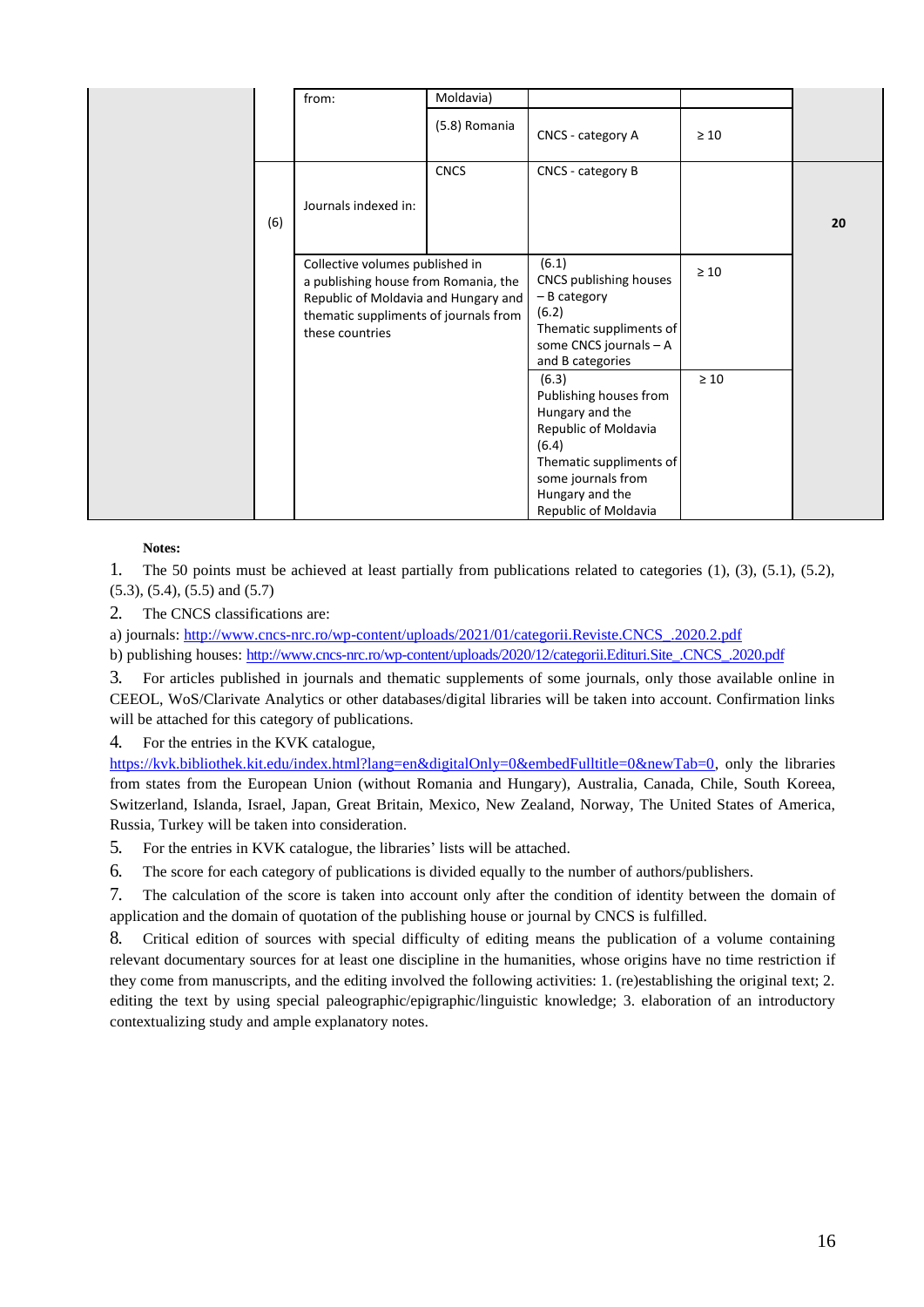## <span id="page-16-0"></span>**APPENDIX 2 – Funding application PN-III-DCD-RU-TE-2021-3**

*The document uses Times New Roman font type, 12 font size, 1.5 line spacing and 2 cm margins. Any modification to these parameters (excepting the tables, figures or their captions) is forbidden.*  The pages exceeding the established limits will not be taken into consideration in the evaluation *process. The imposed number of pages (Section 3 – Funding application) does not contain the bibliographic reference; these will be written on additional pages. For each section, the text marking the information and the mandatory sections of the application will be maintained.*

#### **A. General information**

#### **The title of the project (maximum 150 characters, including the spaces):**

**Project acronym:**

**Abstract (maximum 1500 de characters, including the spaces):** 

#### **Project leader and the Host institution:**

Name:

Previous names (if any):

Surname:

Date of birth:

PhD from year:

Phone number:

E-mail address:

#### **Host institution of the project:**

Institution name:

Institution address:

**Composition of the research team** (nominated team members/the structure of the team in case this

is not nominated):

## **The domains of the project<sup>7</sup>** (according to Appendix 5):

*(The main chosen domain represents the domain of the project proposal)*

Domain:

Sub-domain:

Main research area:

Secondary research area:

Secondary research area (optional):

#### **Keywords:**

<u>.</u>

 $<sup>7</sup>$  For the project proposals incorrectly assigned by the project leader there is the possibility for UEFISCDI to reappoint</sup> them by domains, according to the proposal of the expert evaluators/panel of expert evaluators.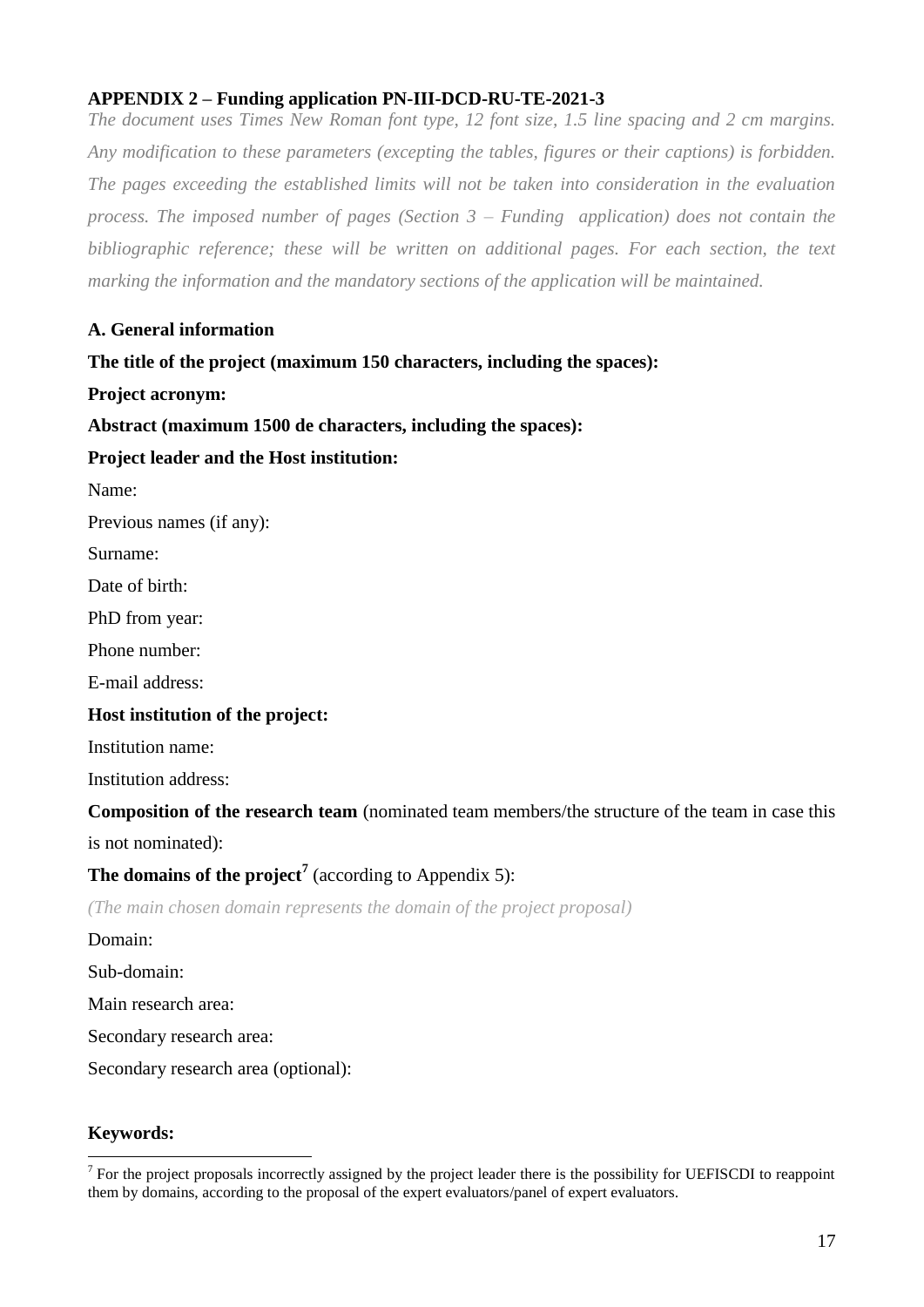1:

2:

3:

4 (optional):

5 (optional):

Project duration: min. 18 moths, max. 24 months

**Total budget requested:** maximum 450.000 lei

**B. Project leader**

*B1. Important scientific achievements of the project leader (maximum 2 pages)*

*The most important contributions of the project leader in her or his research field (e.g. findings or results that have led significantly to a better knowledge in the field, demonstrated trough publications and patents) will be presented.* 

## *B2. The visibility and the impact of the scientific contribution of the project leader*

*The following categories of information will be presented:*

- *a) Total number of citations (without self-citations) according to Web of Science Core Collection;*
- *b) Hirsch index, according to Web of Science Core Collection;*
- *c) Personal link from the [www.brainmap.ro](http://www.brainmap.ro/) platform;*
- *d) The profile address from at least one of the following will be indicated: Scopus Author ID, ORCID, Researcher ID, Google Scholar, MR Author ID;*
- *e) The most representative publications (max. 10). A maximum number of 10 works in total will be indicated, regardless of their type. If more than 10 papers are indicated in this section, the project proposal will be excluded from the competition.*

**For Natural Sciences, Exact Sciences, Engineering Sciences and Social and Economic Sciences**: *The most relevant papers of the project leader (maximum 10) will be indicated, where the following can be included:*

*Articles: The most relevant articles published by the project leader will be indicated. Articles accepted for publishing can also be indicated, mentioning the acceptance date. The evaluation will mainly follow the articles where the project leader is the main author, but if there are papers published as co-author which the project leader considers to be relevant for her/his scientific production, these can also be indicated. The presentation format is the following:*

| <b>Identification data:</b>  | Authors. Title of the article, Title of the Journal /Conference,<br>Volume, Pages (year of publication), category $(Q1; Q2$ etc) |
|------------------------------|----------------------------------------------------------------------------------------------------------------------------------|
| Is she/he the main author?   | $YES / NO$ (according to Appendix 6)                                                                                             |
| Is it in the project domain? | YES / NO                                                                                                                         |
| <b>Number of citations:</b>  | According to Web of Science Core Collection (see Appendix                                                                        |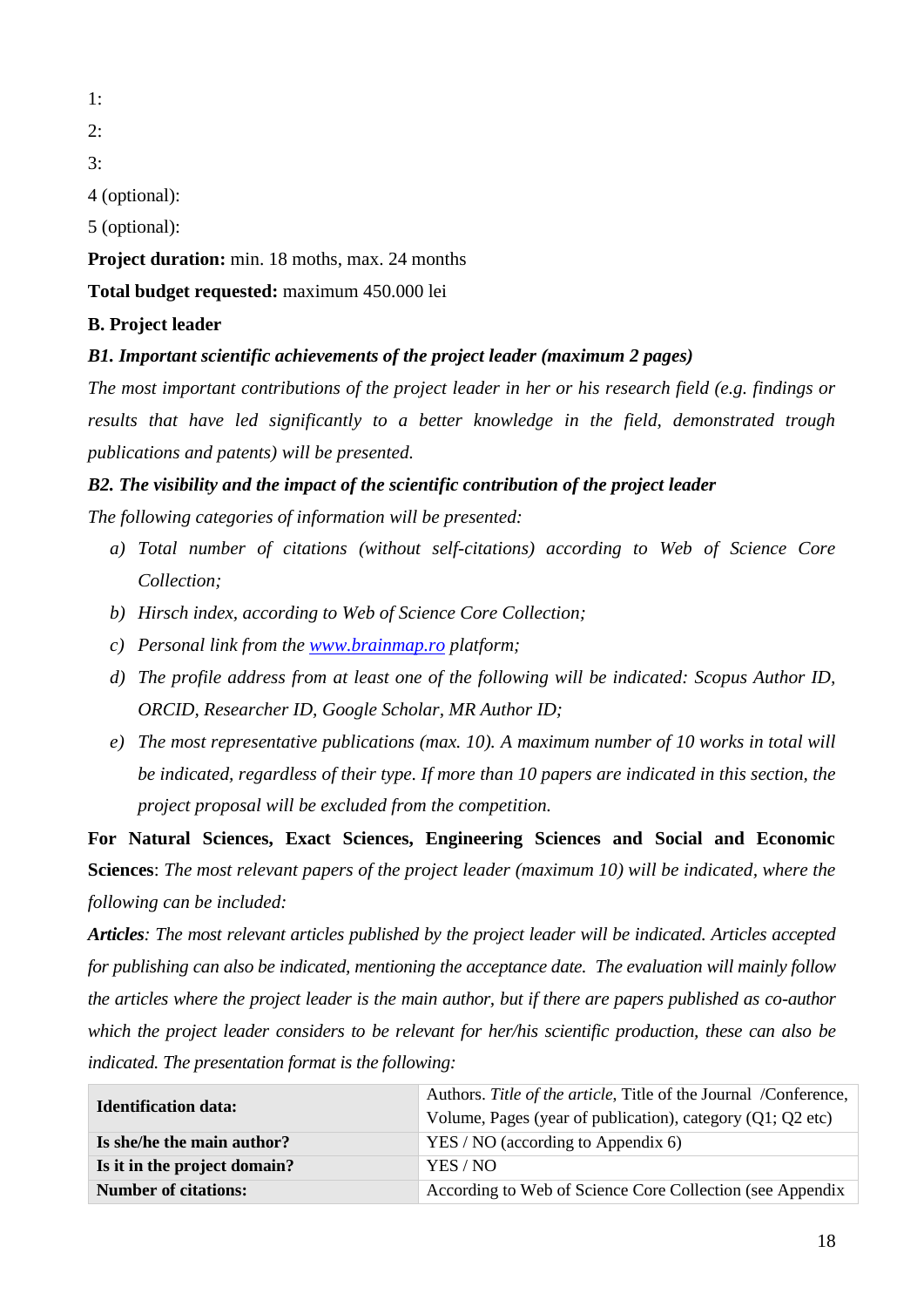|                                        | 6)<br><b>Self-citations</b> excluded, according to Web of Science Core |
|----------------------------------------|------------------------------------------------------------------------|
|                                        | Collection.                                                            |
| <b>DOI</b> (Digital Object Identifier) | optional                                                               |

*Monographs: Only the scientific monographs published by international prestigous publishing houses will be indicated. School or university textbooks will not be taken into consideration, even if they are published by international prestigous publishing houses. The presentation format is the following:*

| <b>Identification data:</b>                   | Authors. <i>Book title</i> , Publishing house title (year of publication) |
|-----------------------------------------------|---------------------------------------------------------------------------|
| Is it in the project domain?                  | YES / NO                                                                  |
| <b>Number of libraries</b> according to world | <b>See</b>                                                                |
| catalogue Karlsruher Virtueller Katalog       | https://kvk.bibliothek.kit.edu/index.html?lang=en&digitalOnly=0&embedFul  |
| $(KVK)$ .                                     | ltitle= $0$ &newTab= $0$                                                  |
|                                               | Names of the most important university libraries (maximum                 |
|                                               | 10) that purchased the monography (according to                           |
| <b>University libraries</b>                   | https://kvk.bibliothek.kit.edu/index.html?lang=en&digitalOnly=0&embedFul  |
|                                               | $little=0$ &newTab=0 or according to the university library               |
|                                               | catalogue)                                                                |

*Patents: The patents/utility models with techonogical transfer obtained in other countries from the European Union or in countries member of OCDE will be especially indicated. The presentation format is the following:*

| <b>Identification data:</b>  | Authors. Title of the patent/utility model (granting year) |
|------------------------------|------------------------------------------------------------|
| <b>Issuing patent bureau</b> |                                                            |
| Is it in the project domain? | YES / NO                                                   |

*For Humanities: The most important (maximum 10) works will be indicated: books, chapters, articles, critical editions, dictionaries, or encyclopedias. The presentation format is the following:*

| <b>Identification data:</b>  | For books/critical editions/collective volumes edited:                  |
|------------------------------|-------------------------------------------------------------------------|
|                              | Author/authors Name, Surname, <i>Full title</i> , City, Publishing      |
|                              | house, Year, number of pages.                                           |
|                              | Number of library entries from other EU member states or                |
|                              | <b>OECD</b> member states                                               |
|                              | (https://kvk.bibliothek.kit.edu/index.html?lang=en&digitalOnly=0&embedF |
|                              | ulltitle= $0$ &newTab= $0$ )                                            |
|                              | For articles published in journals:                                     |
|                              | Author/authors Name, Surname, Full title of the article, in:            |
|                              | "Journal title", volume number, the year of publication, issue          |
|                              | number, $p. xx - xxx$ .                                                 |
|                              | For articles/chapters published in collective volumes:                  |
|                              | Author/authors Name, Surname, Full title of the article, in:            |
|                              | Collective volume title, editors Name, Surname, City,                   |
|                              | Publishing house, Year, p. $xx - xxx$ .                                 |
| Is it in the project domain? | YES / NO                                                                |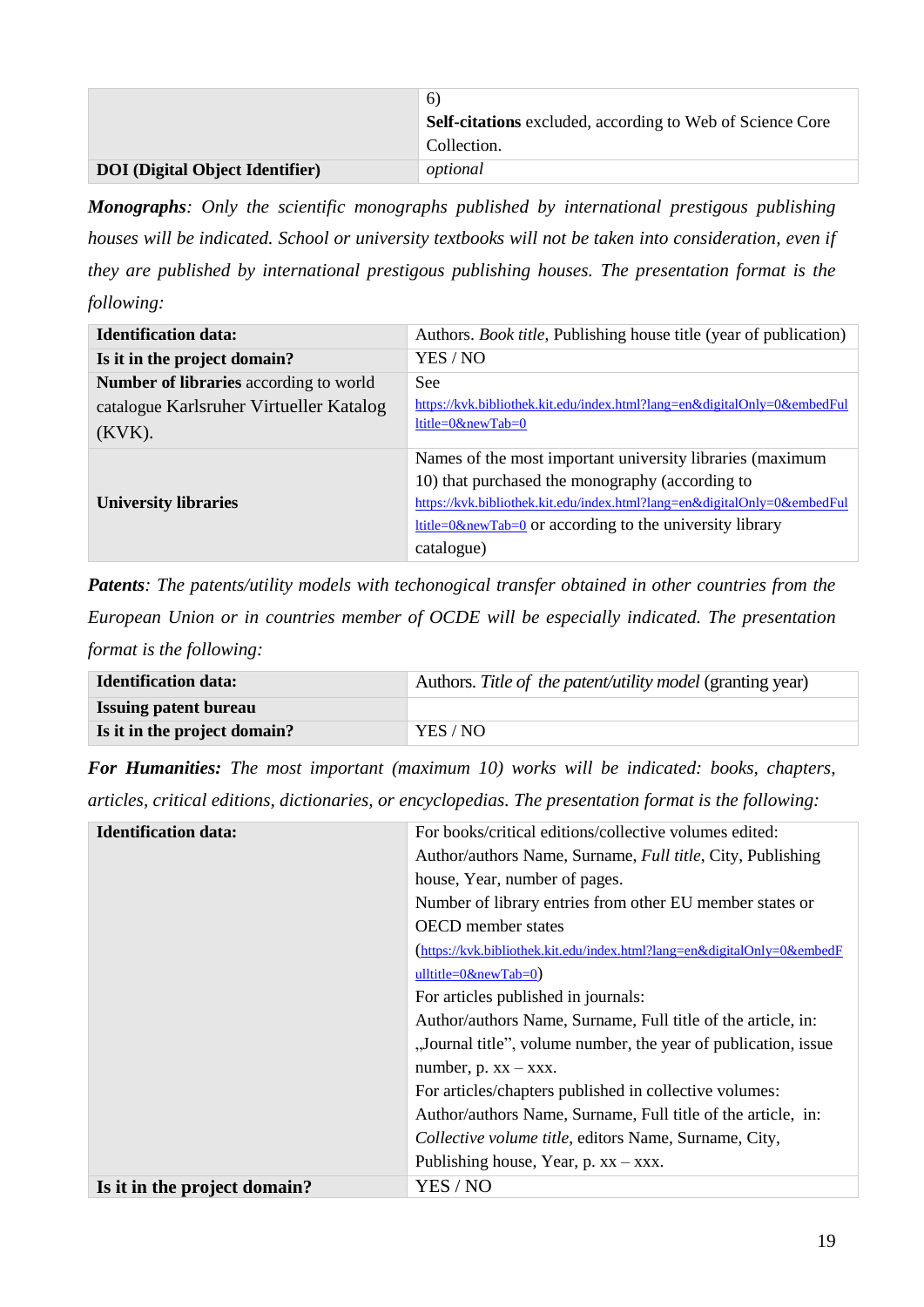*Note: The provision of false information in section B2 will lead to the exclusion of the project proposal from the competition.*

## *B3. The correspondence between the demonstrated experience of the project leader and the proposed theme (max. 1 page).*

*The relevancy of the scientific experience of the project leader (based on her/his publications) for the theme of the proposed project will be underlined.*

#### *B4. Curriculum Vitae (max. 2 pages)*

*Note: Section B2 of the funding application will be public. This will be uploaded in the online submission platform, both as an integrated part of the funding application as well as filled in the online submission platform.* 

#### **C. Funding application (max. 11 pages)**

*In this chapter, there will be mentioned, in detail, the scientific context, the goal, the objectives, how the objectives will be implemented (project activities), deliverables and necessary resources.*

## *C1. Motivation of the proposed theme in the current scientific context. Originality and degree of innovation*

*The scientific motivation of the project theme will be justified by delimiting the approached issue in the current scientific context. The following two aspects will be highlighted: (1) the importance of the issue from a scientific, technological, socio-economic or cultural point of view, the difficulty elements of the issue, the limitations of current approaches, by analysing the current state of knowledge related to the theme of the project; (2) the elements of originality and innovation that the proposed project brings to the domain, related to the current state of knowledge. If the proposed theme has been addressed in previous projects, their details (funder, name and project code, website, results obtained) will be indicated and the novelty elements in relation to previous studies will be clearly mentioned.*

#### *C2. Objectives, methodology and work plan*

*The approach of the project at the principle level will be presented by highlighing the following three aspects: (1) the concrete objectives of the project; (2) the proposed work strategy, including investigation methods and tools; (3) a work plan, staggered in time, which will describe the organisation of the project, in relation to the proposed objectives.*

#### *C3. Project feasibility: available resources and research team structure*

*Both the existing resources in the host institution, relevant for the implementation of the project (the link from the platform [www.erris.gov.ro](http://www.erris.gov.ro/) will be indicated), as well as the necessary ones that will be purchased within the project will be presented. In particular, the following aspects shall be*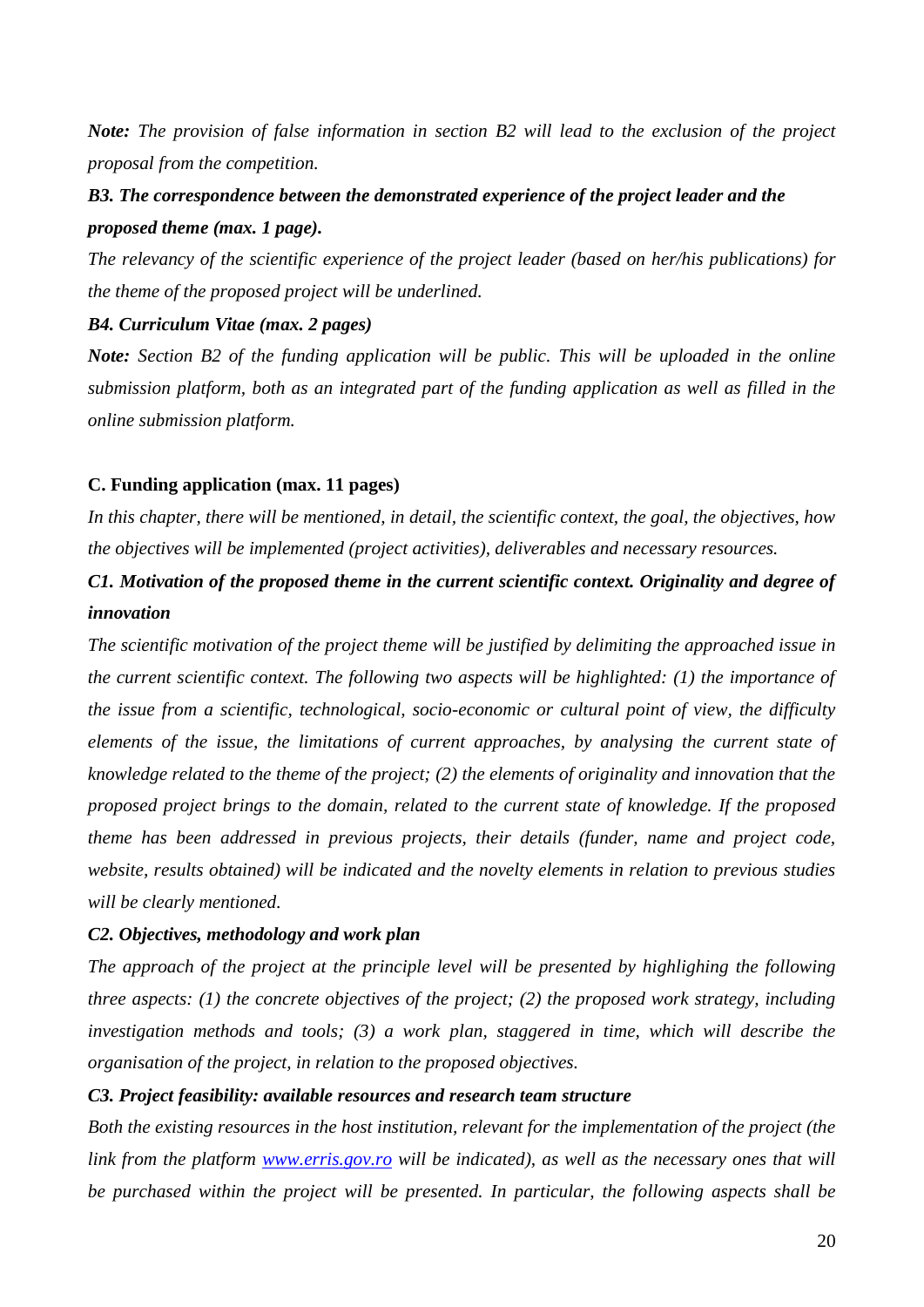*specified: (1) the estimation of the time allocated to the project by each member of the project team, in months/member units, in accordance with the work plan presented in section C2; (2) motivation of the adequacy of the project team and the research infrastructure available to meet the project objectives in the allocated time; for the vacancies, the expected competencies will be briefly described.*

#### *C4. Risks and alternative approaches*

*The potential scientific and administrative risks, as well as the approaches through which these risks would be addressed, will be described.*

#### *C5. Impact and dissemination*

*The expected impact of the project in the wider scientific domain will be discussed, with emphasis on the following aspects: (1) the estimated scientific results of the project, specifying the expected result indicators; (2) the potential impact of the project on the host institution, the project team, the scientific, social, economic or cultural environment (only if the last three are relevant to the domain or theme of the project) and/or the applicative directions to be explored within the project (if is applicable to the proposed research direction); (3) concrete elements of the strategy for disseminating the scientific results.*

#### *C6. Requested budget*

*The following aspects will be presented in detail: (1) the distribution of the budget by types of expenses and by project years must be indicated and motivated; (2) justification of the purchase of new equipment with a value higher than 60.000 lei (price without VAT), by referring to the project objectives; (3) The minimum number of hours/month to be dedicated to the project will be specified for the project leader. The types of expenses on which the budget is distributed are: personnel expenses, logistics expenses, travel expenses and indirect expenses (overheads).*

*Section C6 will not receive a score in the evaluation, the expert evaluators' comments associated with this sub-criterion will be used, if the project will be funded, only in the negotiation and contracting process.*

| <b>Budget chapter</b>     | <b>Year I</b><br>(lei) | <b>Year II</b><br>(lei) | <b>Total budget</b><br>(lei) |
|---------------------------|------------------------|-------------------------|------------------------------|
| <b>Personnel expenses</b> |                        |                         |                              |
| <b>Logistics expenses</b> |                        |                         |                              |
| <b>Travel expenses</b>    |                        |                         |                              |
| <b>Indirect expenses</b>  |                        |                         |                              |
| <b>Total</b>              |                        |                         |                              |

Pre-calculation estimate (in lei, per calendar year):

Pre-calculation estimate (in Euros, at the project level):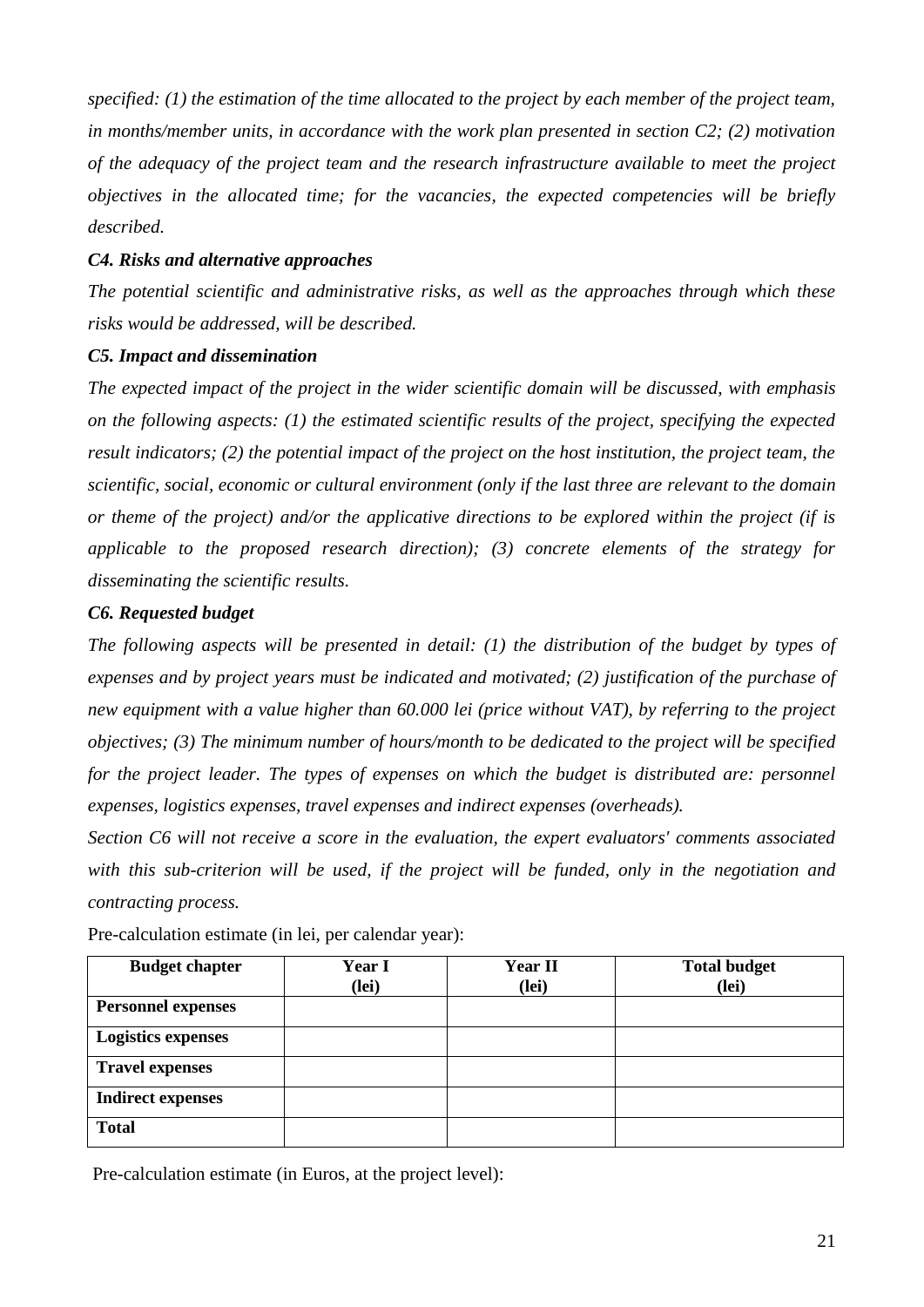| <b>Budget chapter</b>     | <b>Total budget</b> |
|---------------------------|---------------------|
|                           | (euros)             |
| <b>Personnel expenses</b> |                     |
| <b>Logistics expenses</b> |                     |
| <b>Travel expenses</b>    |                     |
| <b>Indirect expenses</b>  |                     |
| <b>Total</b>              |                     |

## **C7. Bibliography**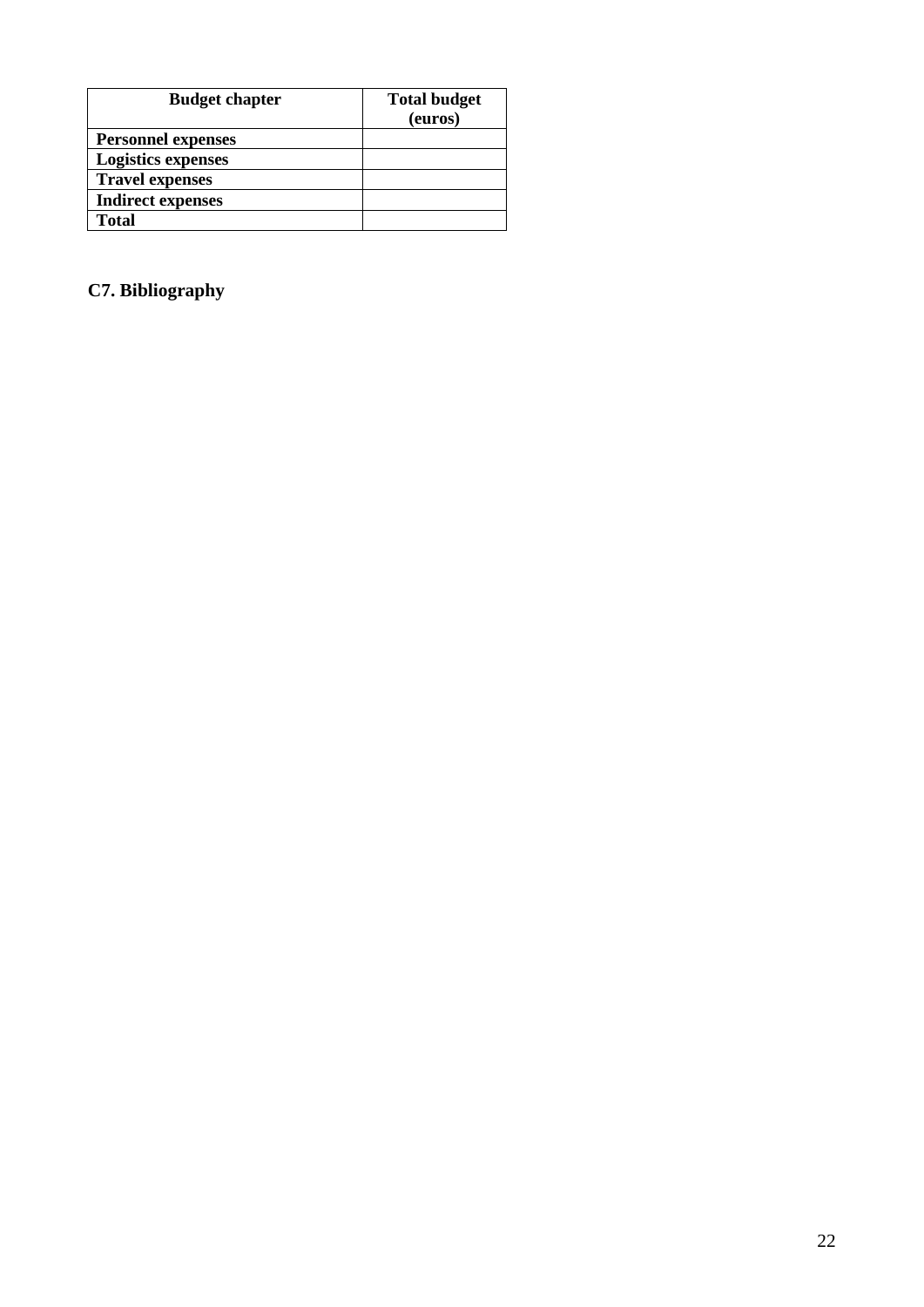## <span id="page-22-0"></span>**APPENDIX 3 – Minimum eligibility standards for the expert evaluators**

#### *For Natural Sciences, Exact Sciences and Engineering Sciences*

Publication, after obtaining the PhD title, as main author (according to **Appendix 6**), of some articles in journals that each have a relative influence score <sup>8</sup> at least equal to 1 and whose cumulative relative influence score is at least equal to 6. These articles must be published in journals indexed in the Web of Science Core Collection, strictly framed with the type of the document (document type) article or review. Double-framed articles: "article; proceedings paper" are not taken into account, except in the case of applications within the Engineering Sciences (according to **Appendix 5**).

As an exception, for the IT domain (PE6 sub-domain), an expert evaluator is considered eligible on the basis of citations that her/his publications, after obtaining a PhD title, as main author (according to **Appendix 6**), obtained in indexed journals in Web of Science Core Collection, provided that the **citing journals** each have a relative influence score of at least 1, and the relative influence score of the citing journals, cumulative for all citations taken into account, is at least 18. Self-citations (as defined in **Appendix 6**) are not taken into account.

#### *For Social and Economic Sciences (according to Appendix 5)*

Accumulation of at least 200 points from papers published, after obtaining the PhD title, from the following categories:

1. **Books published** as author or co-author, including edited books: 60 points x S points for each book (where  $S=1$  for main author;  $S = 0.5$  for co-author);

2. **Chapters published** as author or co-author in collective volumes: 30 points x S points for each chapter (where  $S=1$  for main author;  $S = 0.5$  for co-author);

3. **Articles published as the author** (according to **Appendix 6**) in journals that each has a relative influence score of at least 1. These articles must be published in journals indexed in the Web of Science Core Collection, strictly framed by type of document (*document type*) *article or review*. For each such article, the following score is awarded: 50 points  $\times$  S points x relative influence score (where  $S=1$  for main author;  $S=0.5$  for co-author).

#### **Notes:**

1

1. For categories 1 and 2: only papers published in the list of publishing houses available at the following link will be taken into account:

https://uefiscdi.gov.ro/resource-829619-edituri recunsocute cncs stiinte sociale 2020.pdf

2. In the case a publication has more authors, the score will be divided as follows:

- if  $2 \le n \le 5$ , at  $n/2$ ,

- if 
$$
6 \le n \le 80
$$
, at  $(n + 3)/3$ ,

 $-$  if  $n \ge 81$ , at 28.

Where n is the number of the publication authors.

3. The 200 points must be achieved at least in part from the publications where the expert evaluator is the main author.

<sup>&</sup>lt;sup>8</sup>The relative influence score of the journals is defined in **Appendix 6** and can be found on the UEFISCDI website, at [https://uefiscdi.gov.ro/scientometrie-baze-de-date.](https://uefiscdi.gov.ro/scientometrie-baze-de-date) The relative influence score of the journal at the time of publication of the article is taken into account.

For articles published before 2012, the journal relative influence score from 2012 will be taken into account.

For articles published in 2020-2021, the journal relative influence score from 2019 will be taken into account.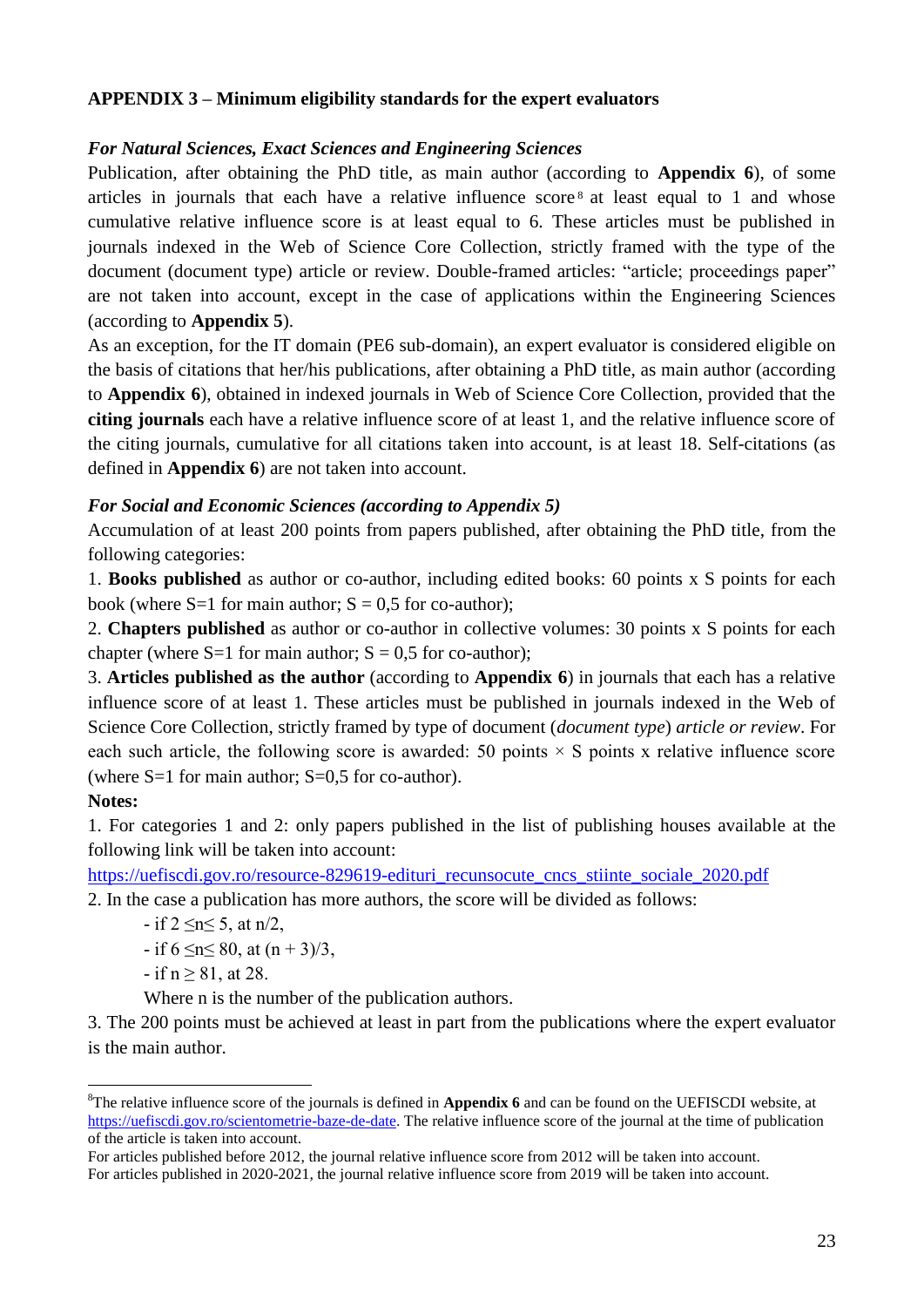## *For the Humanities (according to Appendix 5)*

After obtaining the PhD title, the accummulation of a minimum of 200 points from authored books (1 and 2), collective volumes (3 and 4), studies in scientific journals or in collective volumes (5 and 6), quantified according to the following table and the attached notes.

| <b>Publication</b><br><b>Authored books. Books</b><br>of theories of<br>interpretation,                                                                                              | Cat<br>ego<br>ry<br>(1)                                  | <b>Place of publishing</b><br>Publishing house from abroad<br>(excepting the Republic of Moldavia<br>and Hungary)                 |                                                                                                                                                                                                                                                                                                      | <b>Qualitative standard</b>                                                                                                                                                                                                                                                                    | Number of<br>entries in KVK<br>catalogue<br>$\geq 60$<br>$\geq 35$<br>$\geq 20$<br>$\geq 10$ | Score/<br><b>Publication</b><br>100<br>80<br>70<br>60 |
|--------------------------------------------------------------------------------------------------------------------------------------------------------------------------------------|----------------------------------------------------------|-----------------------------------------------------------------------------------------------------------------------------------|------------------------------------------------------------------------------------------------------------------------------------------------------------------------------------------------------------------------------------------------------------------------------------------------------|------------------------------------------------------------------------------------------------------------------------------------------------------------------------------------------------------------------------------------------------------------------------------------------------|----------------------------------------------------------------------------------------------|-------------------------------------------------------|
| respectively that of the<br>musical composition.<br>Reference catalogues for<br>visual arts and<br>architecture. Critical<br>editions of sources with<br>special editing difficulty. | Publishing house from<br>(2)<br>Romania, the Republic of |                                                                                                                                   |                                                                                                                                                                                                                                                                                                      | CNCS - category A<br>CNCS - category B                                                                                                                                                                                                                                                         | $\geq 60$<br>$\geq 35$<br>$\geq 20$<br>$\geq 10$<br>$\geq 60$<br>$\geq 35$<br>$\geq 20$      | 80<br>70<br>60<br>40<br>70<br>60<br>50                |
|                                                                                                                                                                                      |                                                          | Moldavia and Hungary                                                                                                              |                                                                                                                                                                                                                                                                                                      | Publishing house from,<br>Hungary and the<br>Republic of Moldavia                                                                                                                                                                                                                              | $\geq 10$<br>$\geq 60$<br>$\geq 35$<br>$\geq 20$<br>$\geq 10$                                | 40<br>70<br>60<br>50<br>40                            |
| Editing a) study volumes;<br>b) thematic supplements<br>of some journals;                                                                                                            | (3)                                                      | Publishing house from abroad<br>(excepting the Republic of Moldavia<br>and Hungary)                                               |                                                                                                                                                                                                                                                                                                      |                                                                                                                                                                                                                                                                                                | $\geq 60$<br>$\geq 35$<br>$\geq 20$<br>$\geq 10$                                             | 70<br>60<br>50<br>40                                  |
| c) dictionaries/<br>encyclopaedia                                                                                                                                                    | (4)                                                      | Publishing house from<br>Romania, the Republic of<br>Moldavia and Hungary                                                         |                                                                                                                                                                                                                                                                                                      | 1. (CNCS) $-$ A and B<br>categories<br>2. Thematic suppliments<br>of some CNCS journals A<br>and B categories.<br>3. Publishing house and<br>thematic suppliments of<br>some journals from<br>Hungary and the<br>Republic of Moldavia                                                          | $\geq 60$<br>$\geq 35$<br>$\geq 20$<br>$\geq 10$                                             | 60<br>50<br>40<br>30                                  |
| <b>Studies/Specialty</b><br>articles published<br>in:                                                                                                                                | (5)                                                      | Indexed journals in:<br>(except for thematic<br>suppliments)<br>Collective volumes<br>published by<br>a publishing house<br>from: | $(5.1)$ Web of<br>Science Arts &<br>Humanities<br><b>Citation Index</b><br>$(5.2)$ Social<br><b>Sciences</b><br>Citation Index<br>(5.3) Science<br>Citation<br>Index<br>(5.4) ERIH PLUS<br>(5.5) SCOPUS<br>$(5.6)$ CNCS<br>(5.7) Abroad<br>(excepting<br>Hungary and<br>the Republic of<br>Moldavia) | regardless of the<br>publication place<br>relative influence<br>$score>=0,25$<br>relative influence<br>$score>=0,5$<br>Published ouside<br>Romania, the<br>Republic of<br>Moldavia and<br>Hungary<br>Published ouside<br>Romania, the Republic of<br>Moldavia and Hungary<br>CNCS - category A | $\geq 20$                                                                                    | 30                                                    |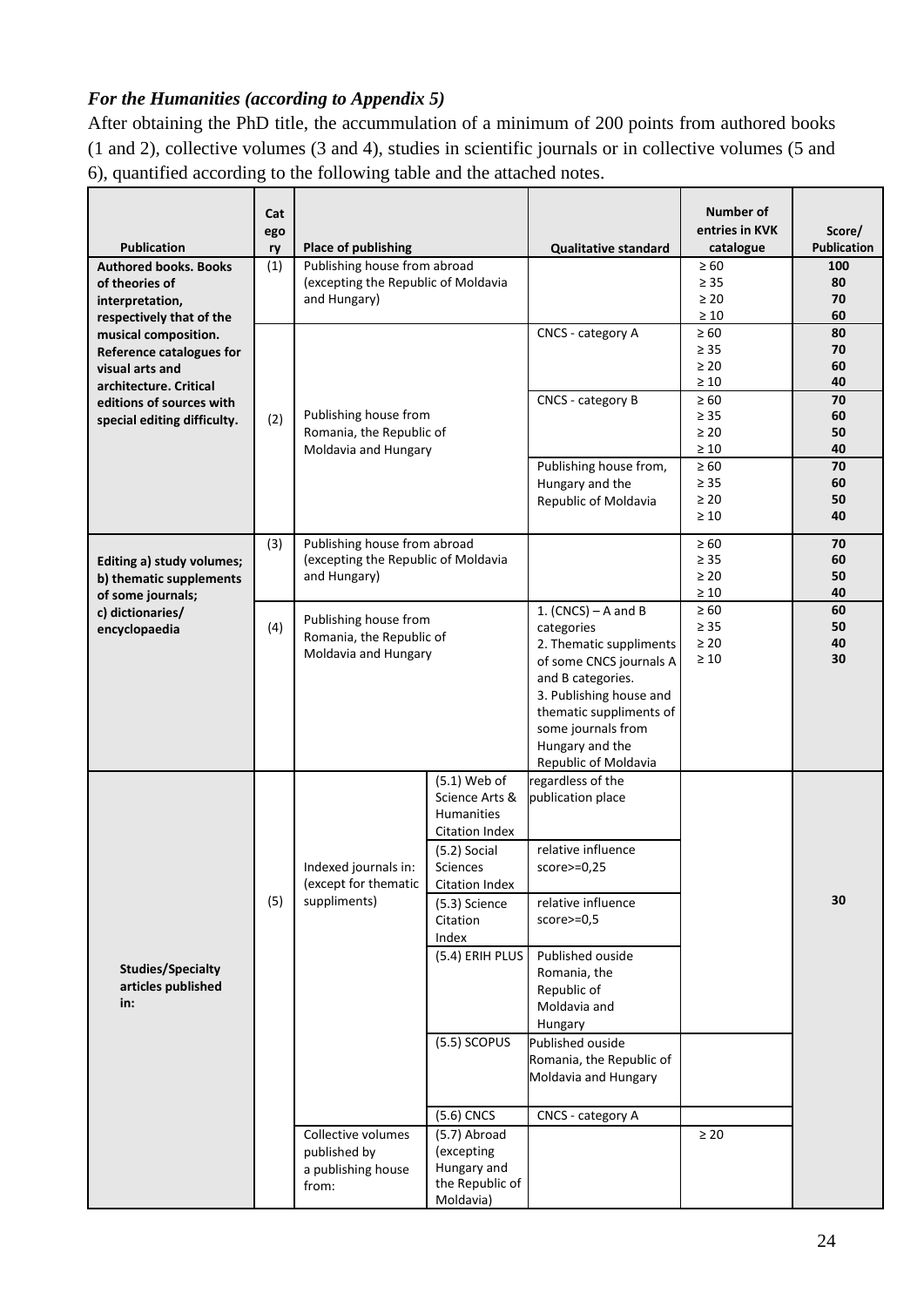|     |                                                                                                                                                                             | (5.8) Romania | CNCS - category A                                                                                                                                                               | $\geq 10$ |    |
|-----|-----------------------------------------------------------------------------------------------------------------------------------------------------------------------------|---------------|---------------------------------------------------------------------------------------------------------------------------------------------------------------------------------|-----------|----|
| (6) | Journals indexed in:                                                                                                                                                        | <b>CNCS</b>   | CNCS - category B                                                                                                                                                               |           | 20 |
|     | Collective volumes published in<br>a publishing house from Romania, the<br>Republic of Moldavia and Hungary and<br>thematic suppliments of journals from<br>these countries |               | (6.1)<br>CNCS publishing houses<br>- B category<br>(6.2)<br>Thematic suppliments of<br>some CNCS journals - A<br>and B categories                                               | $\geq 10$ |    |
|     |                                                                                                                                                                             |               | (6.3)<br>Publishing houses from<br>Hungary and the<br>Republic of Moldavia<br>(6.4)<br>Thematic suppliments of<br>some journals from<br>Hungary and the<br>Republic of Moldavia | $\geq 10$ |    |

#### **Notes:**

1. The 200 points must be achieved at least partially from publications related to categories (1), (3), (5.1), (5.2), (5.3), (5.4), (5.5) and (5.7)

2. The CNCS classifications are:

a) journals: [http://www.cncs-nrc.ro/wp-content/uploads/2021/01/categorii.Reviste.CNCS\\_.2020.2.pdf](http://www.cncs-nrc.ro/wp-content/uploads/2021/01/categorii.Reviste.CNCS_.2020.2.pdf)

b) publishing houses:

[http://www.cncs-nrc.ro/wp-content/uploads/2020/12/categorii.Edituri.Site\\_.CNCS\\_.2020.pdf](http://www.cncs-nrc.ro/wp-content/uploads/2020/12/categorii.Edituri.Site_.CNCS_.2020.pdf)

3. For articles published in journals and thematic supplements of some journals, only those available online in CEEOL, WoS/Clarivate Analytics or other databases/digital libraries will be taken into account. Confirmation links will be attached for this category of publications.

4. For the entries in the KVK catalogue,

[https://kvk.bibliothek.kit.edu/index.html?lang=en&digitalOnly=0&embedFulltitle=0&newTab=0,](https://kvk.bibliothek.kit.edu/index.html?lang=en&digitalOnly=0&embedFulltitle=0&newTab=0) only the libraries from states from the European Union (without Romania and Hungary), Australia, Canada, Chile, South Koreea, Switzerland, Islanda, Israel, Japan, Great Britain, Mexico, New Zealand, Norway, The United States of America, Russia, Turkey will be taken into consideration.

5. For the entries in KVK catalogue, the libraries' lists and will be attached.

6. The score for each category of publications is divided equally to the number of authors/publishers.

7. The calculation of the score is taken into account only after the condition of identity between the domain of application and the domain of quotation of the publishing house or journal by CNCS is fulfilled.

8. Critical edition of sources with special difficulty of editing means the publication of a volume containing relevant documentary sources for at least one discipline in the humanities, whose origins have no time restriction if they come from manuscripts, and the editing involved the following activities: 1. (re)establishing the original text; 2. editing the text by using special paleographic/epigraphic/linguistic knowledge; 3. elaboration of an introductory contextualizing study and ample explanatory notes.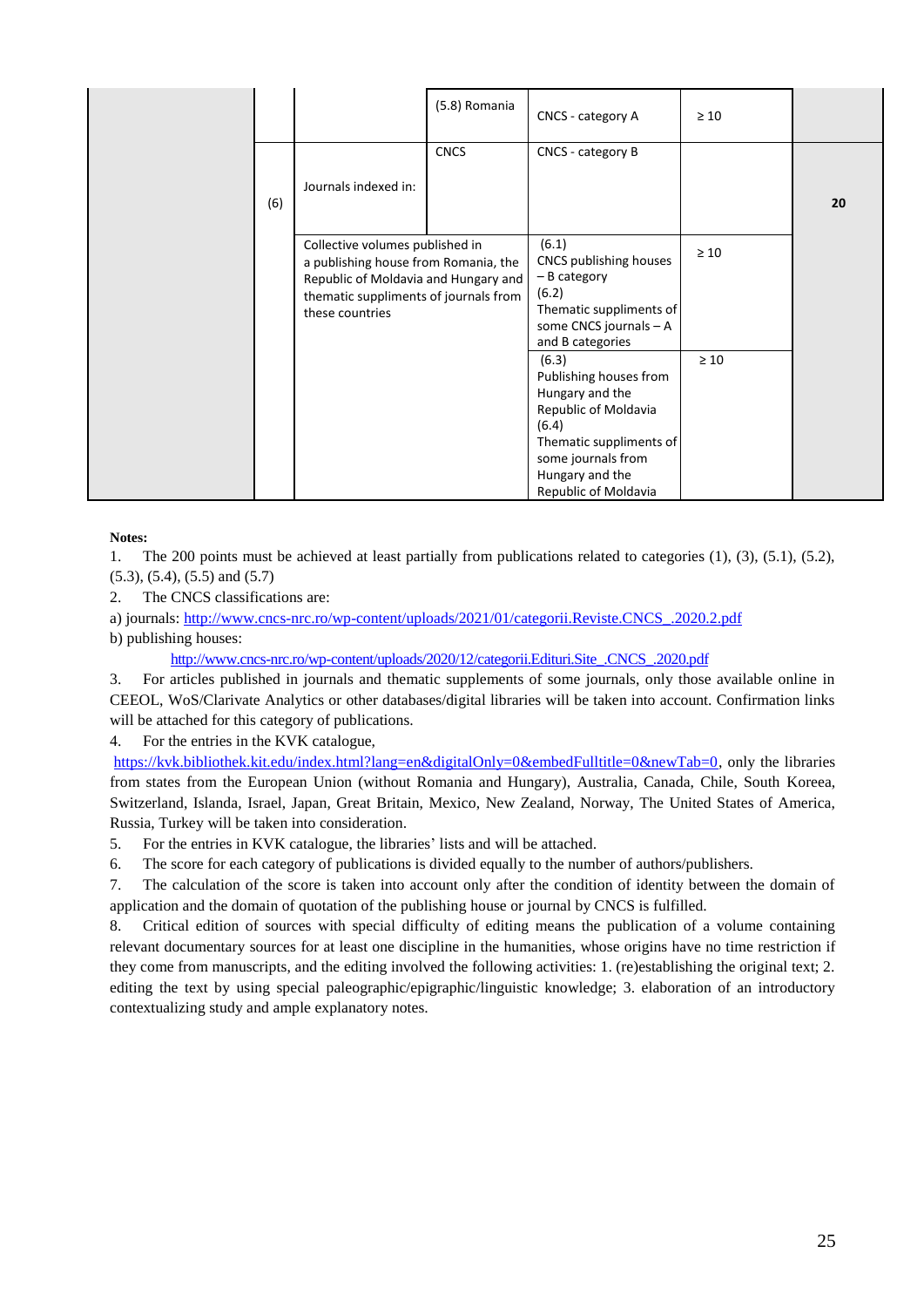## <span id="page-25-0"></span>**APPENDIX 4 – Evaluation sheet**

**Please deliver your comments for each sub-criterion as a bullet point list of strengths (+) and weaknesses (-).**

## **1. Principal Investigator (PI) - 40% of the total score;**

## **1.1 Quality of the PI's research output - 40% of the total score of Criterion 1** *(see sections B1 and B4)*

*Evaluate to what extend the PI's research has led to progress in their field of expertise, in general (i.e. not only in the narrow field/theme of the project). Comment on the importance of the PI's scientific discoveries, as reflected in their track record or other achievements.*

## **1.2 Visibility and impact of the PI's research output - 30% of the total score of Criterion 1** *(see section B2)*

*Evaluate to what extent the PI's scientific output is internationally recognized. Comment on the international visibility of the PI's scientific output as reflected, for example, in citations in top journals, citation number, H-index and/or ranking (Q1-Q4) of their published work.*

*(in the case of the Humanities, please take into account the relevance and impact of the journals and publishers for the professional sub-field of the PI, as well as the presence of specific publications in the online catalogues of major international libraries).*

*(in the field of Mathematics, while the use of numerical indicators in evaluating the PI is permitted, it is not particularly encouraged. The evaluation of this criterion should not be based exclusively on such indicators, and should vastly include the evaluator's objective assessment of the intrinsic value of the PI's scientific contributions and its actual impact on advancing the state-of-the-art in the specific mathematical field).*

*(for 1.2. please see statistical charts of H-index, citations and Q1/Q2 articles of all competing PIs, for use if relevant)*

*(for 1.1.-1.2. please take into account the scientific output in relation to the current career stage of the PI)*

## **1.3 Match between the PI's previous research output and proposed topic - 30% of the total score of Criterion 1**

*(see section B3)*

*Evaluate to what extend the PI's research output is relevant for the present project. Comment on how the previously published work or previous projects of the PI relates to the proposed research.*

## **2. Research Project - 60% of the total score**

## **2.1 State-of-the-art and originality/innovation - 30% of the total score of Criterion 2**

*(see section C1)*

*Evaluate whether the problem addressed by the project is clearly identified in relation to the stateof-the-art in the field. Comment on the originality and novelty of the proposed solution. If previous projects of the applicant addressing a similar topic are mentioned, comment on the novel aspects investigated in the present project.*

## **2.2 Research objectives, methodology and work plan - 30% of the total score of Criterion 2** *(see section C2)*

*Evaluate the clarity and coherence of the scientific objectives. To what extent is the proposed methodological approach suitable for reaching these objectives? How effective is the work plan*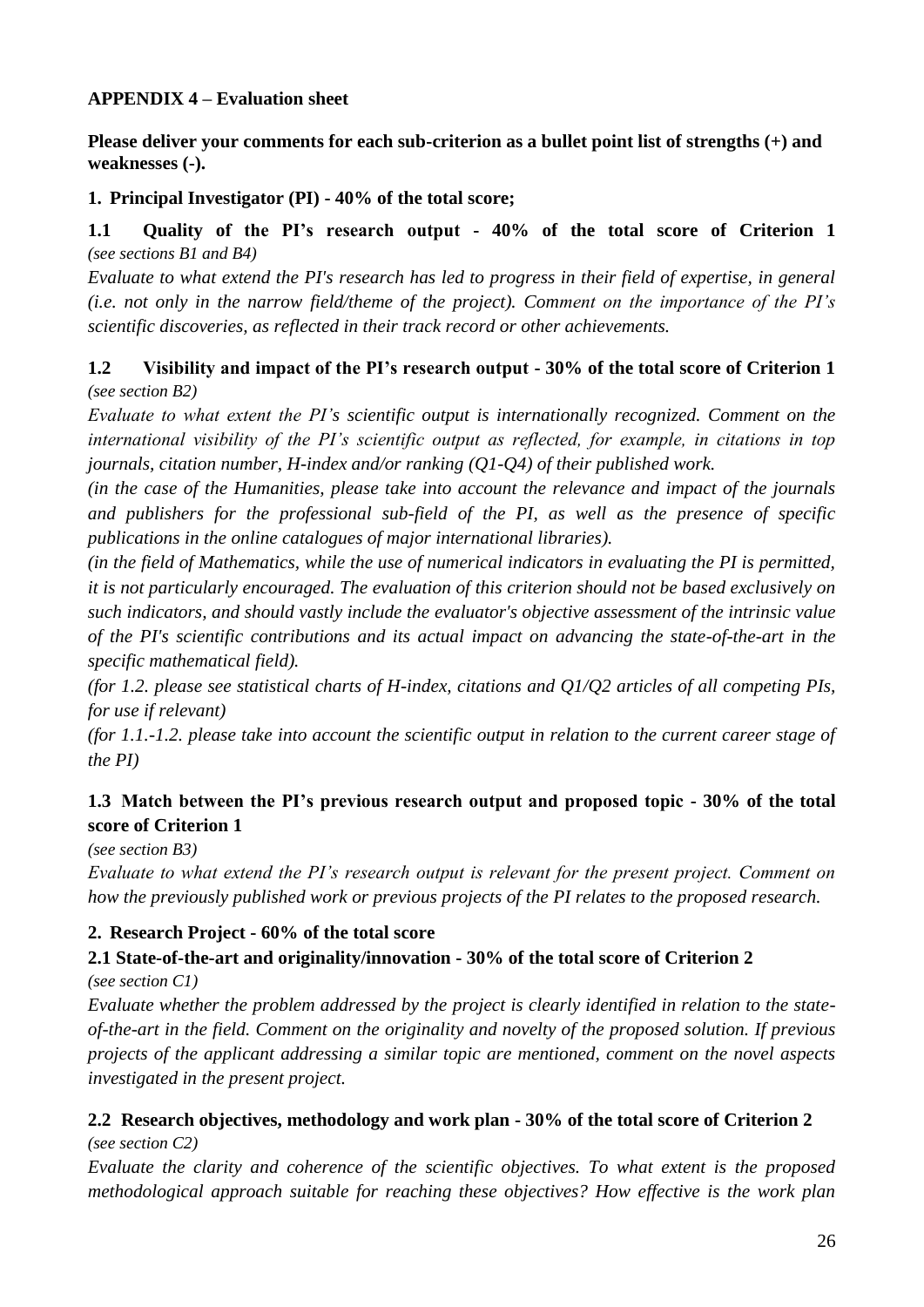*(timelines, milestones, deliverables) in terms of achieving the proposed objectives? Comment on the coherence of the approach in terms of activities and time scales.*

## **2.3 Feasibility (resources and research team) - 20% of the total score of Criterion 2**

*(see section C3)*

*To what extent the infrastructural support and human resource (research team) available at the host institution will ensure successful implementation of the project?*

## **2.4 Risks and contingency plans - 10% of the total score of Criterion 2**

*(see section C4)*

*To what extent the risk analysis correctly identifies potential pitfalls? Also comment on the effectiveness of the alternative solutions proposed.*

## **2.5 Expected impact and dissemination plan - 10% of the total score of Criterion 2**

*(see section C5)*

*To what extent is the expected scientific output of the proposed work realistically described and how likely is it to lead to significant progress in the field? How will the proposed research impact (the visibility of) the host institution, PI and research team? Also, comment on the quality of the proposed measures to disseminate the scientific output of the proposal. Social, economic, or cultural impact should be considered only if relevant for the proposed research.*

## **3. Budget; this section will not be scored**

*(see section C6)*

*Please provide an overall assessment of the research budget requested and evaluate to what extent it is justified by the proposed research activities. There will be no score associated with this criterion, but the assessment will be useful to the funding agency in negotiating the final financial award.*

## **Please deliver your comments for each sub-criterion as a bullet point list of strengths (+) and weaknesses (-).**

## **Recommendations for Rapporteurs:**

1. Propose a score **only after** consensus has been reached on the comments; make sure that the comments are **concrete**, **complete** (i.e. address all questions) and **consistent** with the semantics of each score, namely:

| $\bf{0}$       | <b>ABSENT</b>         | The proposal fails to address the criterion under examination                                        |
|----------------|-----------------------|------------------------------------------------------------------------------------------------------|
|                |                       | or cannot be judged due to missing or incomplete information.                                        |
|                | <b>UNSATISFACTORY</b> | The criterion is addressed in an <i>inadequate manner</i> ,                                          |
|                |                       | or there are <i>serious inherent weaknesses</i> .                                                    |
| $\overline{2}$ | <b>SATISFACTORY</b>   | While the proposal <i>broadly addresses</i> the criterion, there are <i>significant weaknesses</i> . |
|                |                       | The proposal addresses the criterion well,                                                           |
| 3              | GOOD                  | although improvements would be necessary. A number of weaknesses/shortcomings                        |
|                |                       | are present.                                                                                         |
|                | <b>VERY GOOD</b>      | The proposal addresses the criterion very well,                                                      |
| 4              |                       | although certain improvements are still possible. A small number of                                  |
|                |                       | weaknesses/shortcomings are present.                                                                 |
|                |                       | The proposal successfully addresses all relevant aspects of the criterion. Any                       |
| 5              | <b>EXCELLENT</b>      | shortcomings are minor.                                                                              |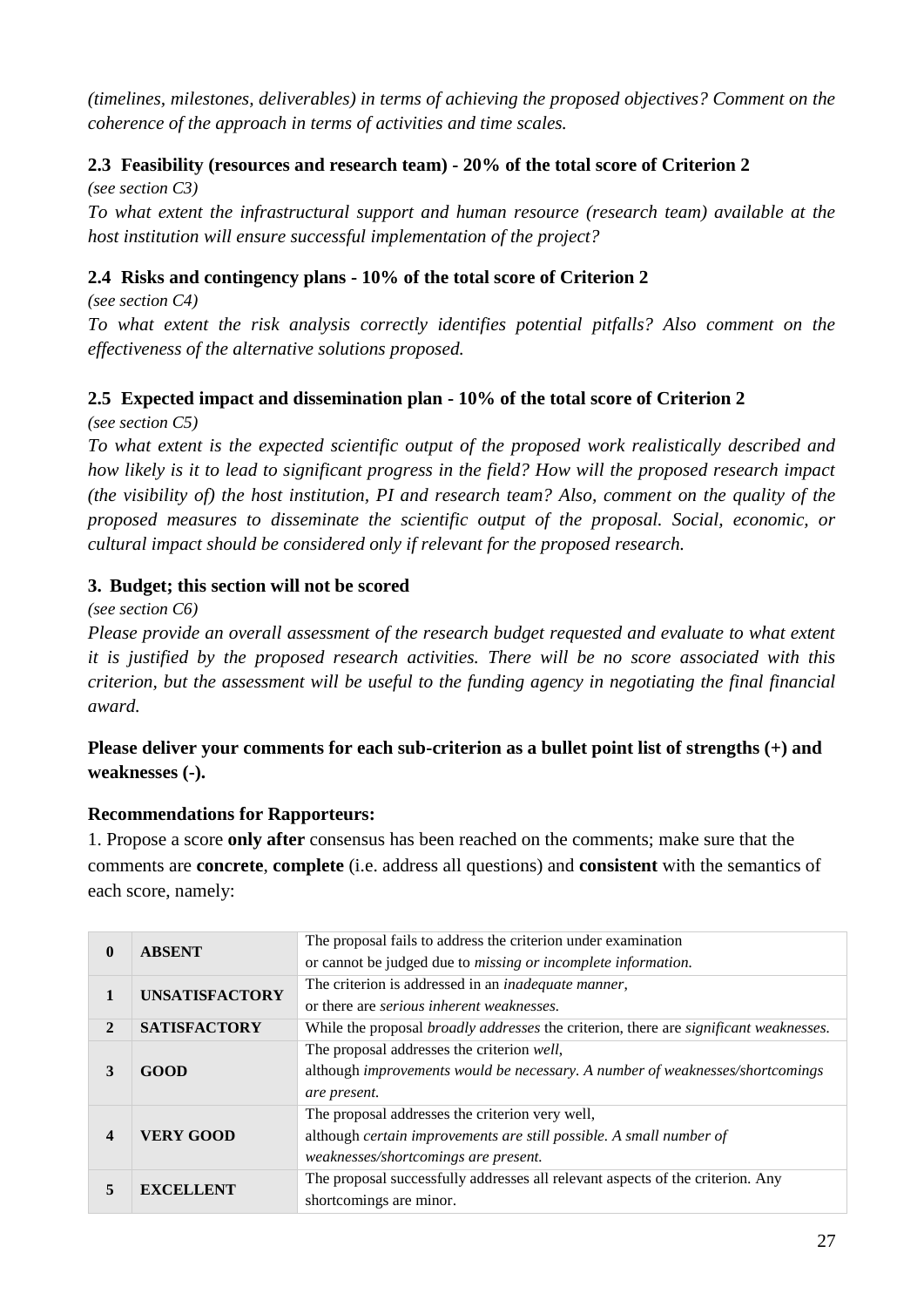2. When scoring each subcriterion use the full scale, from 0 to 5 – in 0.5 increments.

3. The scores must reflect the strengths and weaknesses and they must be in line with the comments. Scores below 5 (including 4.5**) must be in accordance with the identified weaknesses, which should be clearly indicated** in the Consensus Report!

4. Each strength and weakness must be reflected only once in the report and the scores (**no double penalty, no double reward**).

**Note**: The final score will be calculated as a weighted sum of the scores for each subcriteria multiplied by 20 (final score between 0 and 100);

*Final grade = 20\*[(s1.1\*40/100 + s1.2\*30/100 + s1.3\*30/100)\*40/100 + (s2.1\*30/100 + s2.2\*30/100 + s2.3\*20/100 + s2.4\*10/100 + s2.5\*10/100)\*60/100], where si.j is the score for criterion i.j*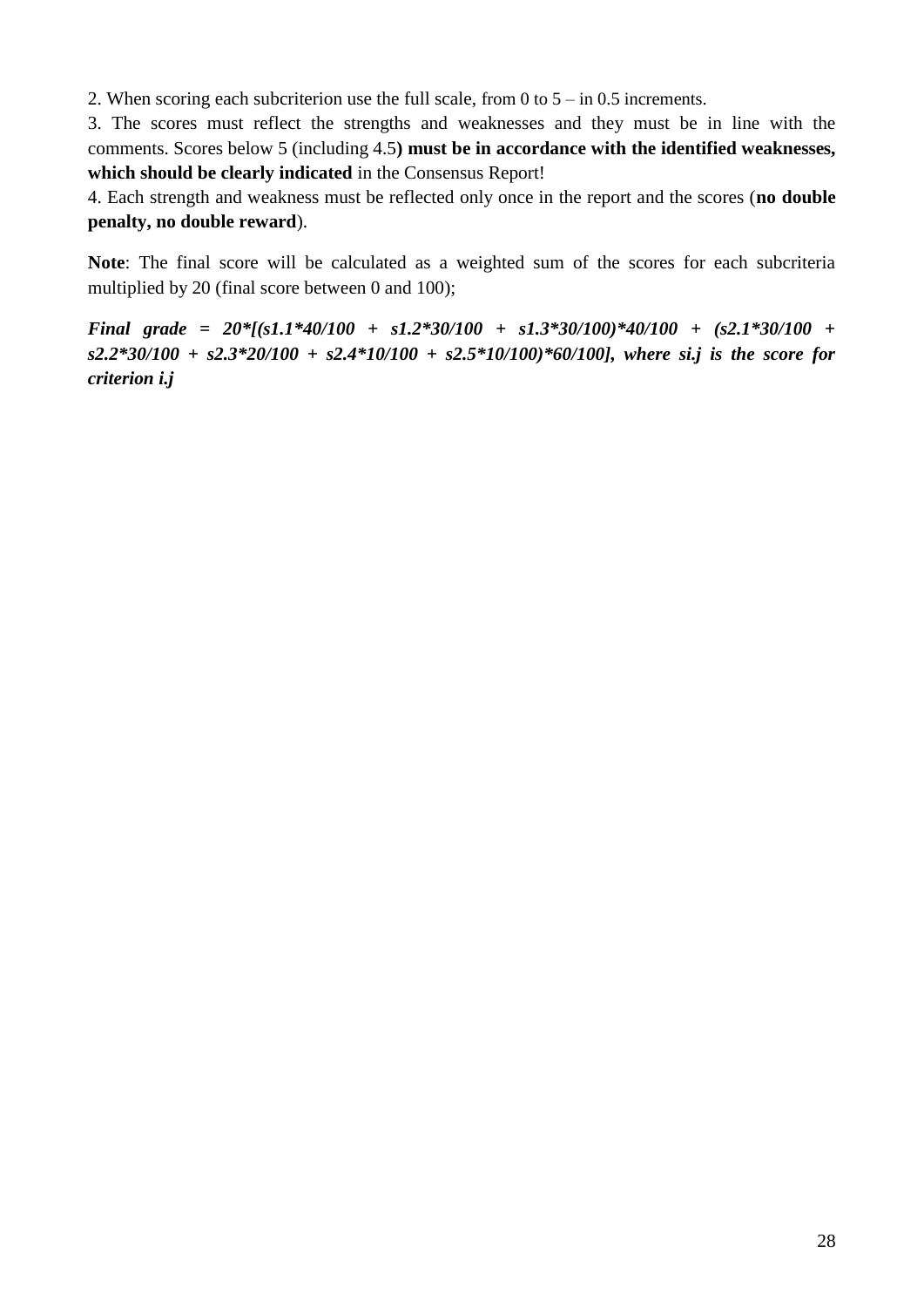## <span id="page-28-0"></span>**APPENDIX 5 – Scientific domains**

| <b>Domain Code:</b>        | <b>SH</b>                           |
|----------------------------|-------------------------------------|
| <b>Subdomain Code:</b>     | <b>SH1, SH2, SH3, SH4, SH5, SH6</b> |
| <b>Research Area Code:</b> | SH1_1SH1_12, SH2_1SH2_14            |

#### **DOMAIN SOCIAL SCIENCES AND HUMANITIES**

| SH <sub>1</sub>     | Individuals, Markets and Organisations: Economics, finance and management                                                                |
|---------------------|------------------------------------------------------------------------------------------------------------------------------------------|
| <b>SH1_1</b>        | Macroeconomics; monetary economics; economic growth                                                                                      |
| $SH1_2$             | International management; international trade; international business; spatial economics                                                 |
| $SH1_3$             | Development economics, health economics, education economics                                                                             |
| <b>SH1_4</b>        | Financial economics; banking; corporate finance; international finance; accounting; auditing; insurance                                  |
| <b>SH1_5</b>        | Labour and demographic economics; human resource management                                                                              |
| <b>SH1_6</b>        | Econometrics; operations research                                                                                                        |
| <b>SH1_7</b>        | Behavioural economics; experimental economics; neuro-economics                                                                           |
| <b>SH1_8</b>        | Microeconomics; game theory                                                                                                              |
| $SH1_9$             | Industrial organisation; strategy; entrepreneurship                                                                                      |
| <b>SH1_10</b>       | Management; marketing; organisational behaviour; operations management                                                                   |
| <b>SH1_11</b>       | Technological change, innovation, research & development                                                                                 |
| <b>SH1_12</b>       | Agricultural economics; energy economics; environmental economics                                                                        |
| <b>SH1_13</b>       | Public economics; political economics; law and economics                                                                                 |
| <b>SH1_14</b>       | Competition law, contract law, trade law, Intellectual Property Rights                                                                   |
| <b>SH1_15</b>       | Quantitative economic history and history of economics; institutional economics; economic systems                                        |
| SH2                 | Institutions, Values, Environment and Space: Political science, law, sustainability science,<br>geography, regional studies and planning |
| $SH2_1$             | Political systems, governance                                                                                                            |
| $SH2_2$             | Democratisation and social movements                                                                                                     |
| $SH2_3$             | Conflict resolution, war, peace building                                                                                                 |
| $SH2_4$             | Constitutions, human rights, comparative law, humanitarian law, anti-discrimination law                                                  |
| <b>SH2_5</b>        | International relations, global and transnational governance                                                                             |
| <b>SH2_6</b>        | Sustainability sciences, environment and resources                                                                                       |
| $SH2_7$             | Environmental and climate change, societal impact and policy                                                                             |
| <b>SH2_8</b>        | Energy, transportation and mobility                                                                                                      |
| $SH2_9$             | Urban, regional and rural studies                                                                                                        |
| <b>SH2_10</b>       | Land use and regional planning                                                                                                           |
| <b>SH2_11</b>       | Human, economic and social geography                                                                                                     |
| SH <sub>2</sub> _12 | GIS, spatial analysis; big data in political, geographical and legal studies                                                             |
| SH <sub>3</sub>     | The Social World, Diversity, Population: Sociology, social psychology, social anthropology,<br>demography, education, communication      |
| <b>SH3_1</b>        | Social structure, social mobility                                                                                                        |
| <b>SH3_2</b>        | Inequalities, discrimination, prejudice, aggression and violence, antisocial behaviour                                                   |
| <b>SH3_3</b>        | Social integration, exclusion, prosocial behaviour                                                                                       |
| <b>SH3_4</b>        | Attitudes and beliefs                                                                                                                    |
| <b>SH3_5</b>        | Social influence; power and group behaviour                                                                                              |
| <b>SH3_6</b>        | Kinship; diversity and identities, gender, interethnic relations                                                                         |
| <b>SH3_7</b>        | Social policies, welfare                                                                                                                 |
| <b>SH3_8</b>        | Population dynamics; households, family and fertility                                                                                    |
| <b>SH3_9</b>        | Health, ageing and society                                                                                                               |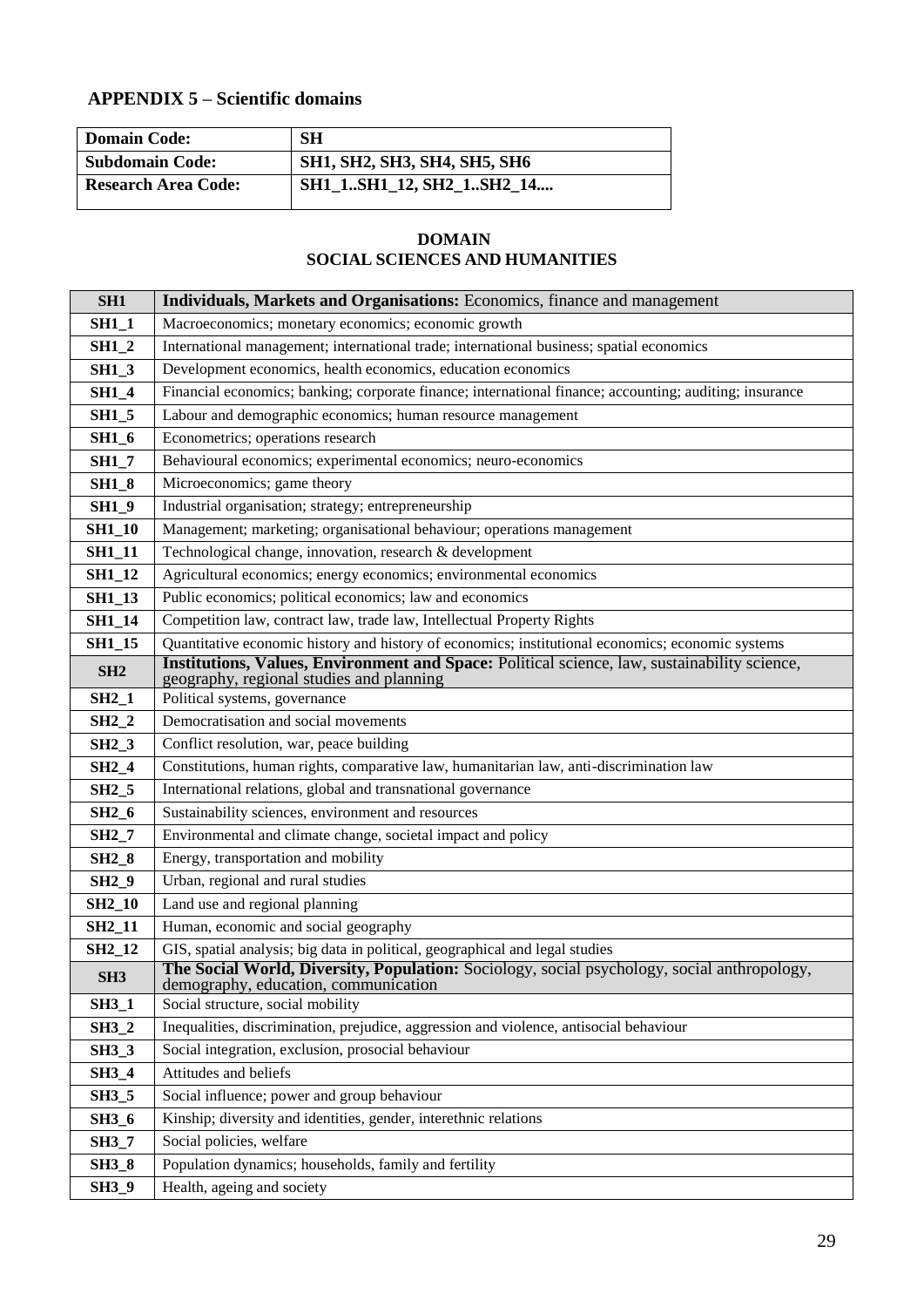| <b>SH3_10</b>                | Religious studies, ritual; symbolic representation                                                                    |
|------------------------------|-----------------------------------------------------------------------------------------------------------------------|
| <b>SH3_11</b>                | Social aspects of learning, curriculum studies, educational policies                                                  |
| <b>SH3_12</b>                | Communication and information, networks, media                                                                        |
| <b>SH3_13</b>                | Digital social research                                                                                               |
| SH3_14                       | Science and technology studies                                                                                        |
| SH4                          | The Human Mind and its complexity: Cognitive science, psychology, linguistics, philosophy of mind                     |
| <b>SH4_1</b>                 | Cognitive basis of human development and education, developmental disorders; comparative cognition                    |
| <b>SH4_2</b>                 | Personality and social cognition; emotion                                                                             |
| <b>SH4_3</b>                 | Clinical and health psychology                                                                                        |
| <b>SH4_4</b>                 | Neuropsychology                                                                                                       |
| <b>SH4_5</b>                 | Attention, perception, action, consciousness                                                                          |
| <b>SH4_6</b>                 | Learning, memory; cognition in ageing                                                                                 |
| <b>SH4_7</b>                 | Reasoning, decision-making; intelligence                                                                              |
| <b>SH4_8</b>                 | Language learning and processing (first and second languages)                                                         |
| <b>SH4_9</b>                 | Theoretical linguistics; computational linguistics                                                                    |
| <b>SH4_10</b>                | Language typology; historical linguistics                                                                             |
| <b>SH4_11</b>                | Pragmatics, sociolinguistics, linguistic anthropology, discourse analysis                                             |
| SH4_12                       | Philosophy of mind, philosophy of language                                                                            |
| SH4_13                       | Philosophy of science, epistemology, logic                                                                            |
| SH <sub>5</sub>              | Cultures and Cultural Production: Literature, philology, cultural studies, study of the arts,<br>philosophy           |
| $SH5_1$                      | Classics, ancient literature and art                                                                                  |
| $SH5_2$                      | Theory and history of literature, comparative literature                                                              |
| <b>SH5_3</b>                 | Philology and palaeography                                                                                            |
| <b>SH5_4</b>                 | Visual and performing arts, film, design                                                                              |
| <b>SH5_5</b>                 | Music and musicology; history of music                                                                                |
| <b>SH5_6</b>                 | History of art and architecture, arts-based research                                                                  |
| <b>SH5_7</b>                 | Museums, exhibitions, conservation and restoration                                                                    |
| <b>SH5_8</b>                 | Cultural studies, cultural identities and memories, cultural heritage                                                 |
| <b>SH5_9</b>                 | Metaphysics, philosophical anthropology; aesthetics                                                                   |
| <b>SH5_10</b>                | Ethics; social and political philosophy                                                                               |
| <b>SH5_11</b>                | History of philosophy                                                                                                 |
| SH5_12                       | Computational modelling and digitisation in the cultural sphere                                                       |
| SH6                          | The Study of the Human Past: Archaeology and history                                                                  |
| <b>SH6_1</b>                 | Historiography, theory and methods in history, including the analysis of digital data                                 |
| <b>SH6_2</b>                 | Classical archaeology, history of archaeology                                                                         |
| <b>SH6_3</b>                 | General archaeology, archaeometry, landscape archaeology                                                              |
| <b>SH6_4</b>                 | Prehistory, palaeoanthropology, palaeodemography, protohistory                                                        |
| <b>SH6_5</b>                 | Ancient history<br>Medieval history                                                                                   |
| <b>SH6_6</b>                 |                                                                                                                       |
| <b>SH6_7</b>                 | Early modern history                                                                                                  |
| <b>SH6_8</b><br><b>SH6_9</b> | Modern and contemporary history                                                                                       |
|                              | Colonial and post-colonial history<br>Global history, transnational history, comparative history, entangled histories |
| <b>SH6_10</b>                | Social and economic history                                                                                           |
| <b>SH6_11</b><br>SH6_12      | Gender history; cultural history; history of collective identities and memories                                       |
|                              | History of ideas, intellectual history, history of economic thought                                                   |
| <b>SH6_13</b>                |                                                                                                                       |
| SH6_14                       | History of science, medicine and technologies                                                                         |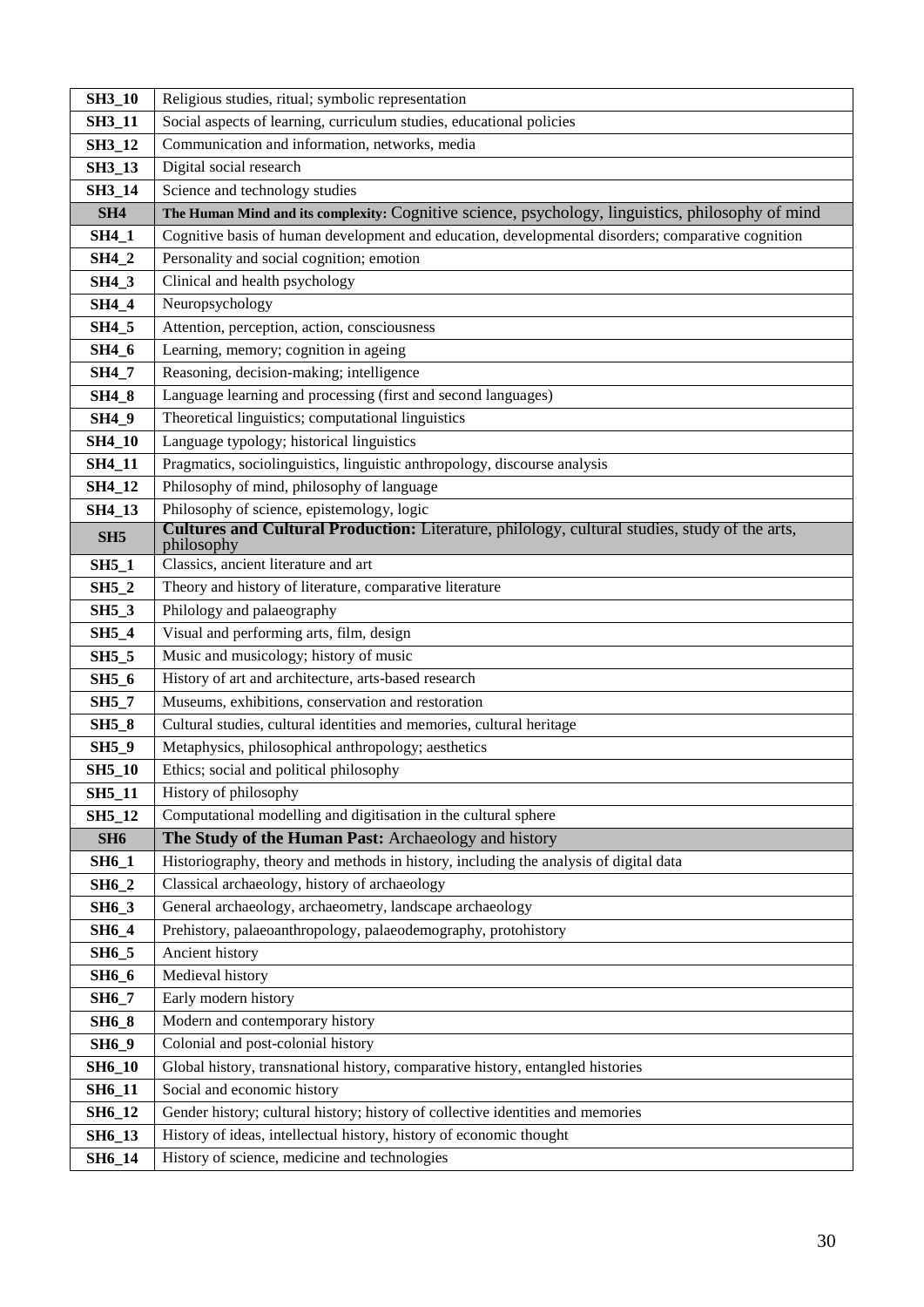#### **DOMAIN MATHEMATICS, PHYSICAL SCIENCES, INFORMATION AND COMMUNICATION, ENGINEERING, UNIVERSE AND EARTH SCIENCES**

| PE1             | Mathematical foundations: all areas of mathematics, pure and applied, plus mathematical foundations of computer science, |
|-----------------|--------------------------------------------------------------------------------------------------------------------------|
| <b>PE1_1</b>    | mathematical physics and statistics<br>Logic and foundations                                                             |
| <b>PE1_2</b>    | Algebra                                                                                                                  |
| <b>PE1_3</b>    | Number theory                                                                                                            |
|                 |                                                                                                                          |
| <b>PE1_4</b>    | Algebraic and complex geometry                                                                                           |
| <b>PE1_5</b>    | Lie groups, Lie algebras                                                                                                 |
| <b>PE1_6</b>    | Geometry and Global Analysis                                                                                             |
| <b>PE1_7</b>    | Topology                                                                                                                 |
| <b>PE1_8</b>    | Analysis                                                                                                                 |
| <b>PE1_9</b>    | Operator algebras and functional analysis                                                                                |
| <b>PE1_10</b>   | ODE and dynamical systems                                                                                                |
| <b>PE1_11</b>   | Theoretical aspects of partial differential equations                                                                    |
| <b>PE1_12</b>   | Mathematical physics                                                                                                     |
| PE1_13          | Probability                                                                                                              |
| <b>PE1_14</b>   | <b>Statistics</b>                                                                                                        |
| <b>PE1_15</b>   | Discrete mathematics and combinatorics                                                                                   |
| <b>PE1_16</b>   | Mathematical aspects of computer science                                                                                 |
| <b>PE1_17</b>   | Numerical analysis                                                                                                       |
| <b>PE1_18</b>   | Scientific computing and data processing                                                                                 |
| <b>PE1_19</b>   | Control theory and optimisation                                                                                          |
| <b>PE1_20</b>   | Application of mathematics in sciences                                                                                   |
| <b>PE1_21</b>   | Application of mathematics in industry and society                                                                       |
|                 |                                                                                                                          |
| PE <sub>2</sub> | Fundamental constituents of matter: particle, nuclear, plasma, atomic, molecular, gas, and optical physics               |
| <b>PE2_1</b>    | Fundamental interactions and fields                                                                                      |
| $PE2_2$         | Particle physics                                                                                                         |
| <b>PE2_3</b>    | Nuclear physics                                                                                                          |
| <b>PE2_4</b>    | Nuclear astrophysics                                                                                                     |
| <b>PE2_5</b>    | Gas and plasma physics                                                                                                   |
| <b>PE2_6</b>    | Electromagnetism                                                                                                         |
| <b>PE2_7</b>    | Atomic, molecular physics                                                                                                |
| <b>PE2_8</b>    | Ultra-cold atoms and molecules                                                                                           |
| <b>PE2_9</b>    | Optics, non-linear optics and nano-optics                                                                                |
| <b>PE2_10</b>   | Quantum optics and quantum information                                                                                   |
| PE2_11          | Lasers, ultra-short lasers and laser physics                                                                             |
| PE2_12          | Relativity                                                                                                               |
| PE2_13          | Thermodynamics                                                                                                           |
| PE2_14          | Non-linear physics                                                                                                       |
| PE2_15          | Metrology and measurement                                                                                                |
| <b>PE2_16</b>   | Statistical physics (gases                                                                                               |
| PE3             | Condensed matter physics: structure, electronic properties, fluids, nanosciences,<br>biological physics                  |
| <b>PE3_1</b>    | Structure of solids, material growth and characterisation                                                                |
| <b>PE3_2</b>    | Mechanical and acoustical properties of condensed matter, Lattice dynamics                                               |
| <b>PE3_3</b>    | Transport properties of condensed matter                                                                                 |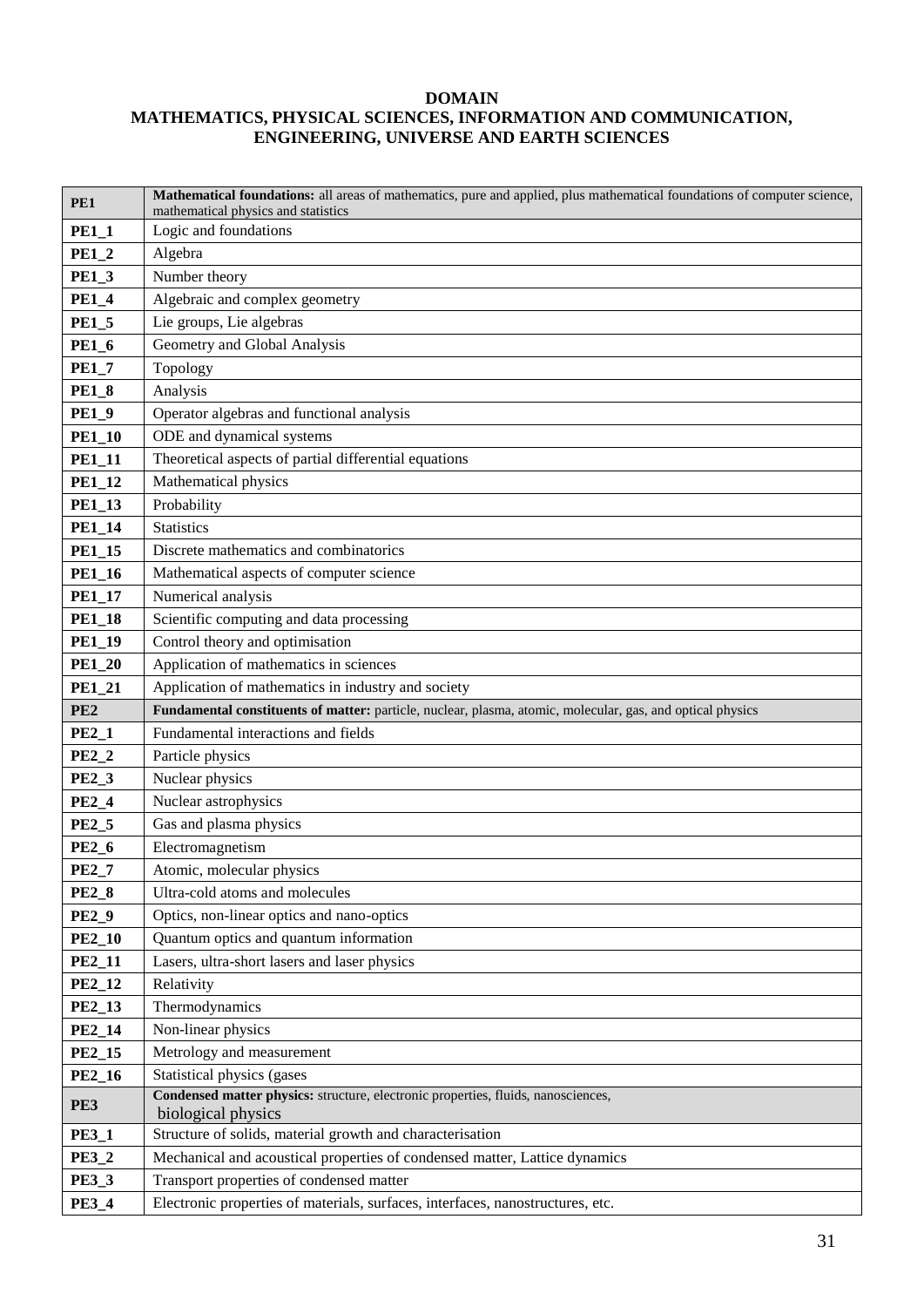| <b>PE3_5</b>  | Physical properties of semiconductors and insulators                                                                                  |
|---------------|---------------------------------------------------------------------------------------------------------------------------------------|
| <b>PE3_6</b>  | Macroscopic quantum phenomena: superconductivity, superfluidity, etc.                                                                 |
| <b>PE3_7</b>  | Spintronics                                                                                                                           |
| <b>PE3_8</b>  | Magnetism and strongly correlated systems                                                                                             |
| <b>PE3_9</b>  | Condensed matter – beam interactions (photons, electrons, etc.)                                                                       |
| <b>PE3_10</b> | Nanophysics: nanoelectronics, nanophotonics, nanomagnetism, nanoelectromechanics, etc.                                                |
| <b>PE3_11</b> | Mesoscopic physics                                                                                                                    |
| <b>PE3_12</b> | Molecular electronics                                                                                                                 |
| <b>PE3_13</b> | Structure and dynamics of disordered systems: soft matter (gels, colloids, liquid crystals, etc.),<br>liquids, glasses, defects, etc. |
| <b>PE3_14</b> | Fluid dynamics (physics)                                                                                                              |
| PE3_15        | Statistical physics: phase transitions, noise and fluctuations, models of complex systems, etc                                        |
| <b>PE3_16</b> | Physics of biological systems                                                                                                         |
| PE4           | Physical and Analytical Chemical sciences: analytical chemistry, chemical theory, physical chemistry/chemical physics                 |
| <b>PE4_1</b>  | Physical chemistry                                                                                                                    |
| <b>PE4_2</b>  | Spectroscopic and spectrometric techniques                                                                                            |
| <b>PE4_3</b>  | Molecular architecture and Structure                                                                                                  |
| <b>PE4_4</b>  | Surface science and nanostructures                                                                                                    |
| <b>PE4_5</b>  | Analytical chemistry                                                                                                                  |
| <b>PE4_6</b>  | Chemical physics                                                                                                                      |
| <b>PE4_7</b>  | Chemical instrumentation                                                                                                              |
| <b>PE4_8</b>  | Electrochemistry, electrodialysis, microfluidics, sensors                                                                             |
| <b>PE4_9</b>  | Method development in chemistry                                                                                                       |
| <b>PE4_10</b> | Heterogeneous catalysis                                                                                                               |
| <b>PE4_11</b> | Physical chemistry of biological systems                                                                                              |
| PE4_12        | Chemical reactions: mechanisms, dynamics, kinetics and catalytic reactions                                                            |
| PE4_13        | Theoretical and computational chemistry                                                                                               |
| <b>PE4_14</b> | Radiation and Nuclear chemistry                                                                                                       |
| PE4_15        | Photochemistry                                                                                                                        |
| <b>PE4_16</b> | Corrosion                                                                                                                             |
| <b>PE4 17</b> | Characterisation methods of materials                                                                                                 |
| <b>PE4_18</b> | Environment chemistry                                                                                                                 |
| PE5           | Synthetic Chemistry and Materials: Materials synthesis, structure-properties relations, functional                                    |
|               | and advanced materials, molecular architecture, organic chemistry                                                                     |
| <b>PE5_1</b>  | Structural properties of materials                                                                                                    |
| <b>PE5_2</b>  | Solid state materials                                                                                                                 |
| <b>PE5_3</b>  | Surface modification                                                                                                                  |
| <b>PE5_4</b>  | Thin films                                                                                                                            |
| <b>PE5_5</b>  | Ionic liquids                                                                                                                         |
| <b>PE5_6</b>  | New materials: oxides, alloys, composite, organic-inorganic hybrid, nanoparticles                                                     |
| <b>PE5_7</b>  | Biomaterials, biomaterials synthesis                                                                                                  |
| <b>PE5_8</b>  | Intelligent materials - self assembled materials                                                                                      |
| <b>PE5_9</b>  | Coordination chemistry                                                                                                                |
| <b>PE5_10</b> | Colloid chemistry                                                                                                                     |
| <b>PE5_11</b> | <b>Biological chemistry</b>                                                                                                           |
| <b>PE5_12</b> | Chemistry of condensed matter                                                                                                         |
| <b>PE5_13</b> | Homogeneous catalysis                                                                                                                 |
| <b>PE5_14</b> | Macromolecular chemistry                                                                                                              |
| <b>PE5_15</b> | Polymer chemistry                                                                                                                     |
| <b>PE5_16</b> | Supramolecular chemistry                                                                                                              |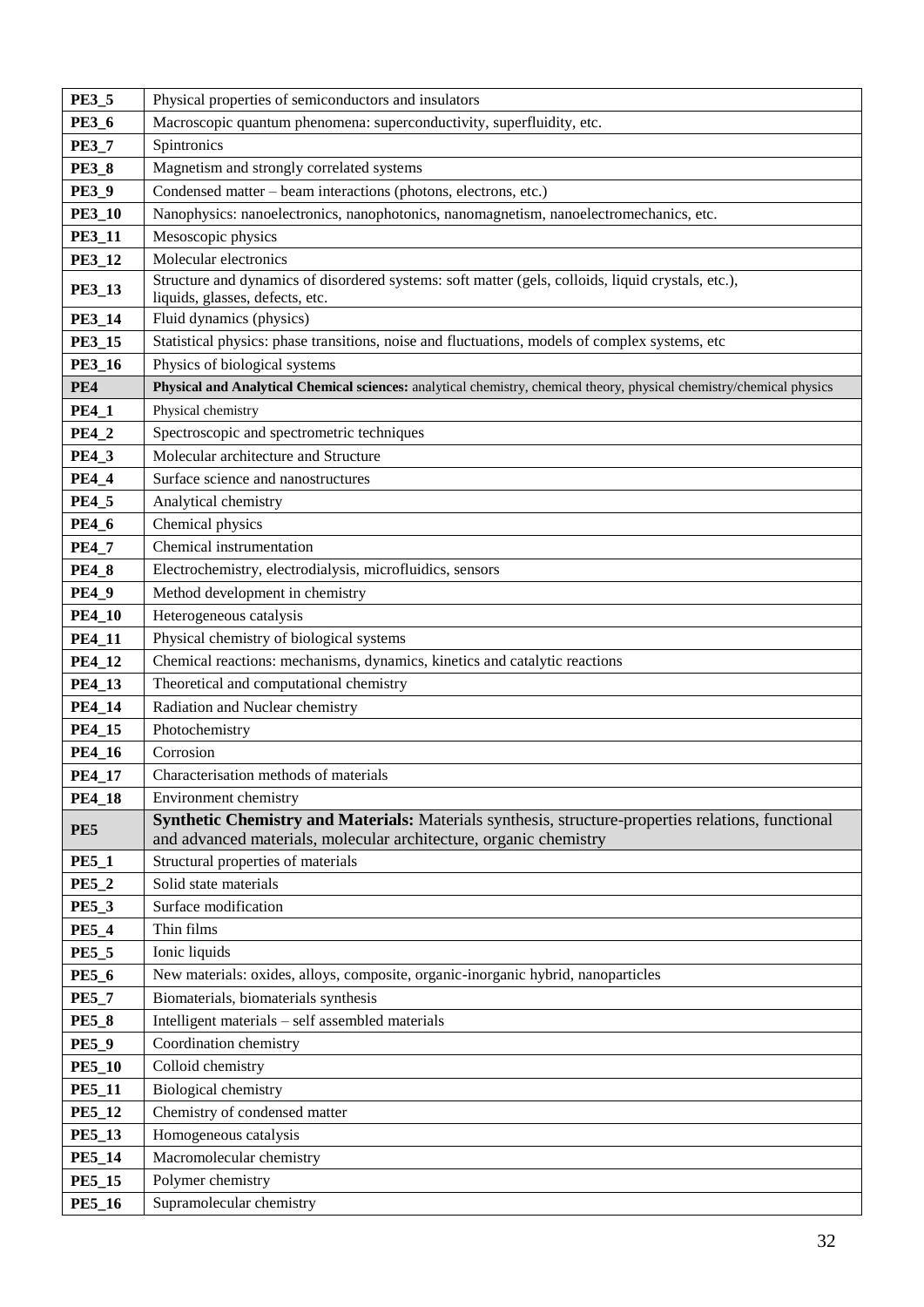| <b>PE5_17</b>   | Organic chemistry                                                                                                                     |
|-----------------|---------------------------------------------------------------------------------------------------------------------------------------|
| <b>PE5_18</b>   | Medicinal chemistry                                                                                                                   |
| PE <sub>6</sub> | Computer science and informatics: informatics and information systems, computer science, scientific computing,<br>intelligent systems |
| <b>PE6_1</b>    | Computer architecture, pervasive computing, ubiquitous computing                                                                      |
| <b>PE6_2</b>    | Computer systems, parallel/distributed systems, sensor networks, embedded<br>systems, cyber-physical systems                          |
| <b>PE6_3</b>    | Software engineering, operating systems, computer languages                                                                           |
| <b>PE6_4</b>    | Theoretical computer science, formal methods, and quantum computing                                                                   |
| <b>PE6_5</b>    | Cryptology, security, privacy, quantum cryptography                                                                                   |
| <b>PE6_6</b>    | Algorithms, distributed, parallel and network algorithms, algorithmic game theory                                                     |
| <b>PE6_7</b>    | Artificial intelligence, intelligent systems, multi agent systems                                                                     |
| <b>PE6_8</b>    | Computer graphics, computer vision, multi media, computer games                                                                       |
| <b>PE6_9</b>    | Human computer interaction and interface, visualisation and natural language processing                                               |
| <b>PE6_10</b>   | Web and information systems, database systems, information retrieval and digital libraries,<br>data fusion                            |
| <b>PE6_11</b>   | Machine learning, statistical data processing and applications using signal<br>processing (e.g. speech, image, video)                 |
| <b>PE6_12</b>   | Scientific computing, simulation and modelling tools                                                                                  |
| PE6_13          | Bioinformatics, biocomputing, and DNA and molecular computation                                                                       |
| PE7             | Systems and communication engineering: electronic, communication, optical and systems engineering                                     |
| <b>PE7_1</b>    | Control engineering                                                                                                                   |
| $PE7_2$         | Electrical engineering: power components and/or systems                                                                               |
| <b>PE7_3</b>    | Simulation engineering and modelling                                                                                                  |
| <b>PE7_4</b>    | (Micro- and nano-) systems engineering                                                                                                |
| <b>PE7_5</b>    | (Micro- and nano-) electronic, optoelectronic and photonic components                                                                 |
| <b>PE7_6</b>    | Communication technology, high-frequency technology                                                                                   |
| <b>PE7_7</b>    | Signal processing                                                                                                                     |
| <b>PE7_8</b>    | Networks (communication networks, sensor networks, networks of robots, etc.)                                                          |
| <b>PE7_9</b>    | Man-machine interfaces                                                                                                                |
| <b>PE7_10</b>   | Robotics                                                                                                                              |
| PE7_11          | Components and systems for applications (in e.g. medicine, biology, environment)                                                      |
| PE7_12          | Electrical energy production, distribution, application                                                                               |
| PE8             | Products and process engineering: Product design, process design and control, construction methods, civil                             |
| <b>PE8_1</b>    | engineering, energy processes, material engineering<br>Aerospace engineering                                                          |
| <b>PE8_2</b>    | Chemical engineering, technical chemistry                                                                                             |
| <b>PE8_3</b>    | Civil engineering, maritime/hydraulic engineering, geotechnics, waste treatment                                                       |
| <b>PE8_4</b>    | Computational engineering                                                                                                             |
| <b>PE8_5</b>    | Fluid mechanics, hydraulic-, turbo-, and piston engines                                                                               |
| <b>PE8_6</b>    | Energy processes engineering                                                                                                          |
| <b>PE8_7</b>    | Mechanical and manufacturing engineering (shaping, mounting, joining, separation)                                                     |
| <b>PE8_8</b>    | Materials engineering (biomaterials, metals, ceramics, polymers, composites, etc.)                                                    |
| <b>PE8_9</b>    | Production technology, process engineering                                                                                            |
| <b>PE8_10</b>   | Industrial design (product design, ergonomics, man-machine interfaces, etc.)                                                          |
| <b>PE8_11</b>   | Sustainable design (for recycling, for environment, eco-design)                                                                       |
| <b>PE8_12</b>   | Lightweight construction, textile technology                                                                                          |
| <b>PE8_13</b>   | Industrial bioengineering                                                                                                             |
|                 | Universe sciences: astro-physics/chemistry/biology; solar system; stellar, galactic and extragalactic astronomy, planetary            |
| PE9             | systems, cosmology; space science, instrumentation                                                                                    |
| <b>PE9_1</b>    | Solar and interplanetary physics                                                                                                      |
| <b>PE9_2</b>    | Planetary systems sciences                                                                                                            |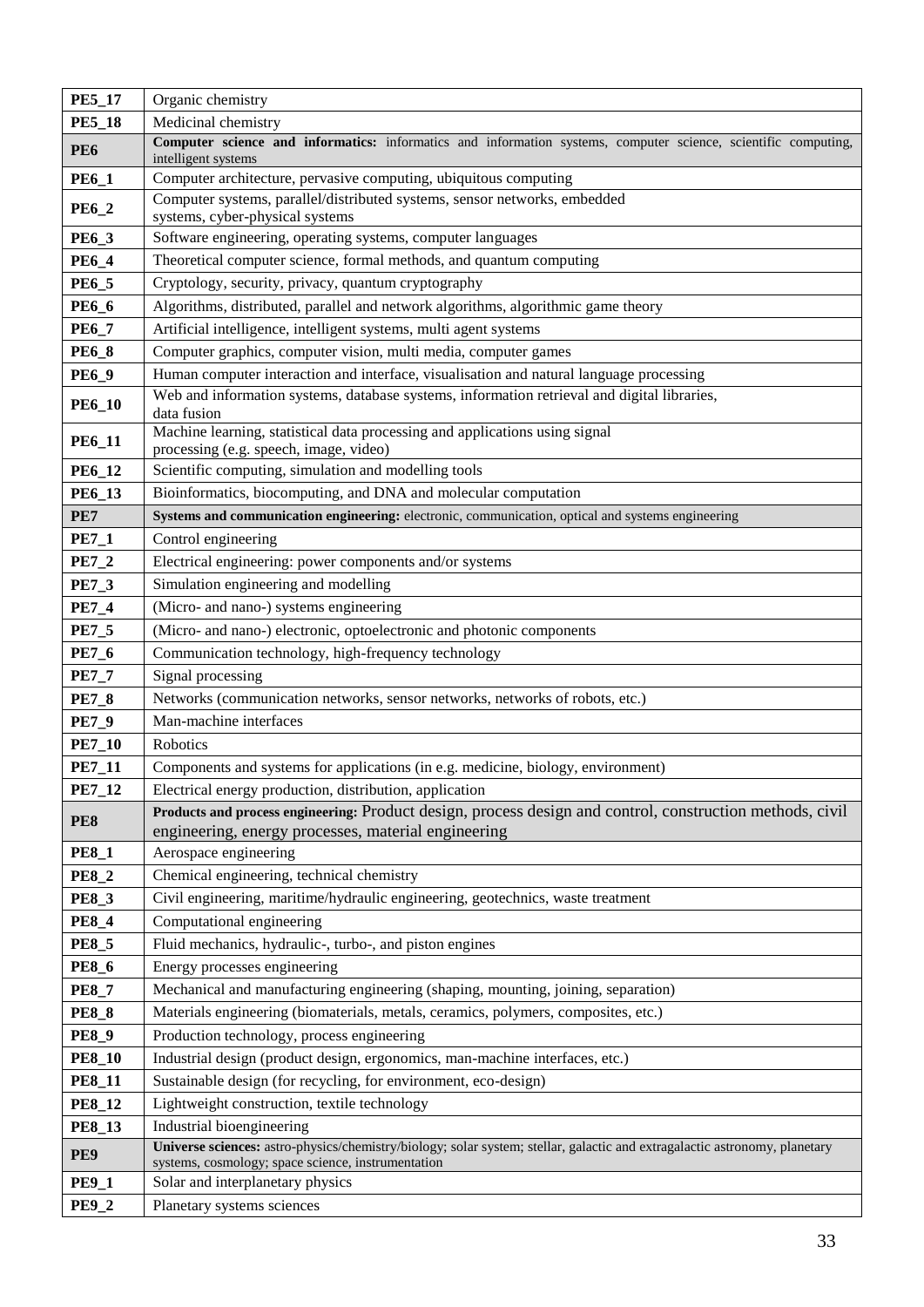| <b>PE9_3</b>   | Interstellar medium                                                                                                                                                                                                       |
|----------------|---------------------------------------------------------------------------------------------------------------------------------------------------------------------------------------------------------------------------|
| <b>PE9_4</b>   | Formation of stars and planets                                                                                                                                                                                            |
| <b>PE9_5</b>   | Astrobiology                                                                                                                                                                                                              |
| <b>PE9_6</b>   | Stars and stellar systems                                                                                                                                                                                                 |
| <b>PE9 7</b>   | The Galaxy                                                                                                                                                                                                                |
| <b>PE9_8</b>   | Formation and evolution of galaxies                                                                                                                                                                                       |
| <b>PE9_9</b>   | Clusters of galaxies and large scale structures                                                                                                                                                                           |
| <b>PE9_10</b>  | High energy and particles astronomy $-$ X-rays, cosmic rays, gamma rays, neutrinos                                                                                                                                        |
| <b>PE9_11</b>  | Relativistic astrophysics                                                                                                                                                                                                 |
| <b>PE9_12</b>  | Dark matter, dark energy                                                                                                                                                                                                  |
| <b>PE9_13</b>  | Gravitational astronomy                                                                                                                                                                                                   |
| <b>PE9_14</b>  | Cosmology                                                                                                                                                                                                                 |
| <b>PE9_15</b>  | <b>Space Sciences</b>                                                                                                                                                                                                     |
| <b>PE9_16</b>  | Very large data bases: archiving, handling and analysis                                                                                                                                                                   |
| <b>PE9_17</b>  | Instrumentation - telescopes, detectors and techniques                                                                                                                                                                    |
| <b>PE10</b>    | Earth system science: Physical geography, geology, geophysics, atmospheric sciences, oceanography,<br>climatology, cryology, ecology, global environmental change, biogeochemical cycles, natural<br>resources management |
| <b>PE10_1</b>  | Atmospheric chemistry, atmospheric composition, air pollution                                                                                                                                                             |
| <b>PE10_2</b>  | Meteorology, atmospheric physics and dynamics                                                                                                                                                                             |
| <b>PE10_3</b>  | Climatology and climate change                                                                                                                                                                                            |
| <b>PE10_4</b>  | Terrestrial ecology, land cover change,                                                                                                                                                                                   |
| <b>PE10_5</b>  | Geology, tectonics, volcanology,                                                                                                                                                                                          |
| <b>PE10_6</b>  | Paleoclimatology, paleoecology                                                                                                                                                                                            |
| <b>PE10_7</b>  | Physics of earth's interior, seismology, volcanology                                                                                                                                                                      |
| <b>PE10_8</b>  | Oceanography (physical, chemical, biological)                                                                                                                                                                             |
| <b>PE10_9</b>  | Biogeochemistry, biogeochemical cycles, environmental chemistry                                                                                                                                                           |
| <b>PE10_10</b> | Mineralogy, petrology, igneous petrology, metamorphic petrology                                                                                                                                                           |
| <b>PE10_11</b> | Geochemistry, crystal chemistry, isotope geochemistry, thermodynamics,                                                                                                                                                    |
| <b>PE10_12</b> | Sedimentology, soil science, palaeontology, earth evolution                                                                                                                                                               |
| <b>PE10_13</b> | Physical geography                                                                                                                                                                                                        |
| <b>PE10_14</b> | Earth observations from space/remote sensing                                                                                                                                                                              |
| <b>PE10_15</b> | Geomagnetism, paleomagnetism                                                                                                                                                                                              |
| <b>PE10_16</b> | Ozone, upper atmosphere, ionosphere                                                                                                                                                                                       |
| <b>PE10_17</b> | Hydrology, water and soil pollution                                                                                                                                                                                       |
| <b>PE10_18</b> | Cryosphere, dynamics of snow and ice cover, sea ice, permafrosts and ice sheets                                                                                                                                           |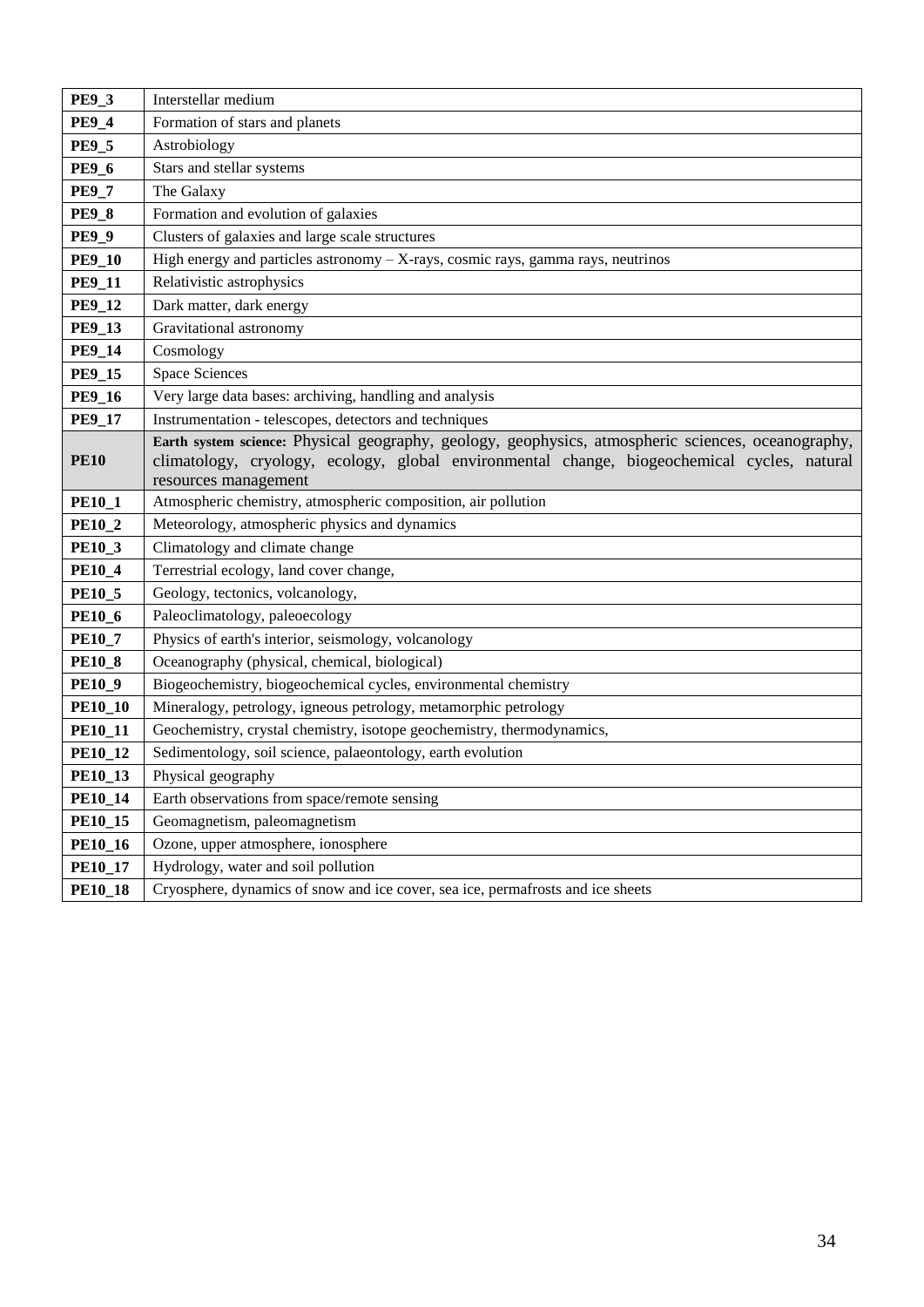#### **DOMAIN LIFE SCIENCES**

|                    | Molecular Biology, Biochemistry, Structural Biology and Molecular Biophysics: Molecular                      |
|--------------------|--------------------------------------------------------------------------------------------------------------|
| LS1                | synthesis, modification, mechanisms and interactions, biochemistry, structural biology, molecular            |
|                    | biophysics signalling pathways                                                                               |
| $LS1_1$            | Macromolecular complexes including interactions involving nucleic acids, proteins, lipids and carbohydrates  |
| $LS1_2$            | Biochemistry                                                                                                 |
| $LS1_3$            | DNA synthesis, modification, repair, recombination, degradation                                              |
| $LS1_4$            | RNA synthesis, processing, modification, degradation                                                         |
| $LS1_5$            | Protein synthesis, modification, turnover                                                                    |
| $LS1_6$            | Lipid biology                                                                                                |
| $LS1_7$            | Glycobiology                                                                                                 |
| $LS1_8$            | Molecular biophysics (e.g. single-molecule approaches, bioenergetics, fluorescence)                          |
| $LS1_9$            | Structural biology and its methodologies (e.g. crystallography, cryo-EM, NMR and new technologies)           |
| $LS1_10$           | Molecular mechanisms of signalling pathways                                                                  |
| $LS1_11$           | Fundamental aspects of synthetic biology and chemical biology                                                |
|                    | Genetics, 'Omics', Bioinformatics and Systems Biology: Molecular genetics, quantitative genetics,            |
| LS <sub>2</sub>    | epidemiology,<br>epigenetics, genomics, metagenomics, transcriptomics, proteomics,<br>genetic                |
|                    | metabolomics, glycomics, bioinformatics, computational biology, biostatistics, systems biology               |
| $LS2_1$            | Molecular genetics, reverse genetics, forward genetics, genome editing                                       |
| $LS2_2$            | Non-coding RNAs                                                                                              |
| $LS2_3$            | Quantitative genetics<br>Genetic epidemiology                                                                |
| $LS2_4$            |                                                                                                              |
| $LS2_5$            | Epigenetics and gene regulation                                                                              |
| $LS2_6$            | Genomics (e.g. comparative genomics, functional genomics)                                                    |
| $LS2_7$            | Metagenomics                                                                                                 |
| $LS2_8$<br>$LS2_9$ | Transcriptomics<br>Proteomics                                                                                |
|                    |                                                                                                              |
| $LS2_10$           | Metabolomics<br>Glycomics/Lipidomics                                                                         |
| LS2_11<br>LS2_12   | <b>Bioinformatics</b>                                                                                        |
| $LS2_13$           | Computational biology                                                                                        |
| $LS2_14$           | <b>Biostatistics</b>                                                                                         |
| $LS2_15$           | Systems biology                                                                                              |
|                    | Cellular and Developmental Biology: Cell biology, cell physiology, signal transduction, organogenesis,       |
| LS3                | developmental genetics, pattern formation and stem cell biology, in plants and animals, or, where            |
|                    | appropriate, in microorganisms                                                                               |
| $LS3_1$            | Morphology and functional imaging of cells and tissues                                                       |
| $LS3_2$            | Cytoskeleton and cell behaviour (e.g. control of cell shape, cell migration and cellular mechanosensing)     |
| $LS3_3$            | Organelle biology and trafficking                                                                            |
| $LS3_4$            | Cell junctions, cell adhesion, cell communication and the extracellular matrix                               |
| $LS3_5$            | Cell signalling and signal transduction                                                                      |
| $LS3_6$            | Cell cycle, division and growth                                                                              |
| $LS3_7$            | Cell death (including senescence) and autophagy                                                              |
| $LS3_8$            | Cell differentiation, physiology and dynamics                                                                |
| $LS3_9$            | Developmental genetics in animals and plants                                                                 |
| $LS3_10$           | Embryology and pattern formation in animals and plants                                                       |
| LS3_11             | Tissue organisation and morphogenesis in animals and plants (including biophysical approaches)               |
| LS3_12             | Stem cell biology in development, tissue regeneration and ageing, and fundamental aspects of stem cell-based |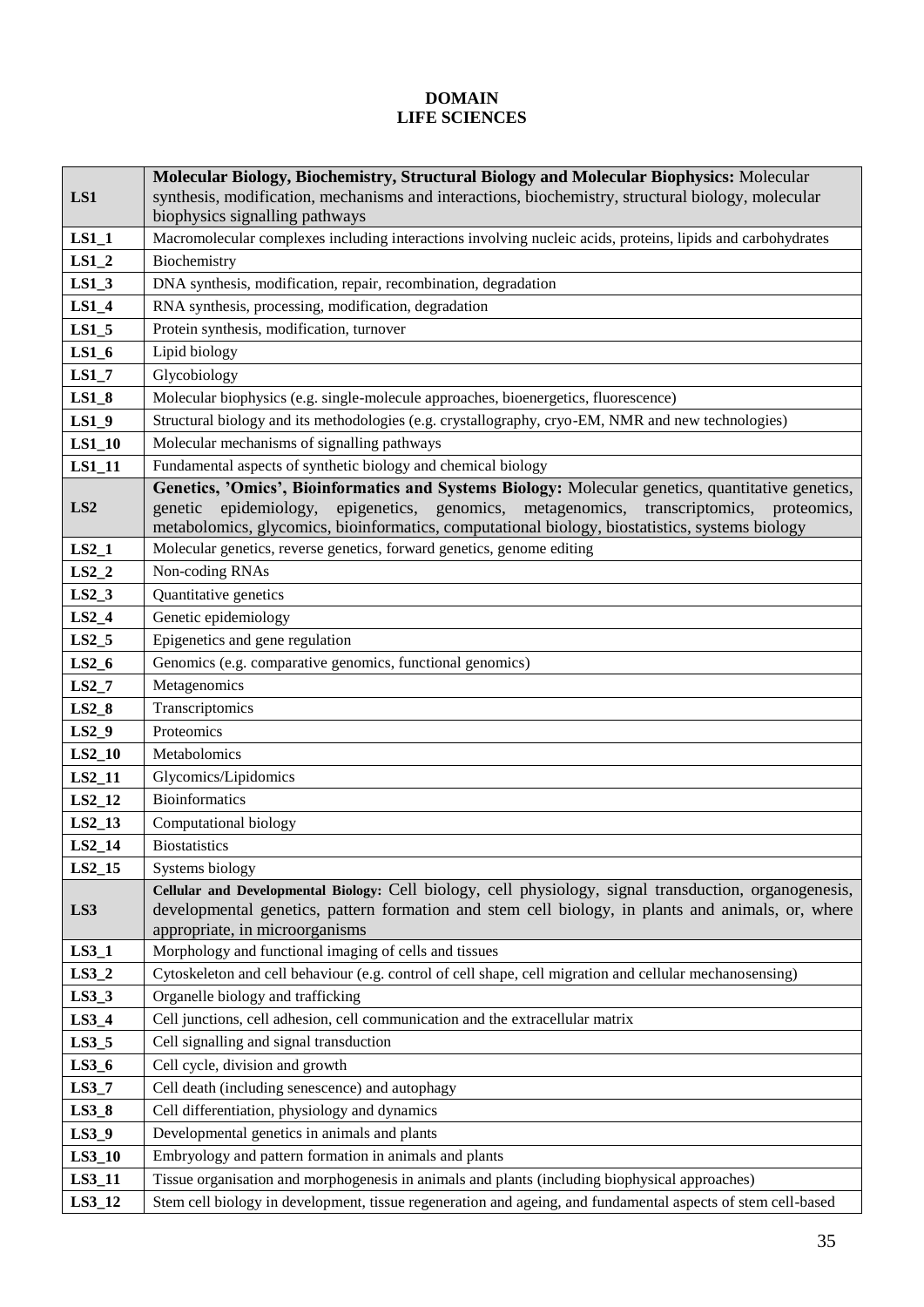|          | therapies                                                                                                                                                                                                                                            |
|----------|------------------------------------------------------------------------------------------------------------------------------------------------------------------------------------------------------------------------------------------------------|
| LS4      | Physiology, Pathophysiology and Endocrinology: Organ physiology, pathophysiology, endocrinology,<br>metabolism, ageing, tumorigenesis, cardiovascular diseases, metabolic syndromes                                                                  |
| $LS4_1$  | Organ physiology and pathophysiology                                                                                                                                                                                                                 |
| $LS4_2$  | Comparative physiology and pathophysiology                                                                                                                                                                                                           |
| $LS4_3$  | Molecular aspects of endocrinology                                                                                                                                                                                                                   |
| $LS4_4$  | Fundamental mechanisms underlying ageing                                                                                                                                                                                                             |
| $LS4_5$  | Metabolism, biological basis of metabolism-related disorders                                                                                                                                                                                         |
| $LS4_6$  | Fundamental mechanisms underlying cancer                                                                                                                                                                                                             |
| $LS4_7$  | Fundamental mechanisms underlying cardiovascular diseases                                                                                                                                                                                            |
| $LS4_8$  | Non-communicable diseases (except for neural/psychiatric and immunity-related diseases)                                                                                                                                                              |
| LS5      | Neurosciences and neural disorders: Neural cell function and signalling, systems neuroscience, neural<br>bases of cognitive and behavioural processes, neurological and psychiatric disorders                                                        |
| $LS5_1$  | Neural cell function, communication and signalling, neurotransmission in neuronal and/or glial cells                                                                                                                                                 |
| $LS5_2$  | Systems neuroscience and computational neuroscience (e.g. neural networks, neural modelling)                                                                                                                                                         |
| $LS5_3$  | Neuronal development, plasticity and regeneration                                                                                                                                                                                                    |
| $LS5_4$  | Sensation and perception (e.g. sensory systems, sensory processing, pain)                                                                                                                                                                            |
| $LS5_5$  | Neural bases of cognitive processes (e.g. memory, learning, attention)                                                                                                                                                                               |
| $LS5_6$  | Neural bases of behaviour (e.g. sleep, consciousness, addiction)                                                                                                                                                                                     |
| $LS5_7$  | Neurological disorders (e.g. neurodegenerative diseases, seizures)                                                                                                                                                                                   |
| $LS5_8$  | Psychiatric disorders (e.g. affective and anxiety disorders, autism, psychotic disorders)                                                                                                                                                            |
| $LS5_9$  | Neurotrauma and neurovascular conditions (including injury, blood-brain barrier, stroke, neurorehabilitation)                                                                                                                                        |
| LS6      | Immunity and infection: The immune system and related disorders, biology of infectious agents and<br>infection, biological basis of prevention and treatment of infectious diseases                                                                  |
| $LS6_1$  | Innate immunity in animals and plants                                                                                                                                                                                                                |
| $LS6_2$  | Adaptive immunity                                                                                                                                                                                                                                    |
| $LS6_3$  | Regulation and effector functions of the immune response (e.g. cytokines, interferons and chemokines,<br>inflammation, immune signalling, helper T cells, immunological memory, immunological tolerance, cell-<br>mediated cytotoxicity, complement) |
| $LS6_4$  | Immunological mechanisms in disease (e.g. autoimmunity, allergy, transplantation immunology, tumour<br>immunology)                                                                                                                                   |
| LS6_5    | Biology of pathogens (e.g. bacteria, viruses, parasites, fungi)                                                                                                                                                                                      |
| $LS6_6$  | Mechanisms of infection (e.g. transmission, virulence factors, host defences, immunity to pathogens, molecular<br>pathogenesis)                                                                                                                      |
| $LS6_7$  | Biological basis of prevention and treatment of infection (e.g. infection natural cycle, reservoirs, vectors,<br>vaccines, antimicrobials)                                                                                                           |
| $LS6_8$  | Infectious diseases in animals and plants                                                                                                                                                                                                            |
| LS7      | Applied Medical Technologies, Diagnostics, Therapies and Public Health: Development of tools<br>for diagnosis, monitoring and treatment of diseases, pharmacology, clinical medicine, regenerative<br>medicine, epidemiology and public health       |
| $LS7_1$  | Imaging for medical diagnosis                                                                                                                                                                                                                        |
| $LS7_2$  | Genetic tools for medical diagnosis                                                                                                                                                                                                                  |
| $LS7_3$  | Other medical technologies for diagnosis and monitoring of diseases                                                                                                                                                                                  |
| $LS7_4$  | Pharmacology and pharmacogenomics (including drug discovery and design, drug delivery and therapy,<br>toxicology)                                                                                                                                    |
| $LS7_5$  | Applied gene and cell therapies, regenerative medicine                                                                                                                                                                                               |
| $LS7_6$  | Radiation therapy                                                                                                                                                                                                                                    |
| $LS7_7$  | Analgesia and surgery                                                                                                                                                                                                                                |
| $LS7_8$  | Epidemiology and public health                                                                                                                                                                                                                       |
| $LS7_9$  | Environmental health, occupational medicine                                                                                                                                                                                                          |
| $LS7_10$ | Health services, health care research, medical ethics                                                                                                                                                                                                |
| LS8      | Ecology, Evolution and Environmental Biology: Population, community and ecosystem ecology,<br>evolutionary biology, behavioural ecology, microbial ecology                                                                                           |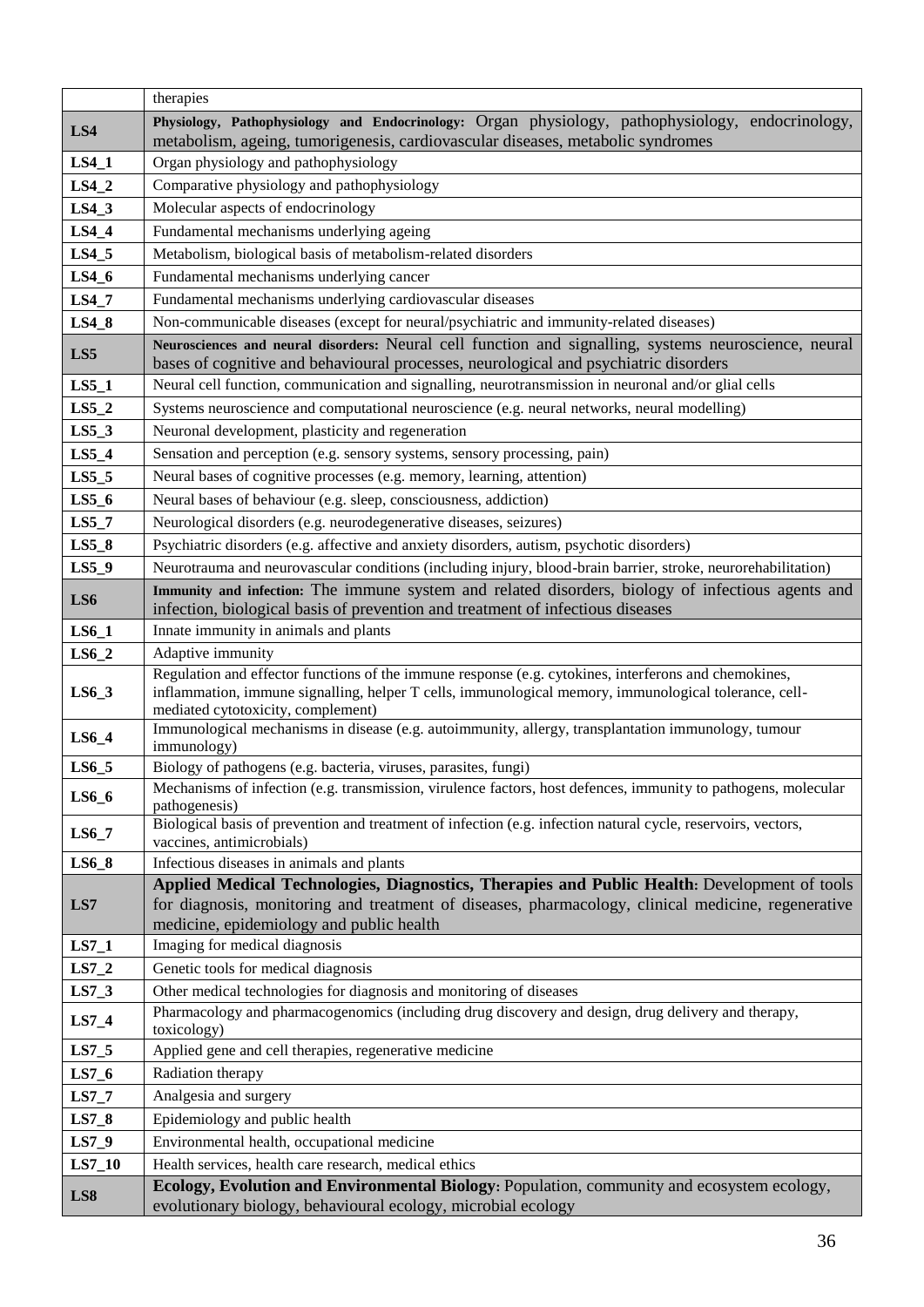| $LS8_1$       | Ecosystem and community ecology, macroecology                                                                                                                                                                                                                              |
|---------------|----------------------------------------------------------------------------------------------------------------------------------------------------------------------------------------------------------------------------------------------------------------------------|
| $LS8_2$       | Biodiversity, conservation biology, conservation genetics                                                                                                                                                                                                                  |
| $LS8_3$       | Population biology, population dynamics, population genetics                                                                                                                                                                                                               |
| $LS8_4$       | Evolutionary ecology                                                                                                                                                                                                                                                       |
| $LS8_5$       | Evolutionary genetics                                                                                                                                                                                                                                                      |
| $LS8_6$       | Phylogenetics, systematics, comparative biology                                                                                                                                                                                                                            |
| $LS8_7$       | Macroevolution, paleobiology                                                                                                                                                                                                                                               |
| $LS8_8$       | Coevolution, biological mechanisms and ecology of species interactions (e.g. symbiosis, parasitism, mutualism,<br>food-webs)                                                                                                                                               |
| LS8 9         | Behavioural ecology and evolution                                                                                                                                                                                                                                          |
| <b>LS8_10</b> | Microbial ecology and evolution                                                                                                                                                                                                                                            |
| LS8_11        | Marine biology and ecology                                                                                                                                                                                                                                                 |
| LS9           | Applied Life Sciences, Biotechnology, and Molecular and Biosystems Engineering: Applied plant<br>and animal sciences, forestry, food sciences, applied biotechnology, environmental, and marine<br>biotechnology, applied bioengineering, biomass and biofuels, biohazards |
| $LS9_1$       | Applied biotechnology (including transgenic organisms, applied genetics and genomics, biosensors, bioreactors,<br>microbiology, bioactive compounds)                                                                                                                       |
| $LS9_2$       | Applied bioengineering, synthetic biology, chemical biology, nanobiotechnology, metabolic engineering,<br>protein and glyco-engineering, tissue engineering, biocatalysis, biomimetics                                                                                     |
| $LS9_3$       | Applied animal sciences (including animal breeding, veterinary sciences, animal husbandry, animal welfare,<br>aquaculture, fisheries, insect gene drive)                                                                                                                   |
| $LS9_4$       | Applied plant sciences (including crop production, plant breeding, agroecology, forestry, soil biology)                                                                                                                                                                    |
| $LS9_5$       | Food sciences (including food technology, food safety, nutrition)                                                                                                                                                                                                          |
| $LS9_6$       | Biomass production and utilisation, biofuels                                                                                                                                                                                                                               |
| $LS9_7$       | Environmental biotechnology (including bioindicators, bioremediation, biodegradation)                                                                                                                                                                                      |
| $LS9_8$       | Biohazards (including biological containment, biosafety, biosecurity)                                                                                                                                                                                                      |
| LS9 9         | Marine biotechnology (including marine bioproducts, feed resources, genome mining)                                                                                                                                                                                         |

**The Romanian-specific research domains** are Romanian language and literature and Romanian law.

The Commissions of Humanities and Social Sciences of CNCS will examine the applications submitted in Romanian and will decide on the justification for its use.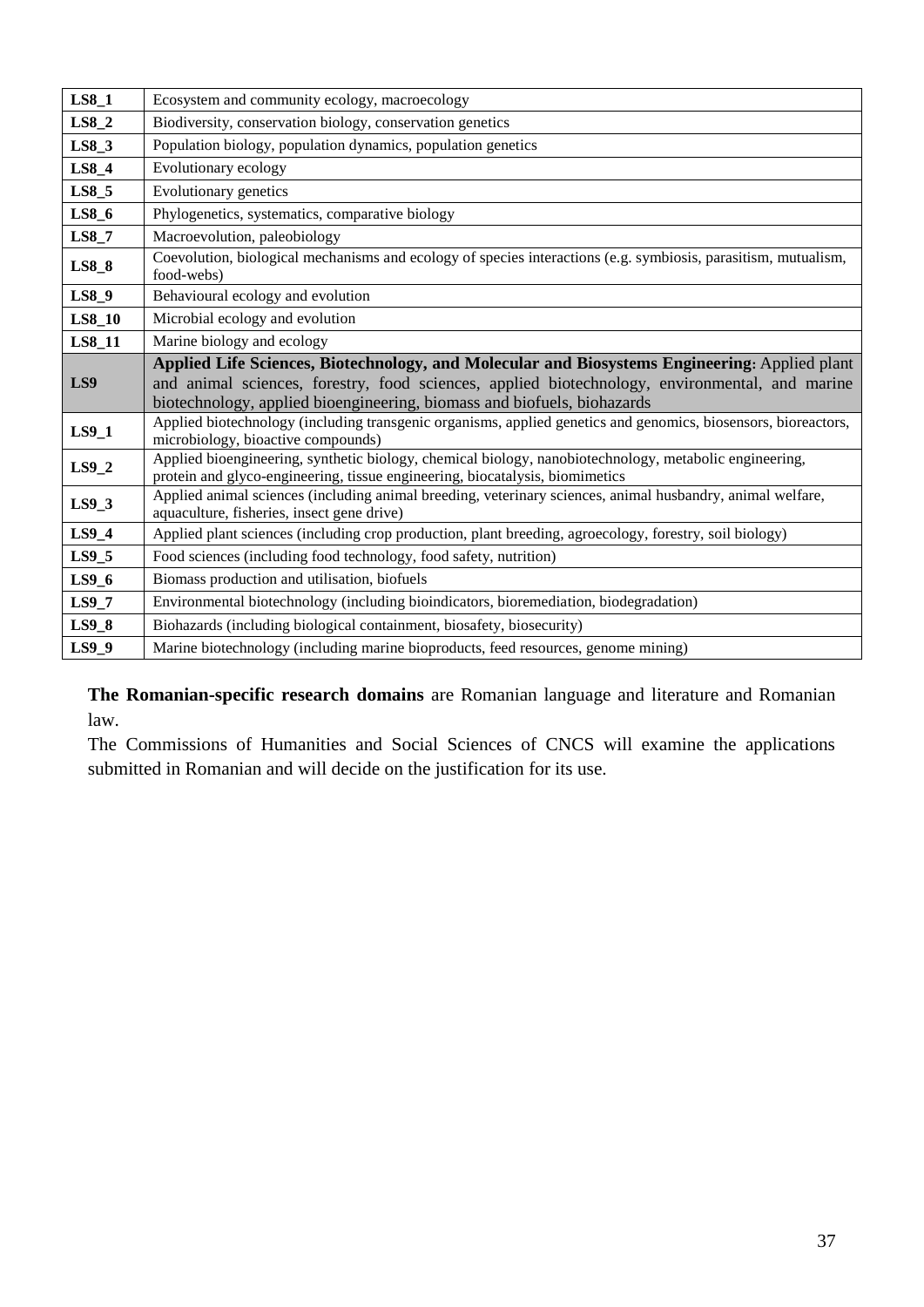| Sub-domain title                 | Cod subdomeniu                                                                                                                                                                                                                                                                                                                                                                                                                                                                                                                    |
|----------------------------------|-----------------------------------------------------------------------------------------------------------------------------------------------------------------------------------------------------------------------------------------------------------------------------------------------------------------------------------------------------------------------------------------------------------------------------------------------------------------------------------------------------------------------------------|
| <b>Mathematics</b>               | PE1 1; PE1 2; PE1 3; PE1 4; PE1 5; PE1 6; PE1 7; PE1 8;<br>PE1 9; PE1 10; PE1 11; PE1 12; PE1 13; PE1 14; PE1 15;<br>PE1_16; PE1_17; PE1_18; PE1_19; PE1_20; PE1_21.                                                                                                                                                                                                                                                                                                                                                              |
| <b>Informatics</b>               | PE6_1; PE6_2; PE6_3; PE6_4; PE6_5; PE6_6; PE6_7; PE6_8;<br>PE6_9; PE6_10; PE6_11; PE6_12; PE6_13                                                                                                                                                                                                                                                                                                                                                                                                                                  |
| <b>Chemistry</b>                 | PE4_1; PE4_2; PE4_3; PE4_5; PE4_6; PE4_7; PE4_8; PE4_9;<br>PE4_11; PE4_12; PE4_13; PE4_14; PE4_15; PE4_18<br>PE5_9; PE5_11; PE5_13; PE5_16; PE5_17; PE5_18                                                                                                                                                                                                                                                                                                                                                                        |
| <b>Physics</b>                   | PE2_1; PE2_2; PE2_3; PE2_4; PE2_5; PE2_6; PE2_7; PE2_8;<br>PE2_9; PE2_10; PE2_11; PE2_12; PE2_13; PE2_14; PE2_15;<br>PE2_16<br>PE3_1; PE3_2; PE3_3; PE3_4; PE3_5; PE3_6; PE3_7; PE3_8;<br>PE3_9; PE3_10; PE3_11; PE3_12; PE3_13; PE3_14; PE3_15;<br>PE3 16<br>PE9_1; PE9_2; PE9_3; PE9_4; PE9_5; PE9_6; PE9_7; PE9_8;<br>PE9_9; PE9_10; PE9_11; PE9_12; PE9_13; PE9_14; PE9_15;<br>PE9_16; PE9_17                                                                                                                                 |
| <b>Engineering Sciences</b>      | PE7_1; PE7_2; PE7_3; PE7_4; PE7_5; PE7_6; PE7_7; PE7_8;<br>PE7_9; PE7_10; PE7_11; PE7_12<br>PE8_1; PE8_2; PE8_3; PE8_4; PE8_5; PE8_6; PE8_7; PE8_9;<br>PE8_10; PE8_11; PE8_12; PE8_13                                                                                                                                                                                                                                                                                                                                             |
| <b>Material sciences</b>         | PE4_4; PE4_10; PE4_16; PE4_17; PE5_1; PE5_2; PE5_3;<br>PE5_4; PE5_5; PE5_6; PE5_7; PE5_8; PE5_10; PE5_12;<br>PE5_14; PE5_15; PE8_8                                                                                                                                                                                                                                                                                                                                                                                                |
| Earth and atmospheric sciences   | PE10_1; PE10_2; PE10_3; PE10_4; PE10_5; PE10_6;<br>PE10_7; PE10_8; PE10_9; PE10_10; PE10_11; PE10_12;<br>PE10_13; PE10_14; PE10_15; PE10_16; PE10_17; PE10_18                                                                                                                                                                                                                                                                                                                                                                     |
| <b>Biology and Ecology</b>       | LS1_1; LS1_2; LS1_3; LS1_4; LS1_5; LS1_6; LS1_7; LS1_8;<br>LS1_9; LS1_10; LS1_11<br>LS2 1; LS2 2; LS2 3; LS2 4; LS2 5; LS2 6; LS2 7; LS2 8;<br>LS2 9; LS2 10; LS2 11; LS2 12; LS2 13; LS2 14; LS2 15.<br>LS3_1; LS3_2; LS3_3; LS3_4; LS3_5; LS3_6; LS3_7; LS3_8;<br>LS3_9; LS3_10; LS3_11; LS3_12.<br>LS4_1; LS4_2; LS4_3; LS4_4; LS4_5; LS4_6; LS4_7; LS4_8.<br>LS5_1; LS5_2; LS5_3; LS5_4; LS5_5; LS5_6; LS5_7; LS5_8;<br>$LS5_9$<br>LS8_1; LS8_2; LS8_3; LS8_4; LS8_5; LS8_6; LS8_7; LS8_8;<br>$LS8_9$ ; $LS8_10$ ; $LS8_11$ . |
| <b>Health</b>                    | LS6_1; LS6_2; LS6_3; LS6_4; LS6_5; LS6_6; LS6_7; LS6_8<br>LS7_1; LS7_2; LS7_3; LS7_4; LS7_5; LS7_6; LS7_7; LS7_8;<br>LS7_9; LS7_10                                                                                                                                                                                                                                                                                                                                                                                                |
| <b>Applied Life Sciences and</b> | LS9_1; LS9_2; LS9_3; LS9_4; LS9_5; LS9_6; LS9_7; LS9_8;                                                                                                                                                                                                                                                                                                                                                                                                                                                                           |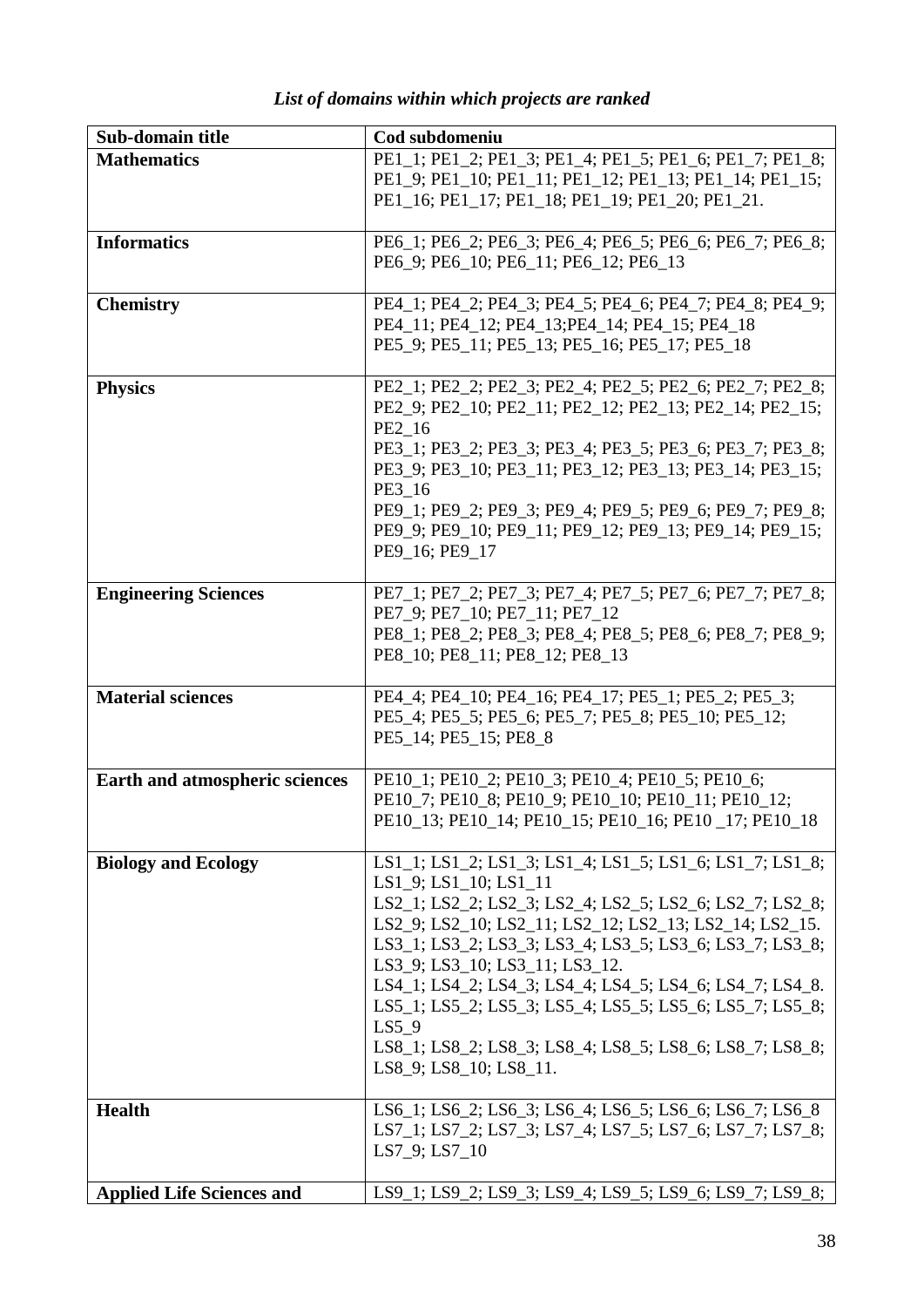| <b>Biotechnologies</b>              | LS9 9                                                                                                                                                                                                                                                                                                                                                                  |
|-------------------------------------|------------------------------------------------------------------------------------------------------------------------------------------------------------------------------------------------------------------------------------------------------------------------------------------------------------------------------------------------------------------------|
| <b>Social and economic sciences</b> | SH1_1, SH1_2, SH1_3, SH1_4, SH1_5, SH1_6, SH1_7,<br>SH1_8, SH1_9, SH1_10, SH1_11, SH1_12, SH1_13, SH1_14,<br>SH1 15, SH2 1, SH2 2, SH2 3, SH2 4, SH2 5, SH2 6,<br>SH2_7, SH2_8, SH2_9, SH2_10, SH2_11, SH2_12, SH3_1,<br>SH3_2, SH3_3, SH3_4, SH3_5, SH3_6, SH3_7, SH3_8,<br>SH3_9, SH3_11, SH3_12, SH3_13, SH3_14, SH4_1, SH4_2,<br>SH4 3, SH4 4, SH4 5, SH4 6, SH4 7 |
| <b>Humanities</b>                   | SH3_10, SH4_8, SH4_9, SH4_10, SH4_11, SH4_12, SH4_13,<br>SH5_1, SH5_2, SH5_3, SH5_4, SH5_5, SH5_6, SH5_7,<br>SH5_8, SH5_9, SH5_10, SH5_11, SH5_12, SH6_1, SH6_2,<br>SH6_3, SH6_4, SH6_5, SH6_6, SH6_7, SH6_8, SH6_9,<br>SH6 10, SH6 11, SH6 12, SH6 13, SH6 14                                                                                                         |

Correspondence table between the application domain and the rating domain of the journal/publishing house by CNCS

| Architecture and urbanism    | SH5 6                                     |
|------------------------------|-------------------------------------------|
| Visual arts                  | SH5_4, SH5_6, SH5_7, SH5_12               |
| Cinematography               | SH5 4                                     |
| Philology                    | SH4_8, SH4_9, SH4_10 SH4_11, SH5_1,       |
|                              | SH5_2, SH5_3, SH5_6                       |
| Philosophy                   | SH4_12, SH4_13, SH5_3, SH5_9, SH5_10,     |
|                              | SH5 11                                    |
| History and cultural studies | SH5_1, SH5_3, SH5_4, SH5_8, SH6_1, SH6_2, |
|                              | SH6_3, SH6_4, SH6_5, SH6_6, SH6_7, SH6_8, |
|                              | SH6_9, SH6_10, SH6_11, SH6_12, SH6_13,    |
|                              | SH6 14                                    |
| Music                        | SH <sub>5</sub> 5                         |
| Theatre and show arts        | SH5 4                                     |
| Theology                     | SH3 10                                    |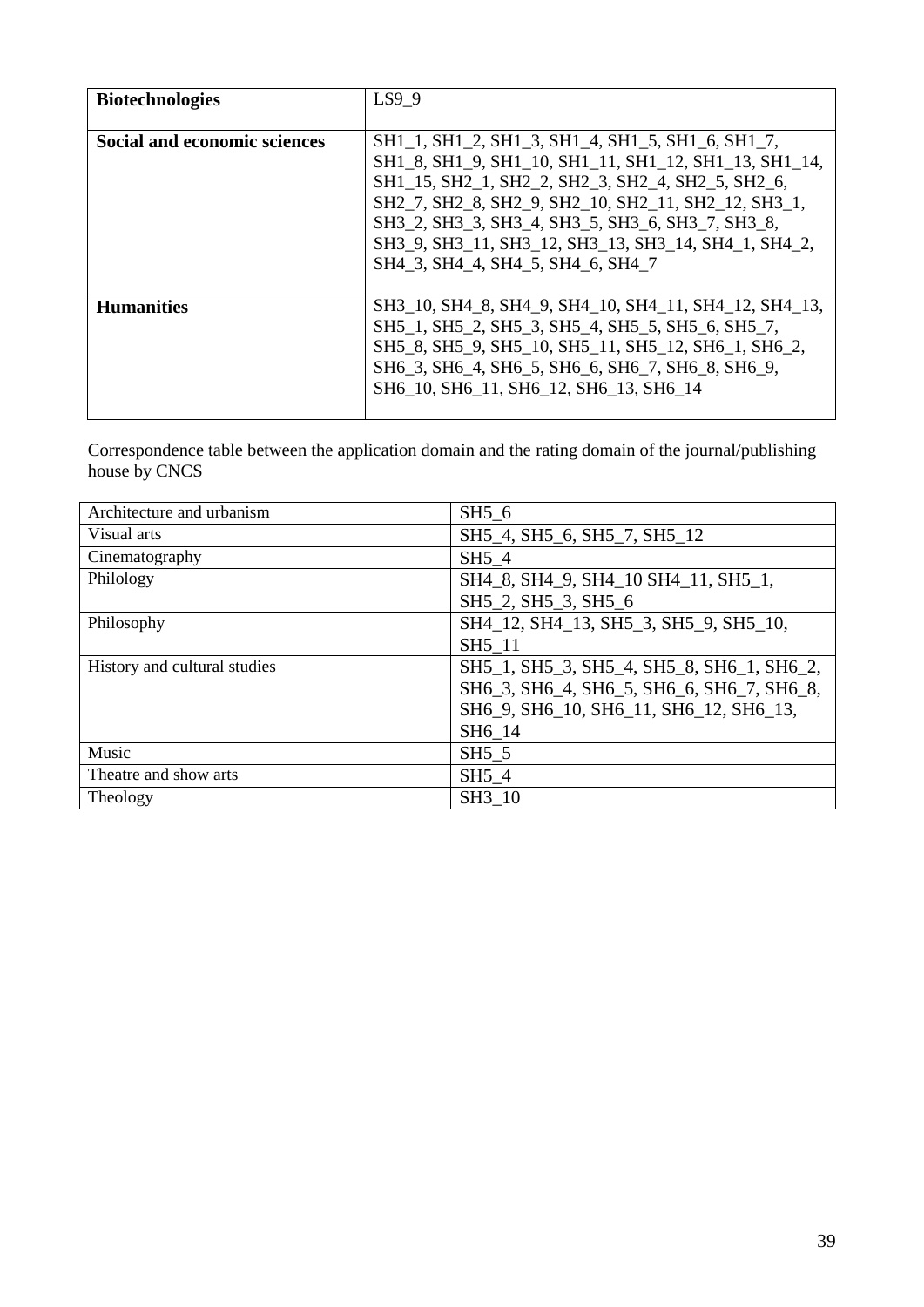#### <span id="page-39-0"></span>**APPENDIX 6 - Definitions**

**The main author/authors of a publication** are considered to be:

- **a) First author**, if the order of the authors of a publication reflects their contribution to the publication;
- **b) Correspondent author** (named *reprint author* or to be found in *reprint address* in Web of Science), if this is mentioned. If for an article, in the Web of Science, several authors are indicated as reprint author or there are several authors at reprint address, then, only for the calculation of the cumulative relative influence score, the relative influence score of the journal in which the publication appeared will be divided into the total number of corresponding authors.
- **c) Other authors whose contribution is explicitly mentioned** within the publication to be equal to the contribution of the first author or correspondent author. In this case, only for the calculation of the cumulative relative influence score, the relative influence score of the journal in which the publication appeared is divided by the number of authors (first or correspondents) who have an equal contribution.
- **d) Last author in the case of bio-medical sciences (in addition to those mentioned in a), b)**  and c), his contribution being considered equal to that of the corresponding author. In this case, only for the calculation of the cumulative relative influence score, the relative influence score of the journal in which the publication appeared is divided equally between the corresponding author and the last author. These publications must appear in journals indexed by *Journal Citation Reports in the following categories*: *Allergy; Anatomy & Morphology; Andrology; Anesthesiology; Behavioral Sciences; Biochemical Research Methods;Biochemistry& Molecular Biology; Biology; Biophysics; Cardiac & cardiovascular Systems; Cell Biology; Clinical Neurology; Critical Care Medicine; Dentistry, Oral Surgery & Medicine; Dermatology; Developmental Biology; Emergency Medicine; Endocrinology & Metabolism; Entomology; Evolutionary Biology; Gastroenterology & Hepatology; Genetics & Heredity; Geriatrics & Gerontology; Hematology; Immunology; Infectious Diseases; Integrative & Complementary Medicine; Marine & Freshwater Biology; Medical Ethics; Medical Informatics; Medical Laboratory Technology; Medicine, General & Internal; Medicine, Legal; Medicine, Research & Experimental; Microbiology; Neuroimaging; Neurosciences; Nutrition & Dietetics; Obstetrics & Gynecology; Oncology; Ophthalmology; Orthopedics; Otorhinolaryngology; Parasitology; Pathology; Pediatrics; Peripheral Vascular Disease; Pharmacology &Pharmacy; Physiology; Plant Sciences; Primary Health Care; Psychiatry; Public, Environmental & Occupational Health; Radiology, Nuclear Medicine & Medical Imaging; Rehabilitation; Reproductive Biology; Respiratory System; Rheumatology; Surgery; Toxicology; Transplantation; Tropical Medicine; Urology & Nephrology; Veterinary Sciences; Virology; Zoology.*
- **e) all the authors of a publication**, in the case where, due to the accepted practice in the field, the order of the authors of a publication does not reflect their contribution to it (in cases where the authors of a publication are ordered alphabetically or are indicated in the form of a collaboration without explicitly mentioning their names), **only publications from the following domains will be taken into account**: **mathematics, mathematical physics, nuclear physics, high energy physics, informatics and economics.** These publications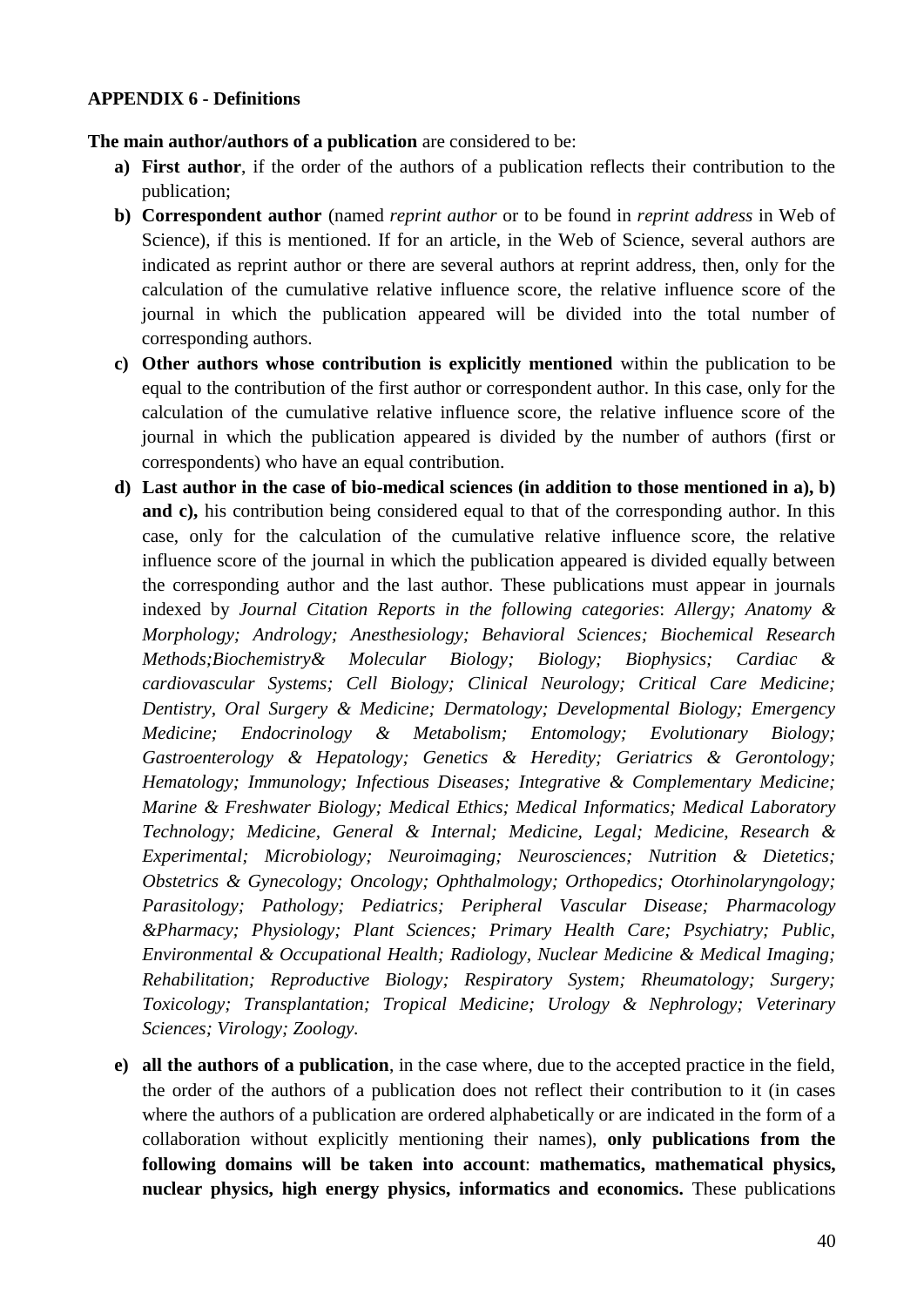must appear in journals indexed in the Journal Citation Reports in the following categories: *Mathematics*; *Physics, mathematical*, *Physics, nuclear*; *Physics, particles and fields*; *Physics, Multidisciplinary*; *Computer Science (all sub-domains; Economics; Business, finance; Management; Operation research and Management Science; Multidisciplinary sciences*. In these cases, only for the purpose of calculating the cumulated relative influence score, the relative influence score of the journal in which the article has appeared must be divided to:

- if 2 ≤*n*≤ 5, to *n/2*,
- if 6 ≤*n*≤ 80, to (*n* + 3)/3,
- if  $n > 81$ , to 28.

When *n* is the number of the publication authors.

## **Notes**:

- 1. The project leader must indicate, on the online submission platform for the reseach projects, the publications that are in the exceptional cases provided at points c), d) and e).
- 2. In case that the project leader does not indicate the publications that are in the exceptional cases provided at points c), d) and e), these will be evaluated according to the instructions from the points a) and b).
- 3. For the publications that are in the exceptional case c), the project leader is compelled to upload the .pdf document corresponding to those publications to the online submission platform of the projects.

**Indexed ISI Journal** is a journal indexed in the Science Citation Index Expanded, Social Sciences Citation Index or Arts & Humanities Citation Index, databases administered by Clarivate.

**ISI Listed Journal** is a journal for which Clarivate calculates and publishes the impact factor in Journal Citation Reports.

## **Critical edition of sources with special editing difficulty**

Critical edition of sources with special difficulty of editing means the publication of a volume containing relevant documentary sources for at least one discipline in the humanities, whose origins have no time restriction if they come from manuscripts, and the editing involved in the following activities: 1. (re)establishing the original text; 2. editing the text by using special paleographic/epigraphic/linguistic knowledge; 3. elaboration of an introductory contextualizing study and ample explanatory notes.

**KVK** represents the catalogue Karlsruher Virtueller Katalog (also including World Cat). This is available at the following link:

https://kvk.bibliothek.kit.edu/index.html?lang=en&digitalOnly=0&embedFulltitle=0&newTab=0

**CNCS (categories A and B)** represents journals, publishing houses, collections from Romania and the Republic of Moldavia acknowledged by CNCS, according to the clasification available at the following links:

[http://www.cncs-nrc.ro/wp-content/uploads/2021/01/categorii.Reviste.CNCS\\_.2020.2.pdf](http://www.cncs-nrc.ro/wp-content/uploads/2021/01/categorii.Reviste.CNCS_.2020.2.pdf) [http://www.cncs-nrc.ro/wp-content/uploads/2020/12/categorii.Edituri.Site\\_.CNCS\\_.2020.pdf](http://www.cncs-nrc.ro/wp-content/uploads/2020/12/categorii.Edituri.Site_.CNCS_.2020.pdf)

**The influence score** is a measure which reflects, for a given scientific journal, the average influence of an article in that journal in a 5-year interval after publication, by taking into account the number of times the articles of the journal ar cited, weighed with the influence of the citing journals. The influence score ("article influence score") is calculated by Clarivate în Journal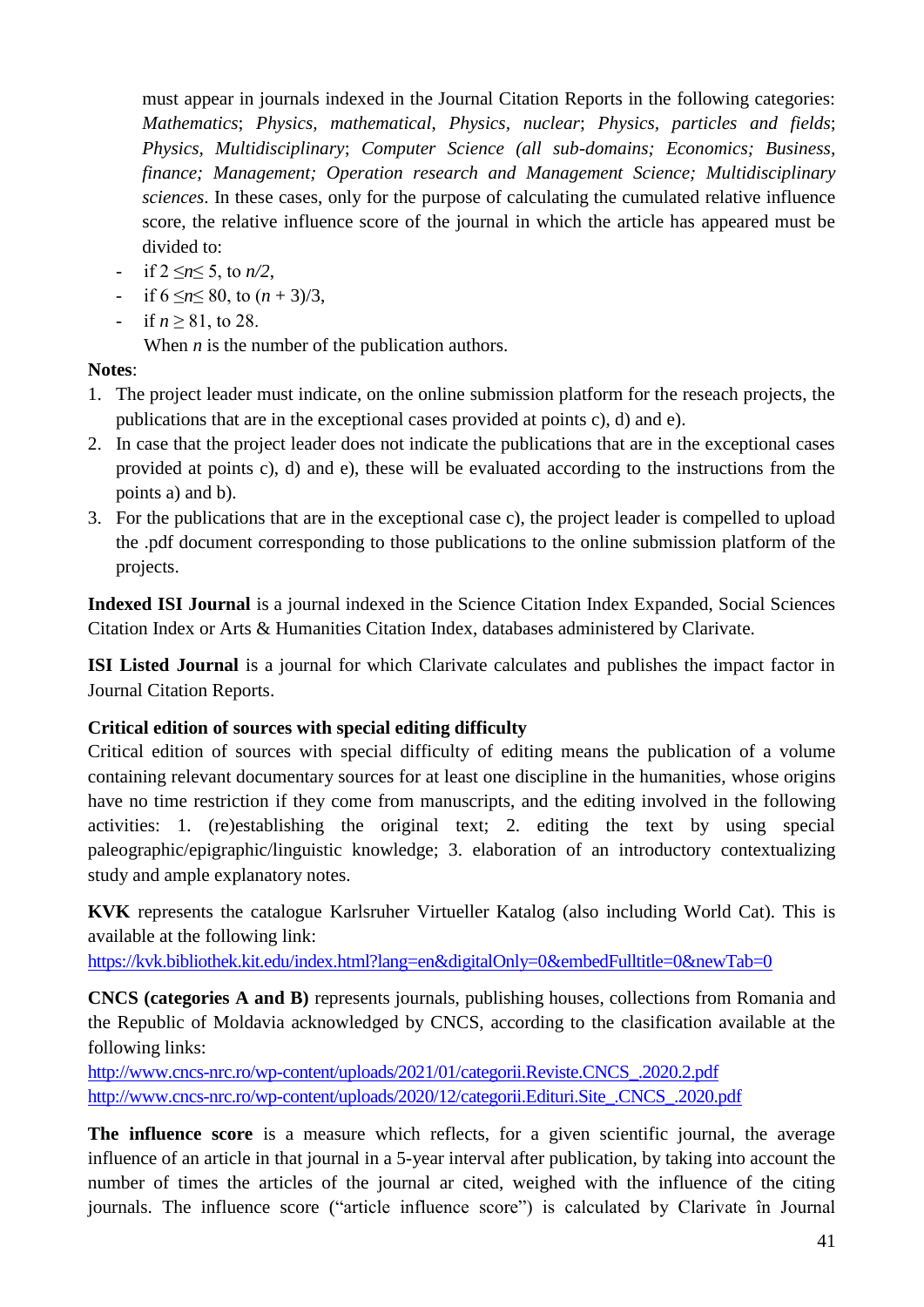Citation Reports. The journals for which Clarivate does not indicate the article influence score have an influence score equal to zero.

**The median influence score of a scientific domain** is equal to the median of the influence scores of the journals from that domain, which have non-zero influence scores, according to the journals grouping by domain used by Clarivate.

**The reference influence score of a scientific domain** is the median influence score of that domain, with the exception of the domain "Multidisciplinary sciences", for which the reference influence score is the arithmetic average of the median influence scores for the other domains covered by Journal Citation Reports. **The reference influence score coresponding to a scientific journal** indexed in Science Citation Index Expanded or Social Sciences Citation Index is the minimum of the reference influence scores of the domains in which the journal falls, according to the journals grouping by domain used by Clarivate.

**The relative influence score of a scientific journal** is equal to the ratio of the article influence score of that journal and the reference influence score of the journal. **The relative article influence score** is the relative influence score of the scientific journal where the article has been published. For articles published before 2012, the journal relative influence score from 2012 will be taken into account. For articles published in 2020-2021, the journal relative article influence score where the article has been published and calculated in 2019 will be taken into account.

**The cumulated relative influence score** of a set of scientific articles is the sum of the relative article influence scores for each article in that set.

**The impact factor** of a scientific journal is a measure that reflects the average number of citations received by articles from that journal, published during a year, in a two-year period after that year. The impact factor is calculated by Clarivate in Journal Citation Reports. The journals for which Clarivate does not indicate the impact factor have an impact factor equal to zero.

**The aggregate impact factor of a scientific domain** is a measure which reflects the average number of citations received by the articles of the journals from a certain domain, published during a year, in a two-year period after that year. "The aggregate impact" factor is calculated by Clarivate in Journal Citation Reports.

**The reference impact factor of a scientific domain** is the aggregate impact factor of that domain, with the exception of the domain "Multidisciplinary sciences", for which the reference impact factor is the arithmetic average of the aggregate impact factor of other domains covered by Journal Citation Reports.

The reference impact factor of a scientific journal indexed in Science Citation Index Expanded or Social Sciences Citation Index is the minimum of the reference impact factors of the domains in which the journal falls, according to the journals grouping by domain used by Clarivate.

**The relative impact factor of a scientific journal** is equal to the ratio between the impact factor of the journal and the reference impact factor corresponding to that journal. **The relative impact**  factor of a scientific article is the relative impact factor of the journal where the article has been published. The relative impact factor and the relative influence score, for each ISI ranked journal, respectively, and the reference impact factor for each scientific domain are calculated by the UEFISCDI, according to the most recent edition of the Journal Citation Reports, and are published on the UEFISCDI website: [https://uefiscdi.gov.ro/scientometrie-baze-de-date.](https://uefiscdi.gov.ro/scientometrie-baze-de-date)